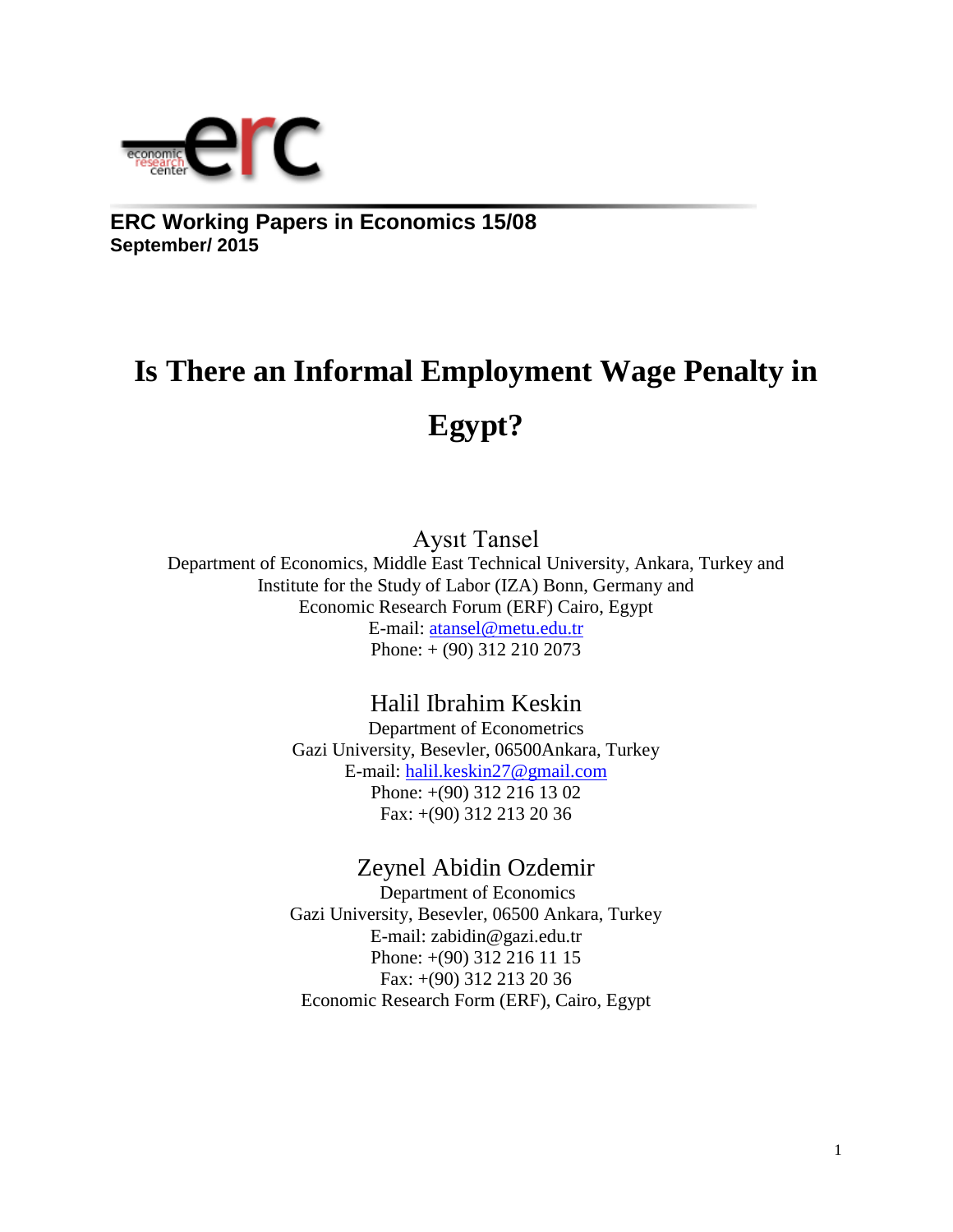#### Is There an Informal Employment Wage Penalty in Egypt?

#### **Aysit TANSEL**

Department of Economics Middle East Technical University, 06800 Ankara, Turkey E-mail: atansel@metu.edu.tr Telephone: 90.312.210 20 73 Fax : 90.312.210 79 64 Institute for the Study of Labor (IZA) Bonn, Germany and Economic Research Forum (ERF) Cairo, Egypt

#### **Halil Ibrahim Keskin**

Department of Econometrics Gazi University, Besevler, 06500Ankara, Turkey E-mail: [halil.keskin27@gmail.com](mailto:halil.keskin27@gmail.com) Phone: +(90) 312 216 13 02 Fax: +(90) 312 213 20 36

#### **Zeynel Abidin Ozdemir**

Department of Economics Gazi University, Besevler, 06500 Ankara, Turkey E-mail: [zabidin@gazi.edu.tr](mailto:zabidin@gazi.edu.tr) Phone: +(90) 312 216 11 15 Fax: +(90) 312 213 20 36 Economic Research Form (ERF), Cairo, Egypt

September 22, 2015

#### **Abstract**

This paper considers the private sector wage earners in Egypt and examine their wage distribution during 1998-2012 using Egyptian Labor Market Panel Survey. We first estimate Mincer wage equations both at the mean and at different quantiles of the wage distribution taking into account observable characteristics. Then we make use of the panel feature of the data and estimate models taking into account unobservable characteristics. We also consider the possibility of nonlinearity in covariate effects and estimate a variant of matching models. In all cases we find a persistent informal wage penalty in the face of extensive sensitivity checks. It is smaller when unobserved heterogeneity is taken into account and larger at the top than at the bottom of the conditional wage distribution. We also examine the informal wage penalty over time during the study period and in different groups according to experience and education. The informal wage penalty has increased recently over time and is larger for the better educated but smaller for the more experienced.

Keywords: Formal and informal wage gap; Formal and informal employment; Panel data; Egypt. *JEL Classification:* J21, J31, J40, O17

#### Corresponding author

Note: We are grateful to Caroline Krafft for her kind help and many suggestions while preparing the Egypt Labor Market Panel Survey data set. We would like to thank Christophe J. Nordman for valuable discussions. An earlier version of this paper is presented at the EconAnadolu Conference in Eskişehir Turkey, 10-12 June 2015. Any errors are our own.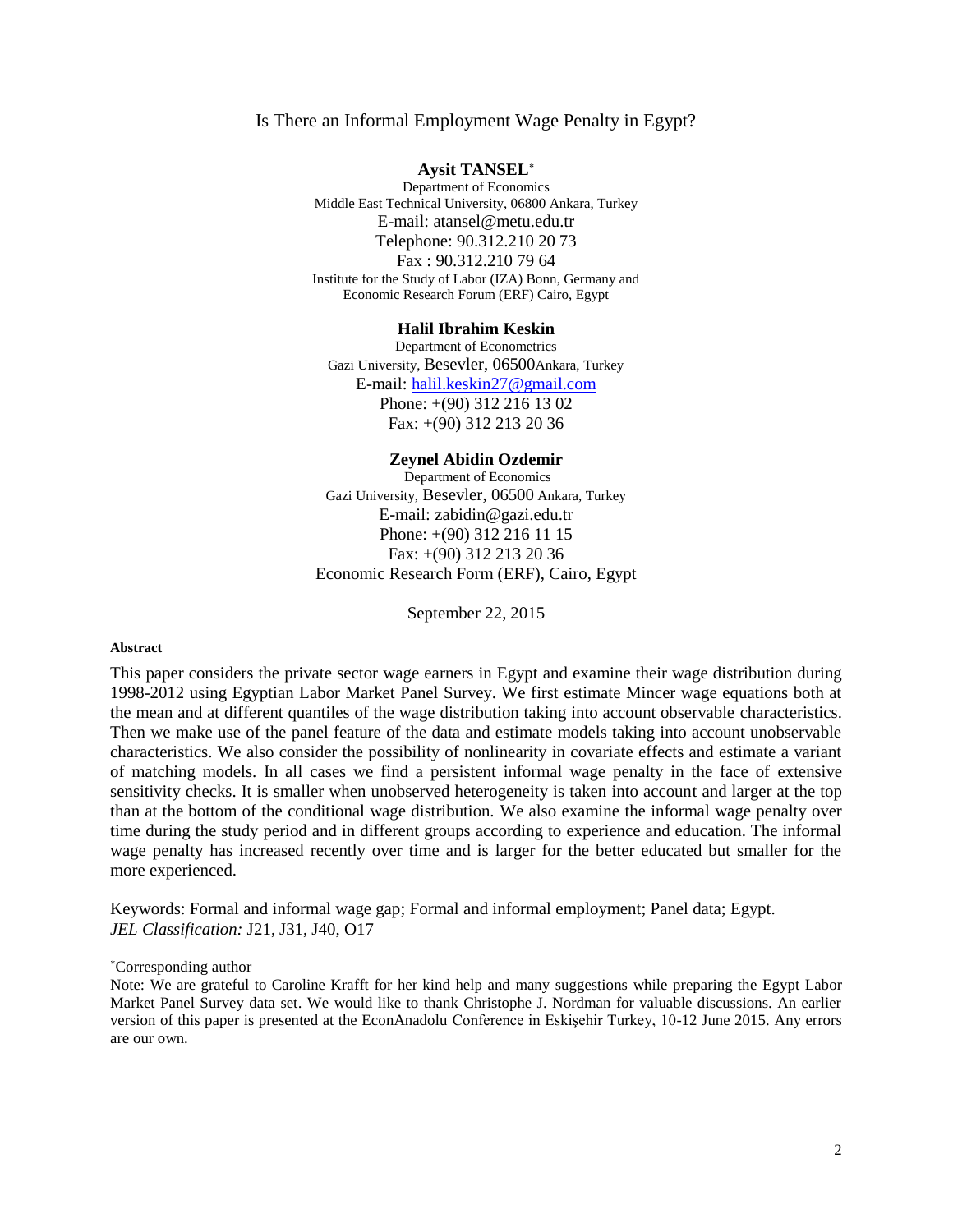#### **I. Introduction**

Informal employment is an important characteristic of developing country labor markets. Egypt is not an exception with her quiet large informal sector. In fact, presence of large informal sector is one of the main differentiating characteristic of the developed and developing country labor markets. Recent estimates provided by Gatti et al. (2014) put the informality rate, measured as the percent of labor force not contributing to social security, at 67 percent in the Middle East and North Africa (MENA), 61 percent in Latin America, 39 percent in Europe and Central Asia, 91 percent in South Asia and 95 percent in Sub-Saharan Africa. Further, according to the same source there has been a rapid increase in informality in the entire developing world. Perry et al. (2007) reported an increase in informality during the 1990s in several Latin American countries. Informality may have adverse effects on growth and social well-being meriting its closer examination. Understanding the informal sector of employment is crucial for understanding the functioning of the labor markets as well as the structure of economic activities. Large informal sector has important implications for the efficiency of the allocation of labor. Grasping the nature, character and functioning of the informal sector is essential for understanding the income inequality, persistent poverty and labor market inefficiencies in these countries.

The concept of informal sector was first introduced by Hart (1971). However, it is only during the last two decades more attention is devoted to understanding the informal sector both by academicians and the policy makers. Currently, there is a large amount of empirical evidence for many developing and transition countries. Loayza (1996) and De Soto (1989) provide a detailed characterization of informal labor markets in developing countries. Several definitions are used to characterize informal employment. Some studies consider self-employment and employment in small or micro firms as informal. However, most frequently, informal employment is associated with workers being unregistered, not having a contract, not paying taxes, and not subject to labor market regulations such as minimum wage, employment protection, unemployment insurance and health and safety regulations and retirement benefits. Thus, it is often argued that informal employment is characterized not only by low earnings and inferior working conditions but also lack of several fringe benefits. Thus, from a social welfare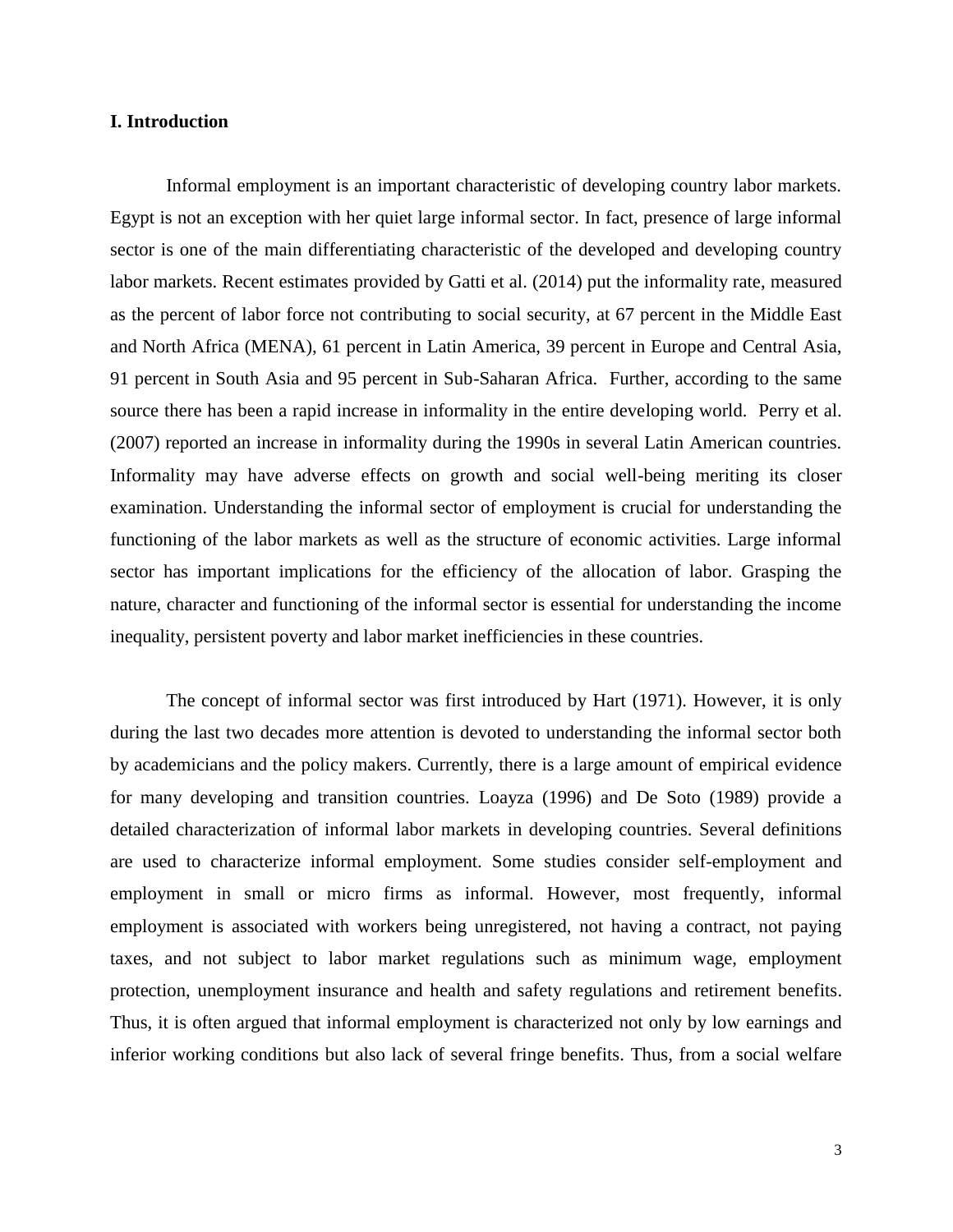point of view informal sector is seen as undesirable. However this view is challenged as elaborated below.

There are two competing views of the developing country labor markets with large informal sector. The traditional view espoused for instance by Fields (1975) and Dickens and Lang (1985) implies that the labor market is segmented along formal informal lines and that workers enter informal employment in order to escape unemployment because they are rationed out of the regulated formal sector. They earn less than the identical workers in the formal sector. The presence of trade unions and regulations such as minimum wages and collective bargaining and efficiency wage considerations keep formal sector wages above market clearing levels In contrast, more recent writings support the competitive view of the labor market where presence of any wage gaps between formal and informal sectors could be attributed to compensating differentials prevailing in one sector or the other.

Rosen (1986) proposed a model of a frictionless labor market with homogenous workers. In such a model the average earnings is higher in the informal sector to compensate for the lack of non-pecuniary benefits which are assumed to have nonnegative value. In such an economy if there is a formal sector wage premium arbitrage will sweep away this wage differential. Persistence of formal sector wage premium suggests existence of barriers to entry into the formal sector jobs so that the labor market is deemed segmented. However, in the presence of heterogeneous workers a wage gap does not implying segmentation. Roy (1951) stressed the possibility of self-selection into the sector where the worker is most productive. Tokman (1982) suggested that workers with lower human capital are more likely to sort into informal sector. In this case the wage gap would be the results of productivity differentials. Heterogeneity of workers would be due to differences in individual observable and unobservable characteristics.

Persistent and significant formal sector wage premium after controlling for observable and unobservable individual characteristics indicates barriers to perfect mobility between formal and informal sectors and that formal jobs are rationed. Formal sector wages do not clear the market due to minimum wage laws, unions or other labor market regulations and efficiency wage considerations. This implies that the labor market is segmented as proposed in the mainstream view. Maloney (2004) points out the above mentioned possibility of self-selection into the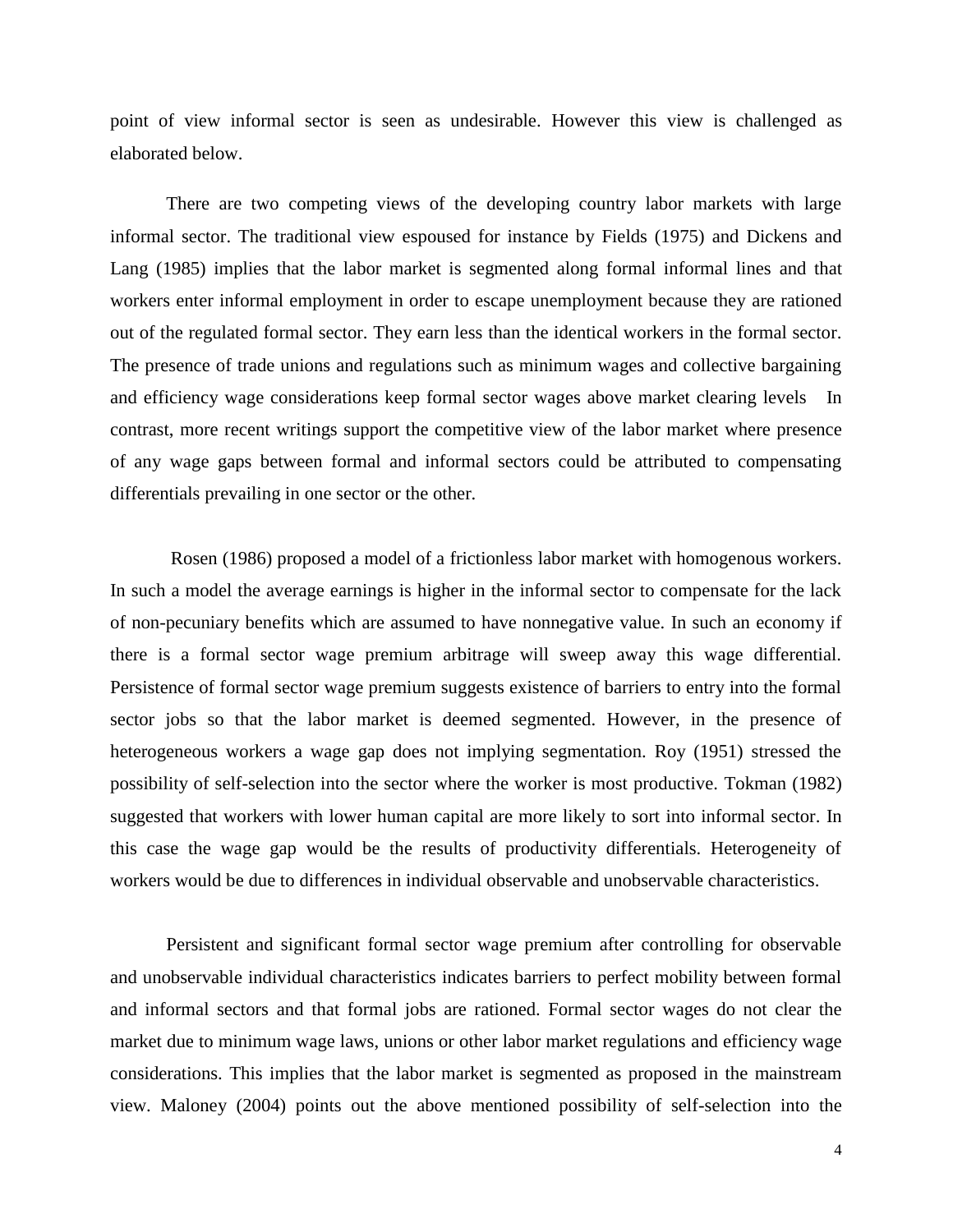informal sector. Informal sector may be a desirable alternative to formal sector jobs while providing flexibility at work hours and location and tax savings. These are referred to as compensating differentials of the informal sector. For many women such differentials may offer a better balance between home and work responsibilities and closer location. It is also possible that the costs of social security and other benefit contributions and taxes may be more than their value perceived by the worker. Thus, the possibility of workers sorting themselves into the informal sector supports the competitive view of the labor market.

In addition to these two polar views, recently a third view emphasized the highly heterogeneous nature of the informal sector as it is observed in many countries. Fields (1990) provided a theoretical framework and empirical evidence for a heterogeneous informal sector consisting of an upper-tier of those who are voluntarily informal and a lower-tier of those who cannot afford to be unemployed but rationed out of a formal job. In such a setting, the commonly accepted assumption is that the upper-tier often corresponds to self-employment, whereas the lower-tier segment consists mostly of informal wage workers. It is often suggested that the upper tier corresponds to competitive and the lower tier corresponds to segmented market structure. Several authors provided evidence for the two tier structure including Fields (1990), Cunningham and Maloney (2001) in Mexico, Tannuri-Pianto and Pianto (2002), Henley et al. (2009) and Botelho and Ponczek (2011) in Brazil and Gunther and Launow (2006).

In this paper we consider the private sector wage earners and examine the wage distribution in the Egyptian labor market during 1998-2012. The main questions asked are as follows. Is there a wage penalty for informal wage earners vis-à-vis formal wage earners? Does the wage penalty persist even after controlling for observable and unobservable characteristics? How does the informal wage penalty vary across different points of the wage distribution? In order to answer these questions we first estimate Mincer wage equations both at the mean and at different quantiles of the wage distribution taking into account observable characteristics. Then we make use of the panel feature of the Egyptian labor market data and estimate models taking into account unobservable characteristics. We also consider the possibility of nonlinearity in covariate effects and estimate a variant of matching models. In all cases we find a persistent informal wage penalty which is robust to several sensitivity checks. It is smaller when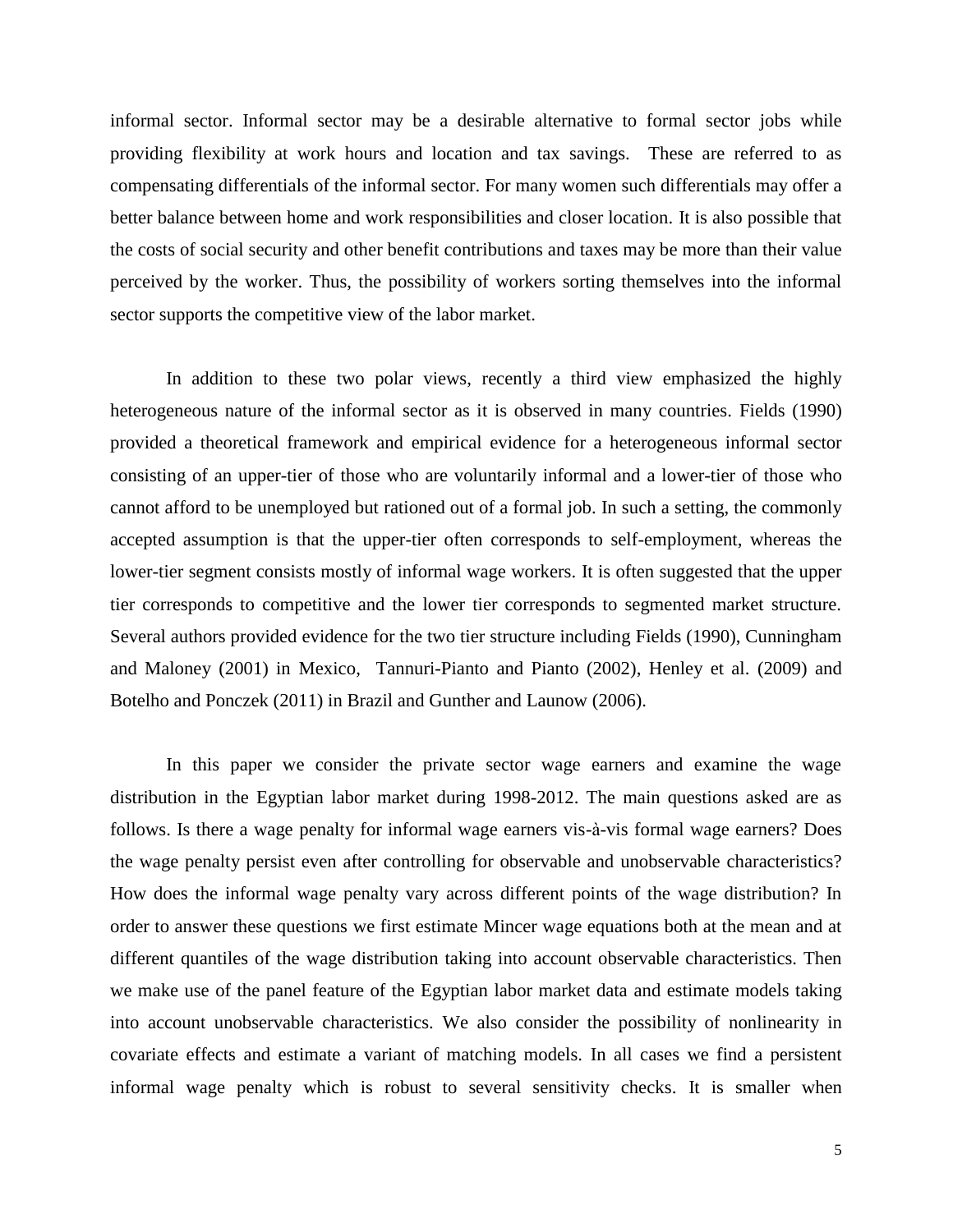unobserved heterogeneity is taken into account. It is larger at the top than at the bottom of the conditional wage distribution. We also examine the informal wage penalty over time during the study period and in different groups according to experience and education. The informal wage penalty has increased recently over time and it is larger for the better educated but smaller for the more experienced.

The organization of this paper is as follows. Following the introduction Section 2 gives a brief review of literature. Section 3 provides a brief background on Egyptian labor market. Section 4 explains the data used and the descriptive evidence. The methodology and the empirical strategy followed are described in Section 5. Empirical results are presented in Section 6. Concluding remarks appear in Section 7.

#### **2. Review of Literature**

There is a wide literature on measuring the wage gap between similar workers in the formal and informal sectors. A comprehensive survey of this literature in developing countries is given by Leontaridi (1998), Perry et al (2007) and Ruffer and Knight (2007). The overview in this section is not meant to be exhaustive. We review the papers which influenced our line of thinking in this area.

It is traditionally assumed and empirically widely shown that informal sector workers earn less than their formal sector counterparts. This is verified in particular early writings in the literature such as Mazumdar (1975), Heckman and Hotz (1986), Pradhan and van Soest (1995), Tansel (1997), Gong and van Soest (2002), Badaoui et al. (2008), Arias and Khamis (2008) and Blunch (2015) among other writers. The observed differences in the wage distributions may be due to a nonrandom selection process. In such a case the observed differences between the wage distributions do not have causal interpretation. There may be unobservable characteristics of workers that may determine simultaneously the sector choice and the earnings. This will render the sector choice endogenous producing biased and inconsistent estimates. Thus, one widely used empirical strategy employed cross-section data explicitly correcting for the possibility of selfselection of workers into formal and informal sectors. They employ Heckman two-stage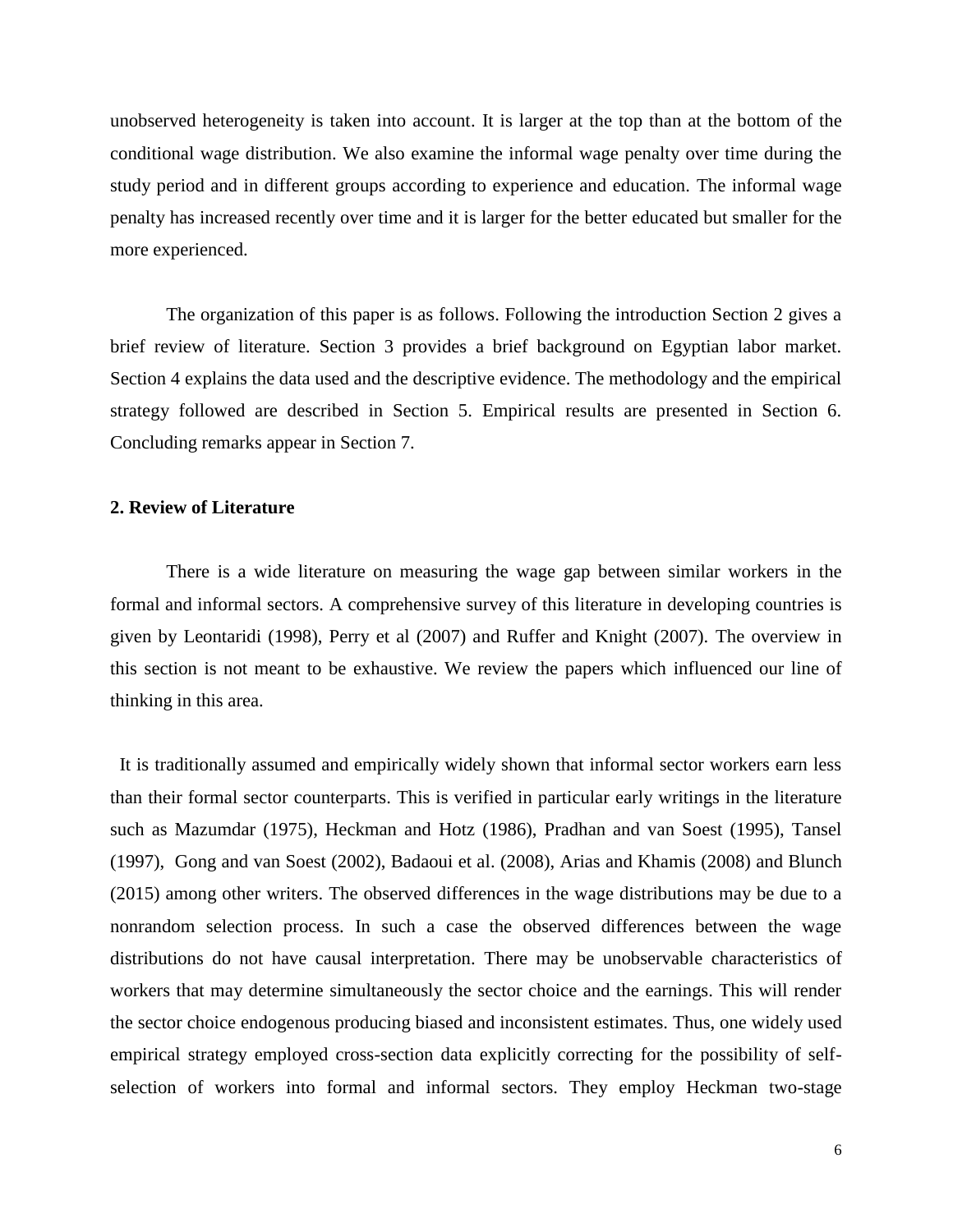procedure. In this procedure in the first stage a sectoral choice equation is estimated and in the second stage wage equations augmented by the correction term are estimated. In this process, identification requires presence of relevant variables that will determine the sector choice but excluded from the wage equation and orthogonal to the errors of the wage equation. Some studies which use this procedure could be questioned on the use of suitable instruments for the identification purposes. Further, ignoring unobservable characteristics causes omitted variable bias in such cross-section studies. Tansel (1997, 2000 and 2002) are examples of this approach. She uses cross-section data and corrects for self-selection. She finds evidence that the labor market in Turkey is segmented along formal informal lines. This implies that workers in the informal sector queue for the formal jobs. In contrast, Magnac (1991) in Colombia, Carneiro and Henley (2001) in Brazil, Gong and van Soest (2002) in Mexico and Arias and Khamis (2008) in Argentina employ a similar approach and find evidence against segmented labor markets in these countries. This implies that workers choose a sector depending on their expected wage and a cost-benefit analysis in each sector as well as their observable and unobservable characteristics.

Recent availability of panel data in many developing countries enabled researchers to deal with the sector of work selection and other estimation problems by using alternative methodologies. With the panel data wage variations are observed while the same individual switches between formal and informal sectors over time. In particular, with the use of the panel data estimation of fixed effect (FE) models and purging of the effect of unobservables became possible and a number of researchers followed this route. The FE estimation deals with both issues of self-selection and unobservable characteristics providing consistent estimates provided that unobserved characteristics are time invariant. Such studies include Badaoui et al. (2008) in South Africa, Pratap and Quintin (2006) in Argentina, Botelho and Ponczek (2011) in Brazil, Tansel and Kan (2012) in Turkey, Nguyen et al. (2013) in Vietnam and Bargain, Kwenda (2014) in Brazil, Mexico and South Africa used FE estimation exploiting panel feature of the data. A common finding is that the informal sector penalty either gets smaller or disappears in these countries when unobservable worker characteristics are controlled for with FE estimation. Pratap and Quintin in Argentina and Badaoui et al. in South Africa are among those who find disappearing penalty when controlling for worker heterogeneity,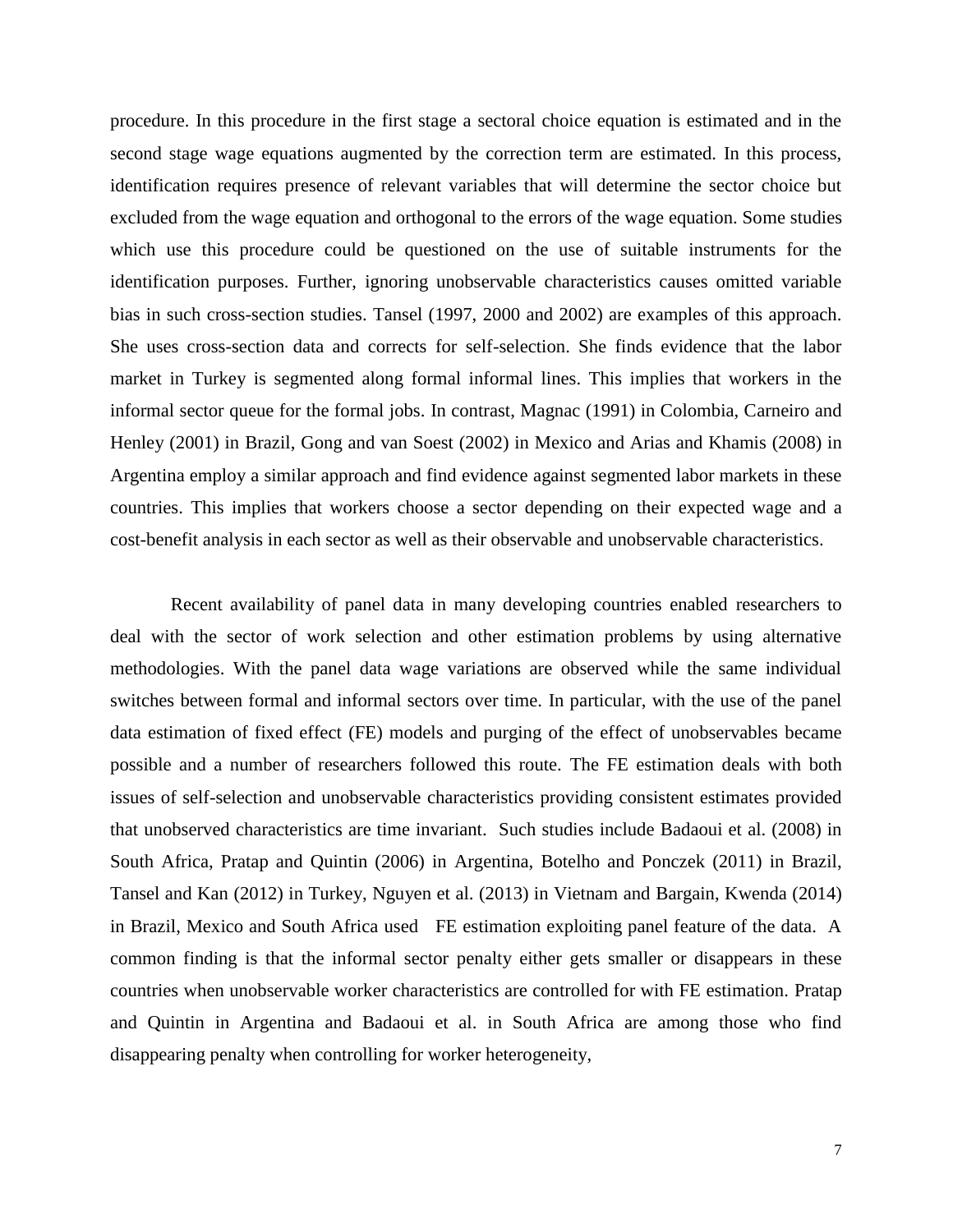Most of the earlier studies in the literature focused on estimation at the mean of the earnings distribution. Limiting the estimation to the mean of the wage distribution may conceals important differentials that may exist along the earnings distribution due to intrinsic heterogeneity in jobs. For instance, Funkhouser (1997) in El Salvador, Gong and van Soest (2002) in Mexico, Pratap and Quintin (2006) in Argentina, Badaoui et al. (2008) in South Africa focused on estimation at the mean. However, recently several researchers addressed the heterogeneity that may exist along the earnings distribution by using quantile regression (QR) technique. Botelho and Ponczek (2011) in Brazil provided estimates along the earnings distribution. However, it is difficult to address estimation problems such as unobserved heterogeneity or sector selection while employing QR estimation. This is due to difficulties in the empirical implementation such techniques although they are theoretically well developed and available. There are there studies that attempt to overcome these difficulties. Tannuri-Pianto and Pianto (2008) adopt QR technique corrected for selection using instrumental variables (IV) in a cross-sectional data set in Brazil. Nguyen et al. (2013) in Vietnam and Bargain and Kwenda (2014) in Brazil, Mexico and South Africa adopt a fixed effect model estimation with QR technique (FEQR). Staneva and Arabsheibani (2014) use a QR decomposition technique taking into account self-selection of individuals into formal and informal employment types in Tajikistan. They find a significant informal employment wage premium across the earnings distribution. Lehmann and Zaiceva (2013) find wage penalty in Russia in the lower part of the wage distribution which disappears at the upper part implying a two tier informal labor market.

There is also a strand of literature that use IV techniques often in conjunction with other methodologies in order to address various econometric issues such as measurement errors. Such studies include Marcouiller et al. (1997) in El Salvador, Mexico and Peru, Carneiro and Henley (2001), Kingdon and Knight (2004) in South Africa, Tannuri-Pianto and Pianto (2008) in Brazil, Botelho and Ponczek (2011) and Falco et al. (2011) in Ghana and Tanzania.

More recently, several studies used various versions of propensity score matching (PSM) or propensity score weighting (PSW) techniques in order to secure formal and informal workers only with comparable observable and time-invariant unobservable characteristics for a better comparison of their wages (Smith and Todd, 2005). Such techniques also address the issue of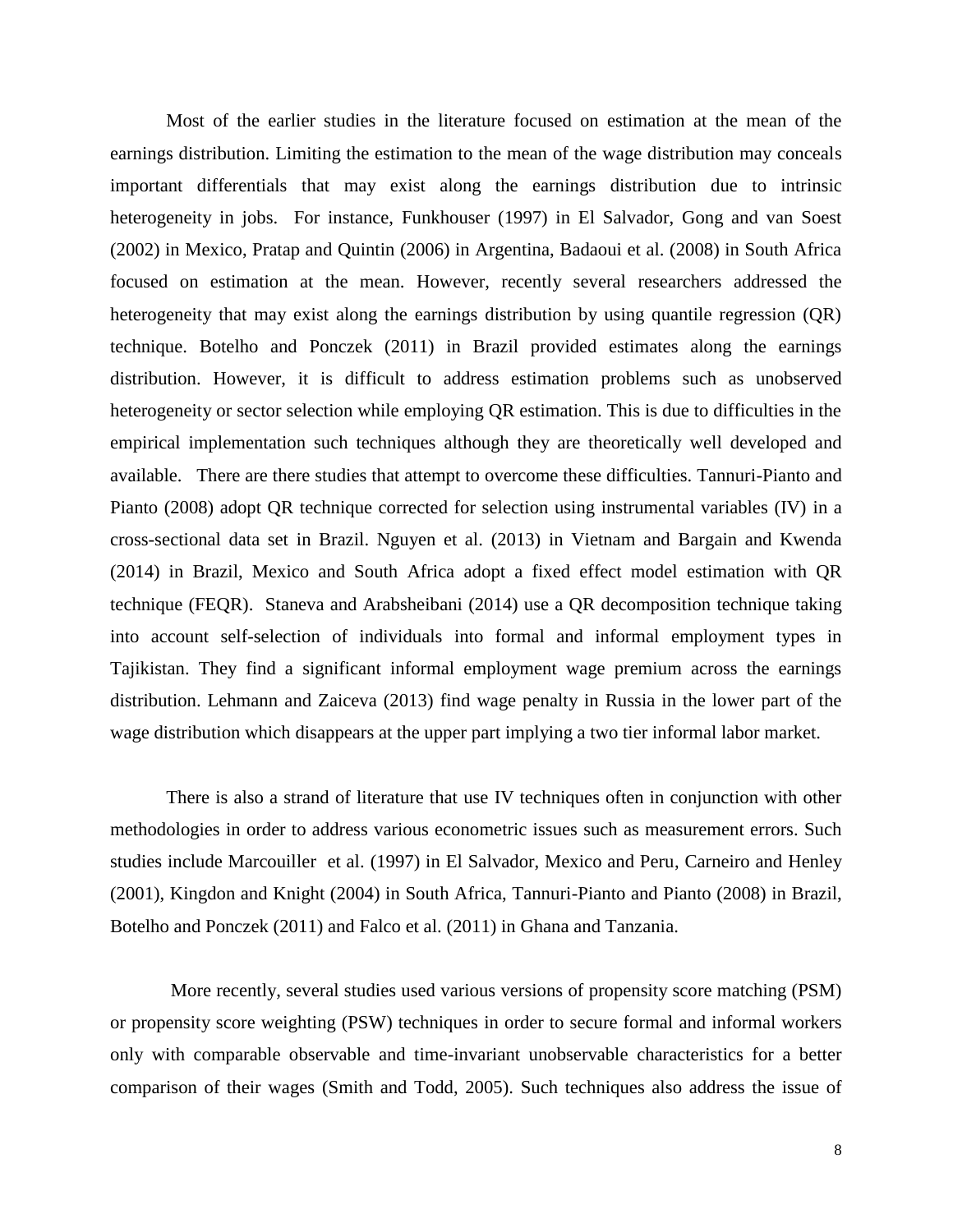misspecifications that may occur due to linearity assumption on the covariates. Therefore, this procedure is used by Calderon-Madrid (1999) in Mexico, Pratap and Quintin (2006) in Argentina and Badaoui et al. (2008) in South Africa in order to estimate the wage gap at the mean. Botelho and Ponczek (2011) and Bargain and Kwenda (2014) use PSW technique in combination with QR in order to provide estimates along the quantiles.

Informal sector in the MENA countries has been the topic of investigation in several recent studies such as Alloush et al. (2013) and Gatti et al. (2014). Similarly there has been some recent studies investigating informal sector in Egypt such as Wahba (2009) and Tansel and Ozdemir (2014). However little is known about the informal sector earnings structure compared to that of the formal sector in Egypt. Gatti et al. (2014) is an exception but provide only cross section evidence in 2006 from Egypt as well as from several other MENA countries. We extend this analysis by taking unobserved characteristics into account and including estimating across the conditional wage distribution.

#### **3. The Background on Egyptian Labor Market**

In this study we define informal employment to include those wage earners who are not covered by social security or who do not have a contract. Several studies indicate existence of a rather large informal sector in Egypt. The labor force not contributing to social security was an average of 45 percent during 2000-2007 and an average of 35 percent of GDP during 1999-2007 was undeclared (Gatti et al. 2014). This is comparable to what is observed in Mexico which is 43% when social security definition is used (Marcoullier et al., 1997). Tansel and Ozdemir (2014) include an extensive recent review of the Egyptian economy and the labor market. For this reason, here we will provide only a brief summary of the Egyptian labor market.

According to the ELMPS 2012, formal, informal and irregular wage workers are about 10, 15 and 15 percent respectively of the male sample and around 2, 2 and 0.62 percent respectively of the female sample and the government employment is about 24 percent among men and 12 percent among women however, about 10 percent of men and 72 percent of women are out of labor force (Tansel and Ozdemir, 2014). Currently, public sector employs 27 percent of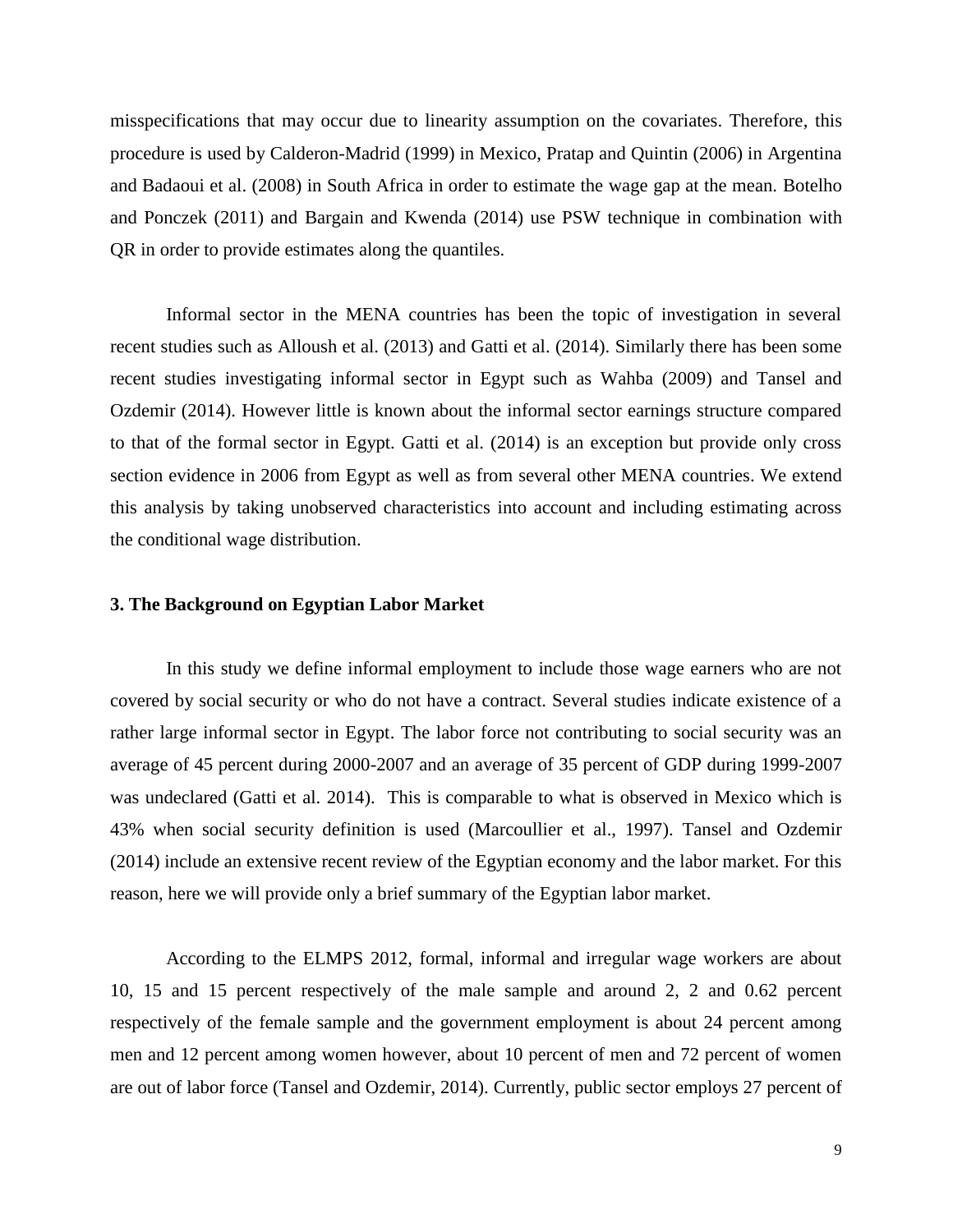all workers and 44 percent of the wage earners (Amin, 2014). The government employment opportunities have been declining during the past two decades. During the 2006-2012 period public administration lost about 40000 jobs (World Bank, 2014). In spite of this decline, government employment share is still rather high and it remains a more attractive option in particular for women than private sector jobs. Individual self employment and employment in household enterprises constituted more than a third of overall employment in 2006. Nearly half of private sector wage employment was in micro enterprises of fewer than five workers (Said, 2009).

Female labor force participation is very low as it is in most MENA countries and has been declining over 2006-2012 while that of male has increased slightly. The labor force participation rate was 23.1 percent for females and 80.2 percent for males in 2012 (Assaad and Krafft, 2013). Less than a quarter of the total labor force is 15-29 years of age. Unemployment rate was over 13 percent in 2013 (9.8 for males and 24.2 for females) (CAPMAS, 2014). Unemployment is a problem among young people. Over three-quarters of the unemployed was aged 15-29 years. The unemployment rate is also rather high among the highly educated. The secondary or above educated account about 75 percent of unemployed males and 90 percent of unemployed females (Assaad and Kraft, 2013). Thus, although unemployment rates of women and young are very high their labor force participations are very low.

According to Said (2009) inequality in earnings declined from 1988 to 1998 but increased from 1998 to 2006. The 90 to 10 percentile ratio was about 5.80 in earnings in 2006.The Gini coefficient in earnings was 39 percent in 1988, 37 percent in 1998 and 55 percent in 2006. The Gini coefficient for the private sector was 40 percent in 1988, 38 percent in 1998 and 45 percent in 2006.

Labor Law enforcement remains weak in Egypt (Lohmann, 2010). Further, labor legislation predominantly effects small number of wage and salary workers in the private formal sector, civil servants and public sector. Roushdy and Salwaness (2015) note that employers must contribute 41 percent of employees' basic wage as social security contribution which makes microenterprises to formalize highly costly. Labor law in Egypt might be considered rigid de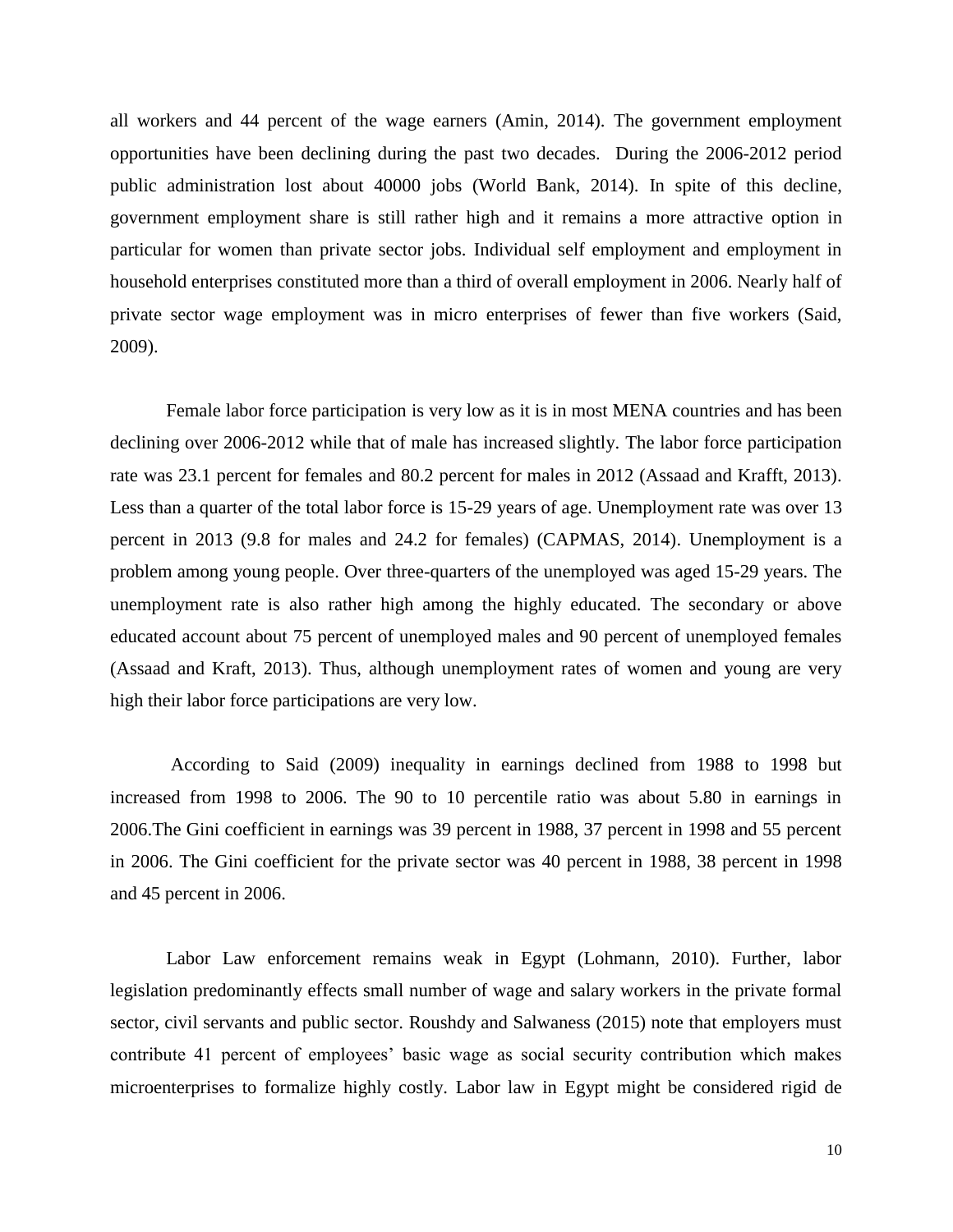jure, especially concerning employment protection, hiring and termination, by international standards but, they are not enforced and widely evaded de facto and does not reach informal sector (Angel-Urdinola and Kuddo, 2011). Various practices allow avoiding the compliance with firing regulations by the employers. The trade union membership is weak due to restrictions on the rights to establish one and become a member (Angel-Urdinola and Kuddo, 2011). The trade union density rate in 2007 is as a proportion of total employment is 16.1 and as a proportion of wage and salary earners is 26.1 compared to 14.6 and 25.1 respectively in Turkey and 71.5 and 99.2 respectively in Denmark (Hayter et al., 2011). There is little scope for collective bargaining in the private sector. The collective bargaining coverage rate as a proportion of total employment is 2.1 and as a proportion of wage and salary earners 3.4 compared to 95.6 in Denmark as a proportion of total employment (Hayter et al., 2011). In 20012 the minimum wage is adjusted for the first time since the 1980's and increased to 700 and in 2014 to 1200 Egyptian Pounds  $(EP)^{1}$ . This is effective only in the public sector.

In 1998, 57 percent of all employment was informal and increased to 61 percent by 2006 although there was a trend toward greater formalization in private wage employment (Said, 2009). This increase is believed to be due to the privatization and the introduction of the 2003 Labor Law. The decline in public sector employment opportunities during the past two decades contributed to an increase in informalization of the labor market. The 2003 Labor Law 3 brought more flexibility in formal employment relations. It allowed temporary contracts and easier firing of workers. This is believed to contribute to an increase informal employment yet at the same time brought a certain degree of formalization since then according to Wahba and Assaad (2015). However, the World Bank (2014) notes that there has been a recent increase in informality nearly across every industry and at all education categories for men.

Two areas of concern are noted by several authors such as Assaad (2009) and Said (2009). One is the high unemployment rate among the university graduates and the other is the declining rates of participation among educated females who are discouraged that they cannot find government employment and drop out of the labor force. However, present authors believe

<sup>&</sup>lt;sup>1</sup> The US dollar exchange rate was equal to 6.04 EP in May 2012 and it was an average of 7.05 in 2014. Thus, 700 EP was 116 US dollars and 1200 EP was 170 US dollars.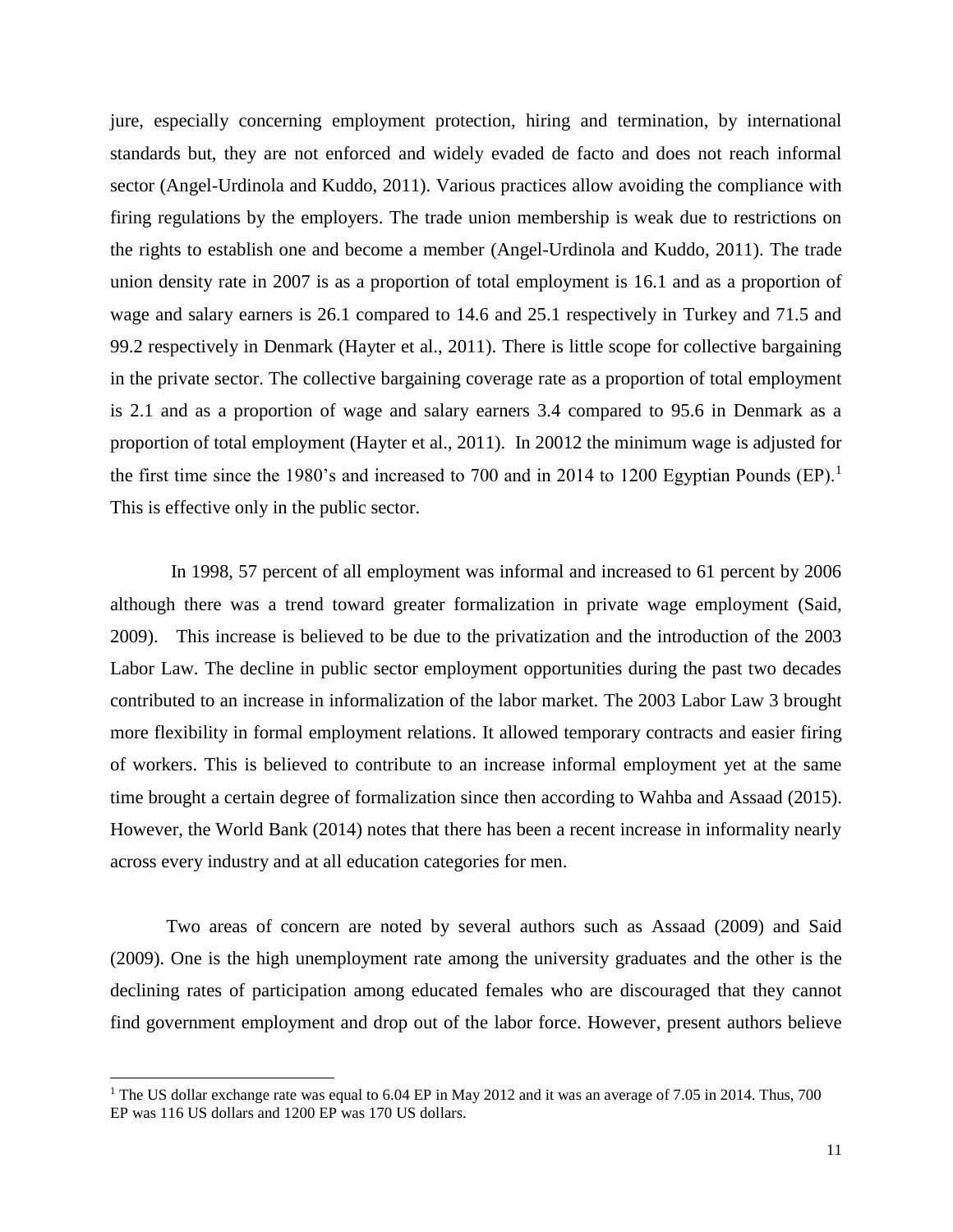that none of these should be as large a concern as the presence of large informal sector with low wages.

#### **4. The Data and Descriptive Evidence**

 $\overline{a}$ 

This study is based on the Egypt Labor Market Panel Survey (ELMPS) which is a longitudinal survey carried out in 1998, 2006 and 2012. It was conducted by the Economic Research Forum (ERF) in cooperation with Egypt's Central Agency for Public Mobilization and Statistics (CAPMAS). ELMPS is a nationally representative panel survey that covers a widerange of topics, ranging from individual, demographic and labor market characteristics to parental background, housing, time use, fertility and other topics. The data and their documentation are provided in the ERF web page. The 1998 round of the ELMPS includes a nationally representative sample of 4,816 households with 23,997 individuals. Similar numbers in the 2006 round are 8,351 households with 37,140 individuals and in the 2012 round are 12,060 households and 49,186 individuals. Attrition rate was substantial both at the household and individual level. We use the weights to adjust for attrition in the descriptive statistics table we provide. The attrition issue is discussed by Assaad and Krafft (2014) extensively.

We create a panel of observations that are seven years and five years apart in which workers are observed only twice or three times. These are two-year panels of 1998-2006 and 2006-2012 and a three year panel of 1998-2006-2012. We focus only on the private sector wage earners. Those who are employed by the government are excluded since the wage determination mechanisms differ vastly across public and private sectors.<sup>2</sup> We restrict the sample to 15-65 years old male wage earners who are not in education or training. We exclude unpaid family workers (UFW) as there is no information on their imputable earnings. Self-employed are excluded because the ELMPS does not have information on earnings of the self-employed at the time of preparation of this paper. We focus on private sector, full-time non-agricultural wage-earners. Further we trim the upper and lower one percent of the observation in order to exclude outliers. The real hourly wages are reported in the data set and computed as the monthly wages per hour of work in the primary and secondary jobs deflated by the CPI in terms of 2012 prices.

<sup>2</sup> For an analysis of the public versus private formal wage gap in Egypt see Tansel et al. (2015a).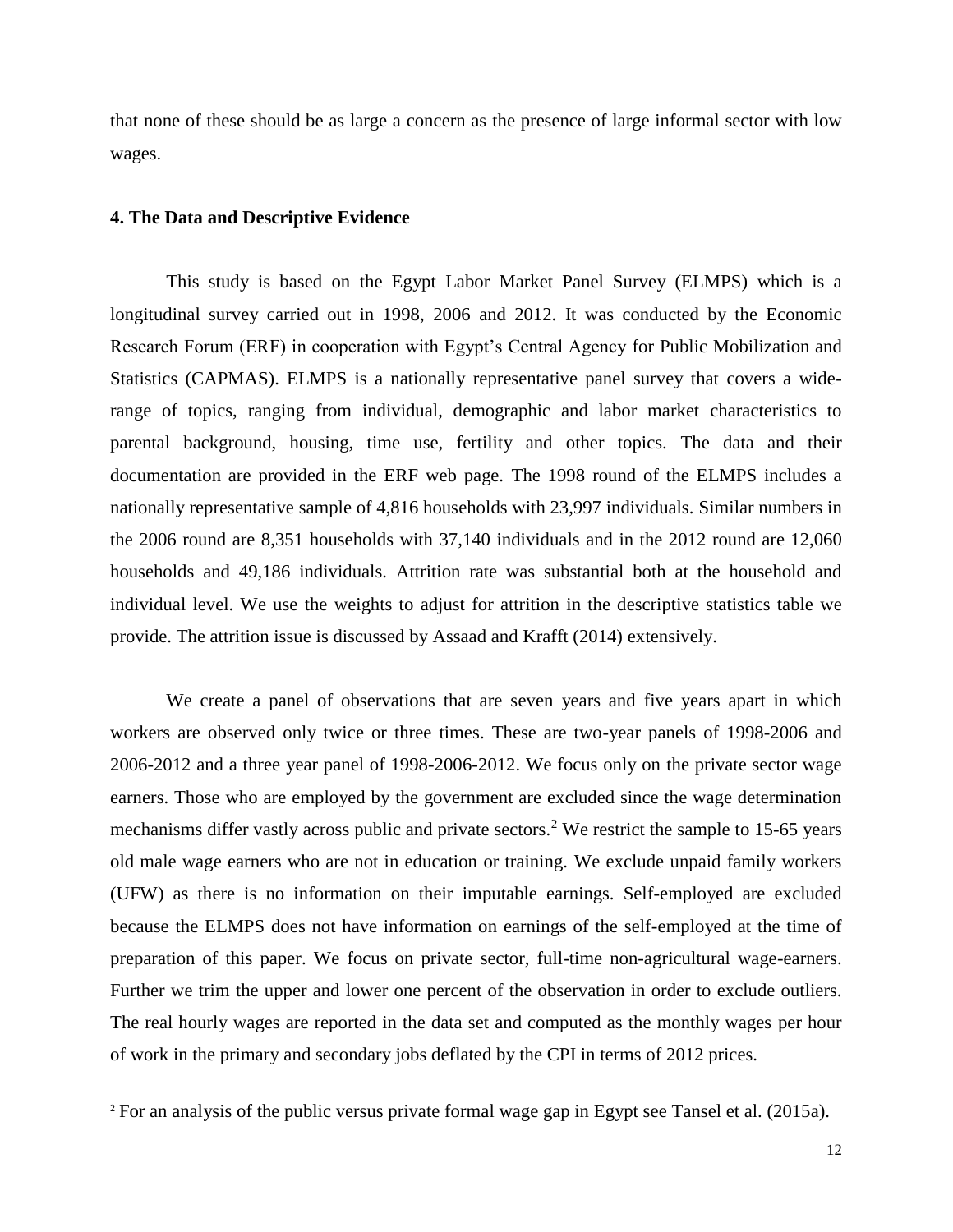In the recent literature there is a move towards using benefit-based definition of informality from other definitions based on type of employment or firm size. The International Conference of Labor Statisticians accepted in 2003 the benefit-based definition of informality as their official definition. Therefore accordingly, in this study we define informal employment as those wage earners who are not covered by social security through their employment and or do not have an employment contract. We conduct a separate analysis of the male and female samples. However, the labor force participation of women in Egypt is very low and most of them are either inactive or work as unpaid family worker (Tansel and Ozdemir, 2014) and we do not address the issue of women's selection into employment since selection within the QR framework is a nonstandard econometric procedure. Further, the number of observations is small in the female sample. Therefore, in this paper we focus only on male wage earners. We comment on the results for the female wage earners at the last part of the section on estimation results.

Table 1 shows the descriptive statistics for the male and female samples of formal and informal wage earners. We observe that 66 percent of the male sample and 46 percent of the female sample are informal. Thus, informality is higher among men than among women. Table 1 also shows that log hourly (real) wage is larger in the formal than in the informal employment for both males and females. The informal wage gap in the female sample (77 percent) is larger than in the male sample (33 percent). There is greater inequality in wages in the formal sector than in the informal sector implying that the formal jobs are more heterogeneous than the informal ones. Informal wage earners work more hours per week than the formal wage earners in both the male and female samples. Formal wage earners are more experienced (older) and more educated than the informal wage earners in both the male and female samples. Women are better educated than men in both the formal and informal employment. In the male sample formal employment is dominated by manufacturing activities while informal employment is dominated by construction. In the female sample formal employment is primarily a service sector activity while informal employment is dominated by manufacturing. In both the male and female samples small firms are concentrated in the informal sector. Close to four fifths of the informal male and close half of the informal female wage earners work in firms with less than 10 workers. In contrast, about two fifths of the male and a third of the female formal wage earners work in firms with over 100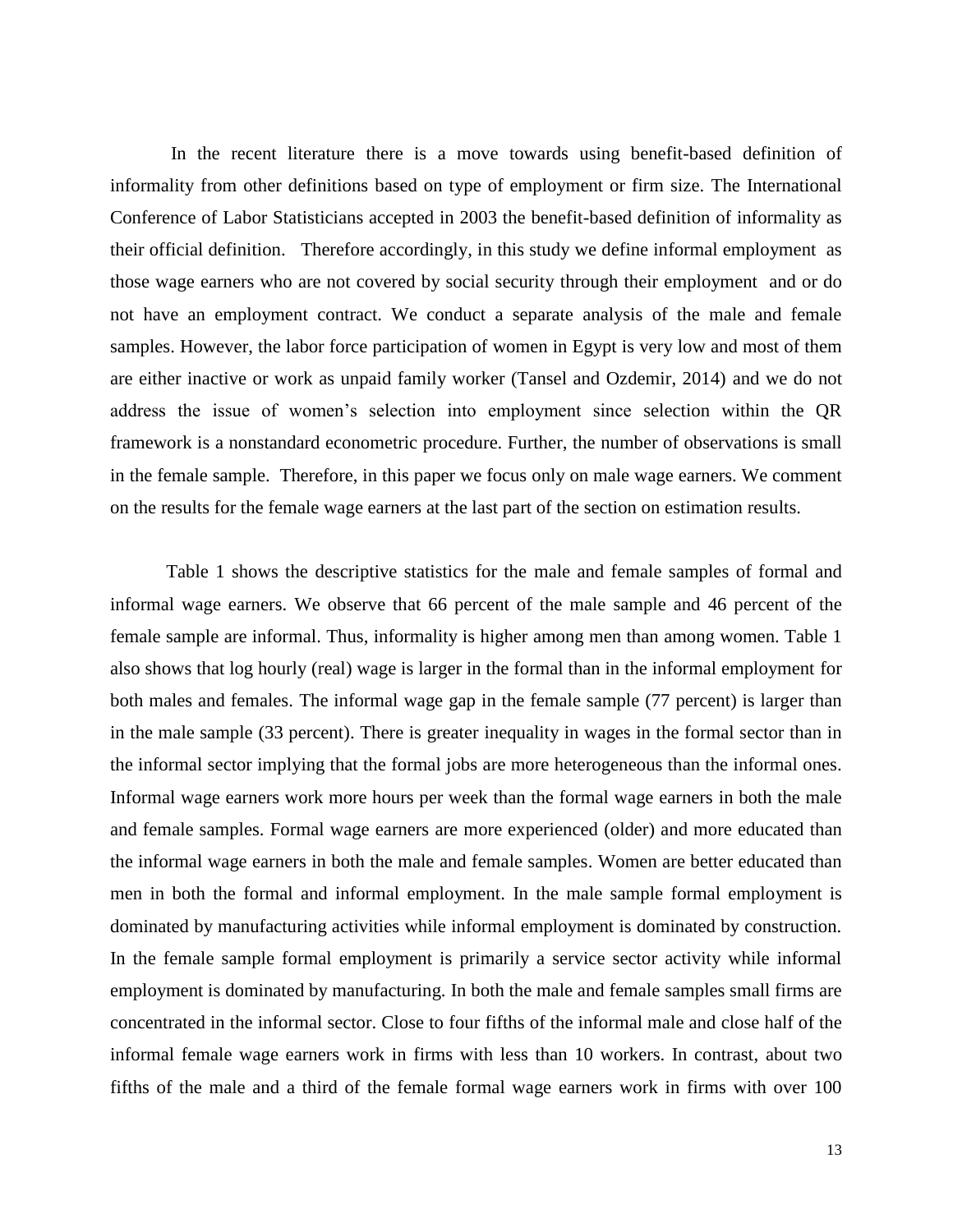workers. Formal employment is concentrated in Greater Cairo informal employment is concentrated in Rural Lower for the males. Formal and informal female wage work is mostly observed in Greater Cairo. Over half of the formal and informal female employment is in this region.

#### $#$  Insert Table 1 about here  $#$

Table A1 provides the marginal effects of the covariates from a probit model estimation of propensity to be in the informal sector. There is a U-shaped relationship between age and informality. The probability of being informal is higher for the young and the elderly in the male sample. It may be a point of entry to the labor market for the young as well as an option for the older workers who lack skills or physical capital. However, informality is not related to age in the female sample. The probability of being formal increases with education in both the male and female sample. Married are less likely to be informal. For men the highest probability of being informal is observed in the construction sector relative to manufacturing. Transportation has a lower probability of being informal relative to manufacturing. Each of the regions have higher probability of informal employment compared to Greater Cairo while highest such probability is observed for Urban Lower and Urban Upper. Finally, the probability of informality did not change from 1998 to 2006 but increased significantly from 1998 to 2012. This is consistent with the observation that recent public sector retrenchment and the flexibility in employment relations introduced after the 2003 Labor Law contributed to an increase in informal employment.

#### **5. Econometric Methodology**

We estimate Mincer wage equations including a dummy variable for the private informal employment the coefficient of which captures the conditional wage penalty/premium for the informal sector. We use Ordinary Least Square (OLS), Quantile Regression (QR) and Fixed Effects Quantile Regression (FEQR) techniques. The OLS model is estimated on a sample pooled panel observations. It is as follows:

$$
y_{it} = \delta I_{it} + x_{it}' \beta + \varepsilon_{it}
$$
 (1)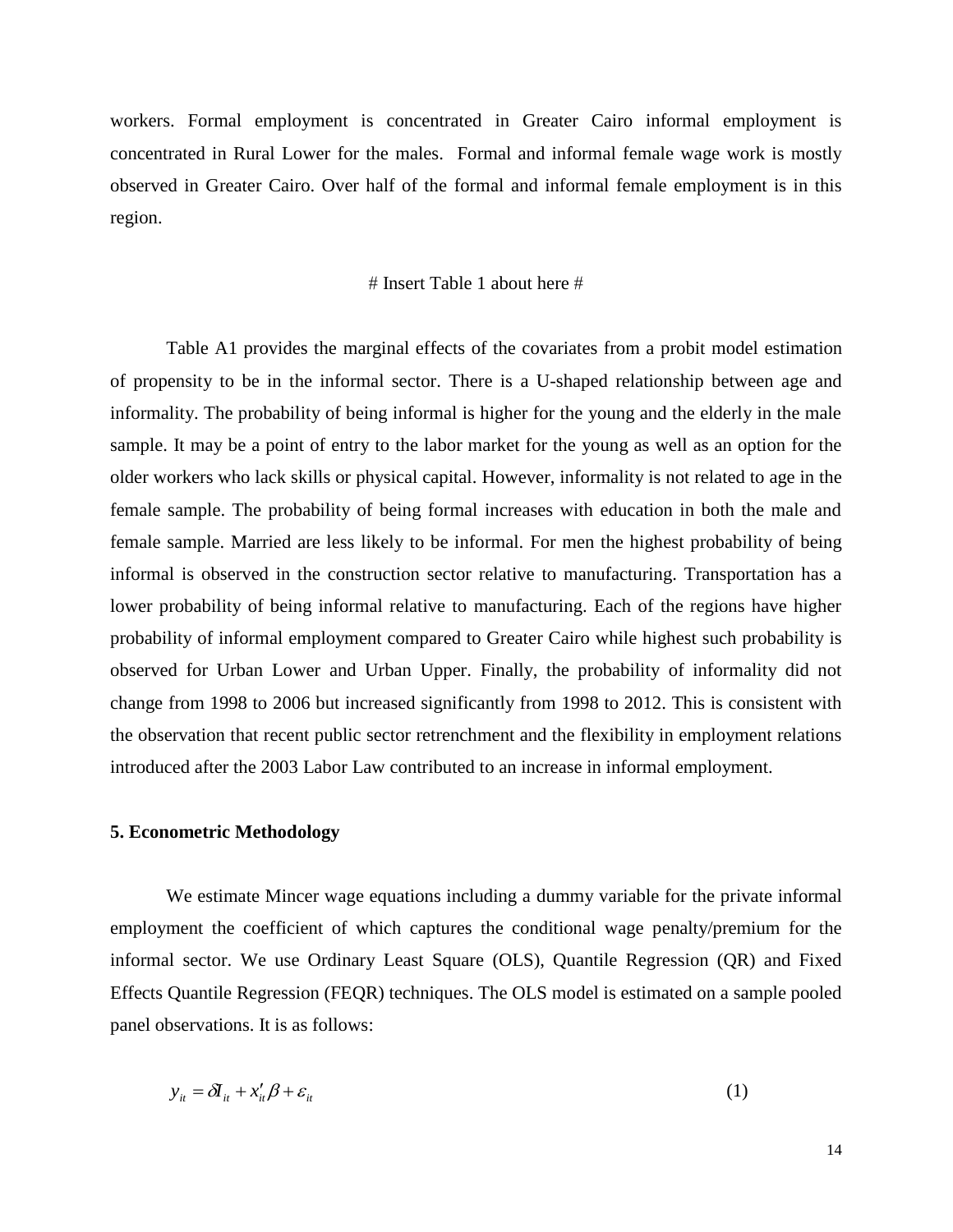Next we estimate the FE model where we use panel feature of the data and control for timeinvariant unobserved individual heterogeneity. The fixed effect estimator is consistent as long as unobserved characteristics are constant over time. The FE model can be written as follows

$$
y_{it} = \delta I_{it} + x_{it}' \beta + \alpha_i + \varepsilon_{it}
$$
 (2)

Where in models (1) and (2)  $y_i$  is log hourly wages,  $x_i$  is the vector of control variables for individual *i* at time *t* including a constant,  $I_{ii}$  is a dummy variable taking a value one if the wage earner is informal at time *t*. The formal wage workers is the base category.  $\alpha_i$  in model (2) is the individual fixed effect.  $\varepsilon_{it}$  is a normally, independently and identically distributed stochastic error term with zero conditional mean. The estimated  $\delta$  measures the informal employment penalty/premium.

Next, we go one step further and investigate the informal employment wage penalty/premium along the conditional wage distribution using QR. Finally, we extend the standard QR method to using panel data and estimate the FEQR model. Estimating the QR models are especially important since the conditional earnings differentials across different quantiles proxy for unobservable earnings potential. The QR and FEQR models can be written as in equations (3) and (4) as follows.

$$
q_{\tau}(y_{it}) = \delta(\tau)I_{it} + \lambda(\tau)G_{it} + x_{it}'\beta(\tau) + \varepsilon_{it}, \quad \forall \tau \in [0,1]
$$
\n(3)

$$
q_{\tau}(y_{it}) = \delta(\tau)I_{it} + x_{it}'\beta(\tau) + \alpha_i + \varepsilon_{it}, \quad \forall \tau \in [0,1]
$$
\n
$$
\tag{4}
$$

Where  $q_r(y_{it})$  is the  $\tau^{th}$  quantile of the log hourly wages.  $\alpha_i$  are the individual fixed effects that shift the location of the conditional quantiles of the log hourly wages in the same manner across the quantiles. However, the effects of the explanatory variables differ by the quantiles of interest. The vector of estimated coefficients  $\beta(\tau)$  provide the estimated rates of return to the different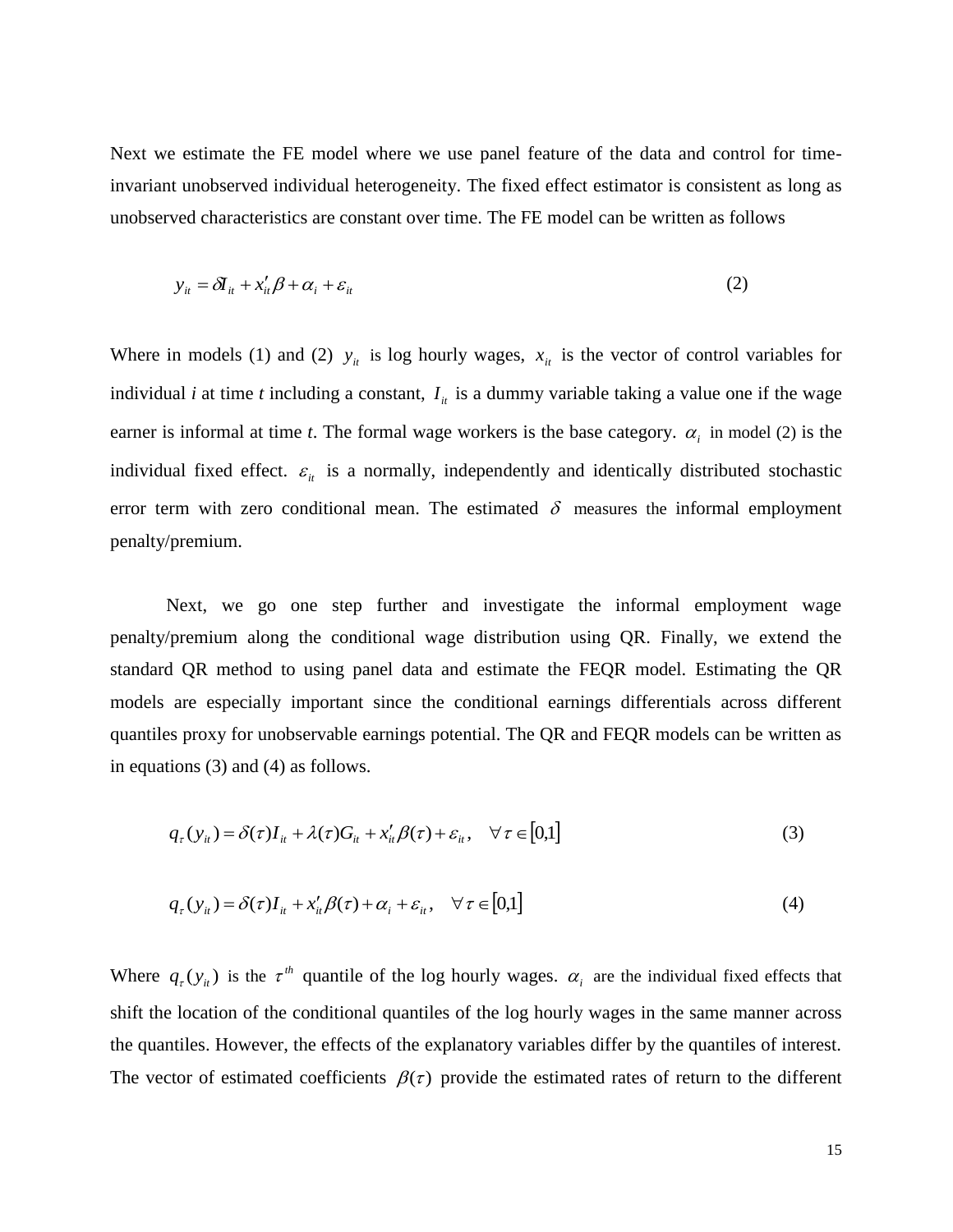covariates at the  $\tau$  %th quantile of the log earnings distribution and the estimated coefficient  $\delta(\tau)$  represents informal employment earnings penalty/premium respectively at the various quantiles. Koenker (2004) was the first to suggest FEQR technique, as a direct extension of the standard QR method. Canay (2011) suggested a simple two-step approach to FEQR estimation. In the first step the individual effects which are pure location shifters are estimated by traditional mean estimations such as FE estimation. Then predicted individual effects are used to correct earnings as in  $\hat{y}_i = y_i - \hat{\alpha}_i$ . The corrected earnings are then used in the traditional QR estimation.

In the empirical specification of the models given above we use the following control variables. Age, age squared, years of education, marital status, presence of children, sectors of economic activity, regions of location. Two indicators of time, for 2006 and 2012 are included to control for the effect of macroeconomic environment on wages over time. The base year is 1998. There are nine sectors of economic activity are included to take into account the effect of differences in the structure of sectors on wages. They are manufacturing (including mining and electricity), construction, trade, transportation, and services (including finance). The base industry is manufacturing. There are six regions of location. They are Greater Cairo, Alexandria and Suveysh, Urban Lower, Urban Upper, Rural Lower and Rural Upper. The base region is Greater Cairo.

#### **6. Estimation Results**

#### **6.1. Main Results**

The main estimation results are reported in Figure 1. Figure 1 Panel A reports the raw (unconditional) informal log wage gap. Panels B and C report the estimated coefficient  $\delta$  of the informal sector dummy (I) in the equations presented in the previous section. Panel B reports conditional informal log wage gap at the mean (OLS, horizontal solid line) and at the different quantiles (QR, solid curve). Similarly, Panel C reports the conditional informal log wage gap controlling for unobserved individual heterogeneity at the mean (FE, horizontal solid line) and at the different quantiles (FEQR, solid curve). The 95 percent confidence intervals are indicated by dashed lines for OLS and FE estimates and by the shaded areas for QR, FEQR and IPW-FEQR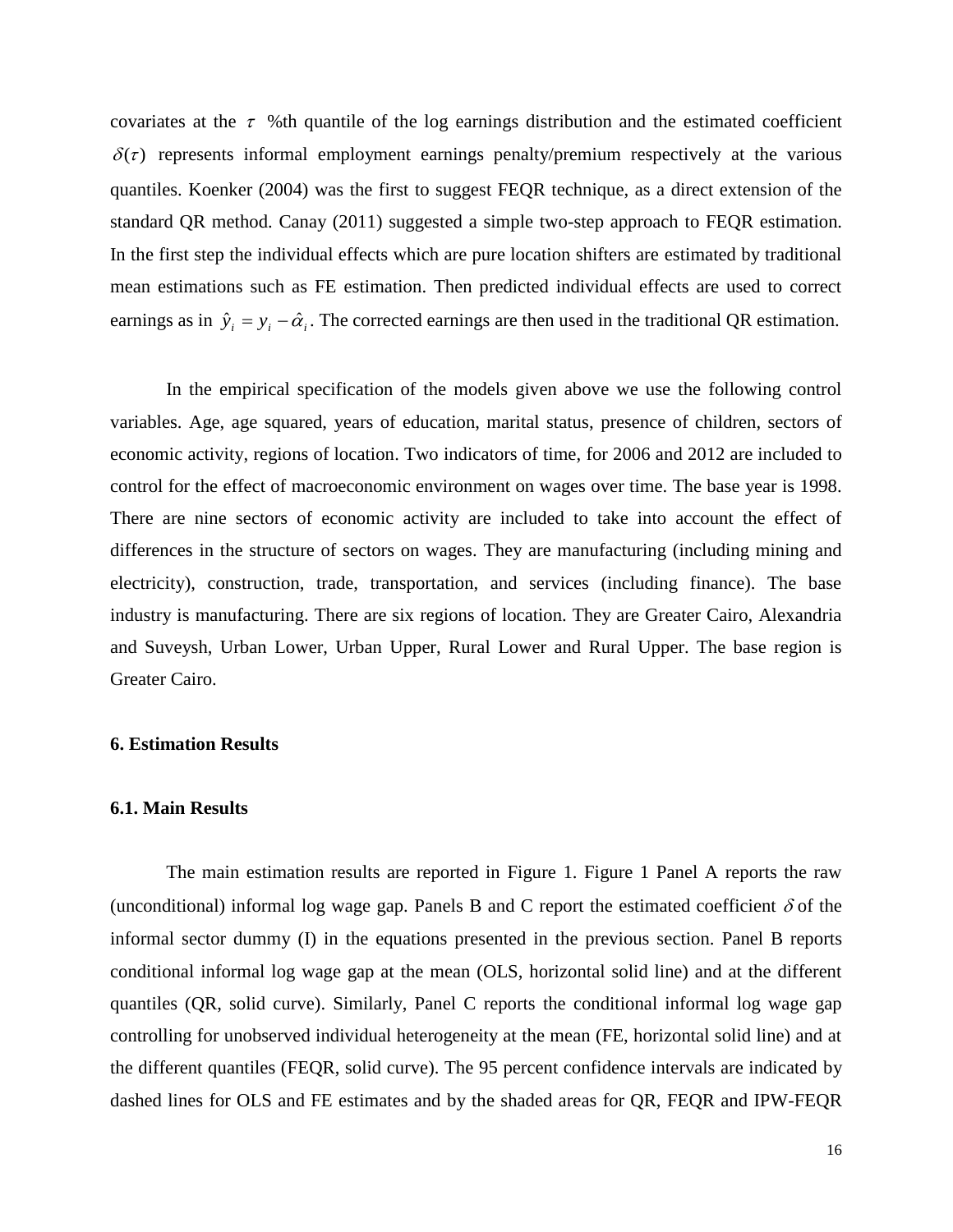estimates. The confidence intervals are based on robust standard errors for the OLS and FE estimates and on bootstrapped standard errors for the QR, FEQR and IPW-FEQR estimates. The estimation results in Figure 1 are based on Model (2) in Table A2-A3 for males in the Appendix.<sup>3</sup> A summary of the results for informal log wage penalty appear in Table 2. The unobserved characteristics may include not only preferences, tastes, and innate ability and talents, risk aversion and school quality but also differentials in access to social, personal or professional networking, unionization rates and bargaining power.

#### $#$  Insert Figure 1 about here  $#$

The Kernel density estimates of the log hourly wages in the formal and informal sectors are provided in Figure 2 for the three years in our sample. The graphs indicate that the Kernel density curves for the informal sector lie to the left of those for the formal sector indicating that the informal sector wage distribution is dominated by the formal sector wage distribution and that informal wages are lower than the formal wages. Further, in the 2012 sample only 15 percent of the formal workers and 32 percent of the informal workers earn less than the minimum wage of 700 effective in the public sector. Therefore employment above the minimum wage (which is effective in the public sector) is large indicating that this is could not be a cause of informality in Egypt. The Figure 1 Panel A shows the raw (unconditional) wage gap. We observe an informal wage penalty of 27 percent at the mean. The raw informal wage penalty increases across the wage distribution and reaches 34 percent at the highest quantile. Kernel density distributions and the figures for raw wage gap do not take into account the differences in observable or unobservable characteristics between the formal and informal sectors which are best considered in a regression analysis framework as discussed below.

<sup>&</sup>lt;sup>3</sup> Estimation results reported in the Appendix tables (based on Model (2)) indicate the following. The wage returns to experience (as proxied by age) are positive and exhibit a quadratic relationship. The wage returns to experience decreases as one moves to higher quantiles in the QR estimation while there is no discernable pattern across the quantiles in the FEQR estimation. The returns to education is quite low, 1.5 percent at the mean and increase smoothly across quantiles and about 2 percent at the highest quantiles (insignificant at the lowest quantiles). Largest returns are attained at the construction sector compared to manufacturing which is the sector with most concentration of informality. The wage returns in the construction sector is highest at the lowest quantile and decrease across quantiles. Assaad (1997) finds segmentation within the construction sector itself. The wage returns are higher both at the mean and across quantiles when unobserved heterogeneity is taken into account. The wage returns are lower in the trade and service sectors of economic activity compared to manufacturing. The wage returns are higher in Greater Cairo than in all of the other regions. Finally, the wage returns are significantly higher in 2006 and 2012 than in 1998.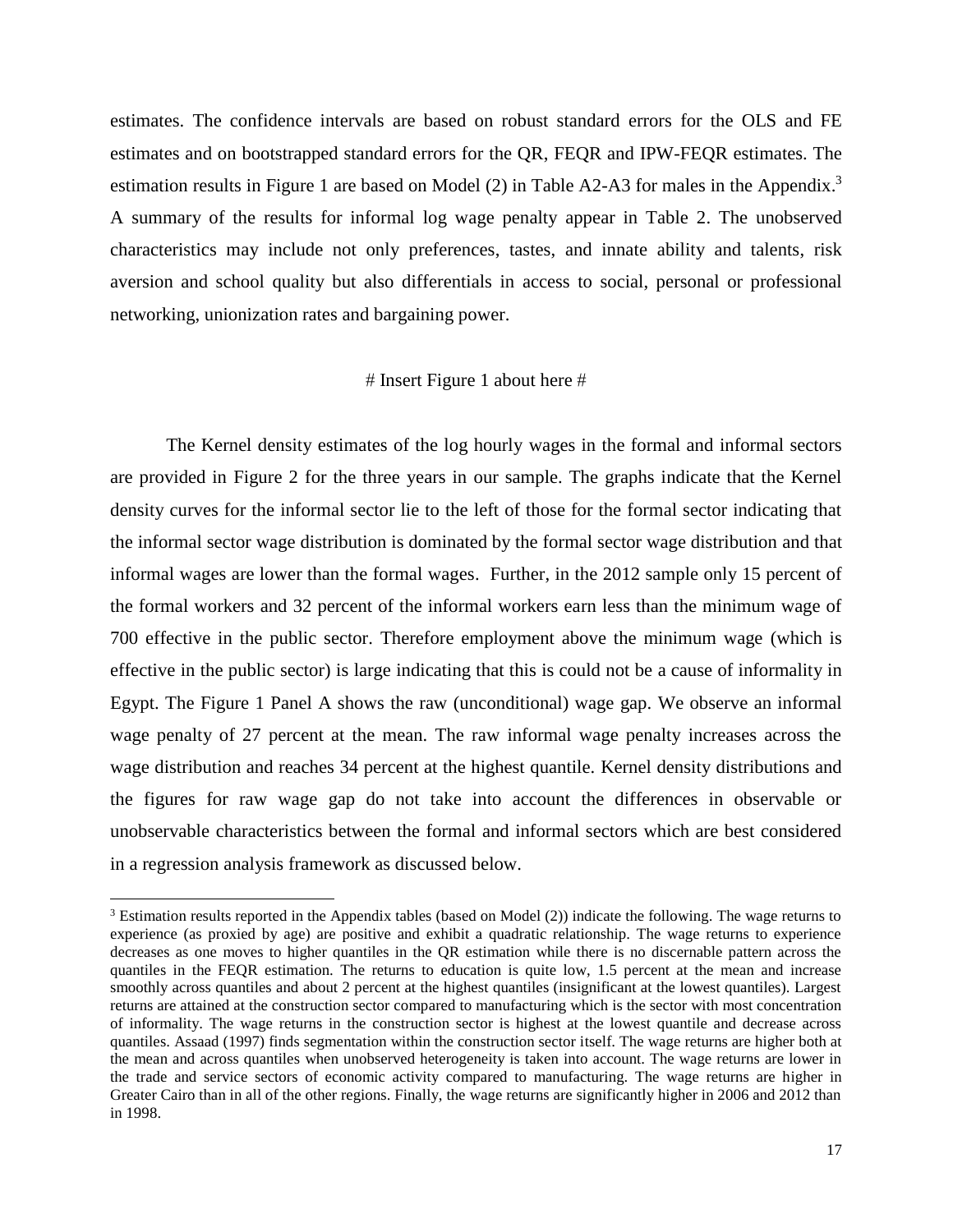#### $#$  Insert Figure 2 about here  $#$

When we perform OLS estimation with controls for observable characteristics Figure 1 Panel B indicates a mean informal wage penalty of 18 percent for the entire sample. It is about 18 percent in the lowest quantile, decreases in the middle quantiles and increases to about 20 percent at the top quantile. This is 9 percentage points smaller than the mean raw wage penalty. This indicates that higher levels of education and experience in the formal than in the informal sector play a significant role in reducing the wage gap and they account for almost 33 percent of the raw wage gap. However OLS do not control for unobserved heterogeneity and the informal wage penalty may be driven by such omitted factors. When time-invariant unobservable factors are controlled for as in the FE estimation using panel feature of the data, given in Panel C, the mean informal wage penalty decreases to about 15 percent implying important role for unobserved heterogeneity. This is consistent with the hypothesis that informal sector dummy is negatively correlated with unobserved skills meaning lower unobserved skills in the informal sector and that workers negatively select into informal employment. Falco et al. (2011) find in Ghana and Tanzania that unobserved characteristics are much more important than observed human capital in explaining formal and informal wage gap. Therefore, there is an informal wage penalty even after controlling for observable and unobservable individual characteristics.

The QR results in the Panel B when controlling for observable characteristics confirm the informal wage penalty at each of the conditional quantiles and range from 18 percent at the bottom to 20 percent at the top of the distribution and they do not differ significantly across the quantiles. The FEQR results in Panel C further control for time-invariant unobservable heterogeneity and also confirm the informal wage penalty at each of the quantiles. In this case the penalties at each of the quantiles are lower than in case of QR estimates and range between 9 percent at the bottom and 17 percent at the top of the distribution. An F-test indicates that conditional informal wage penalty do not differ significantly across the quantiles. We have also tested for the statistically significance of the pairwise difference in the penalties observed in successive quantiles. Out of such four possible differences none of them are statistically significant in the QR and only one of them (q50-q25) is statistically significant at the 10 percent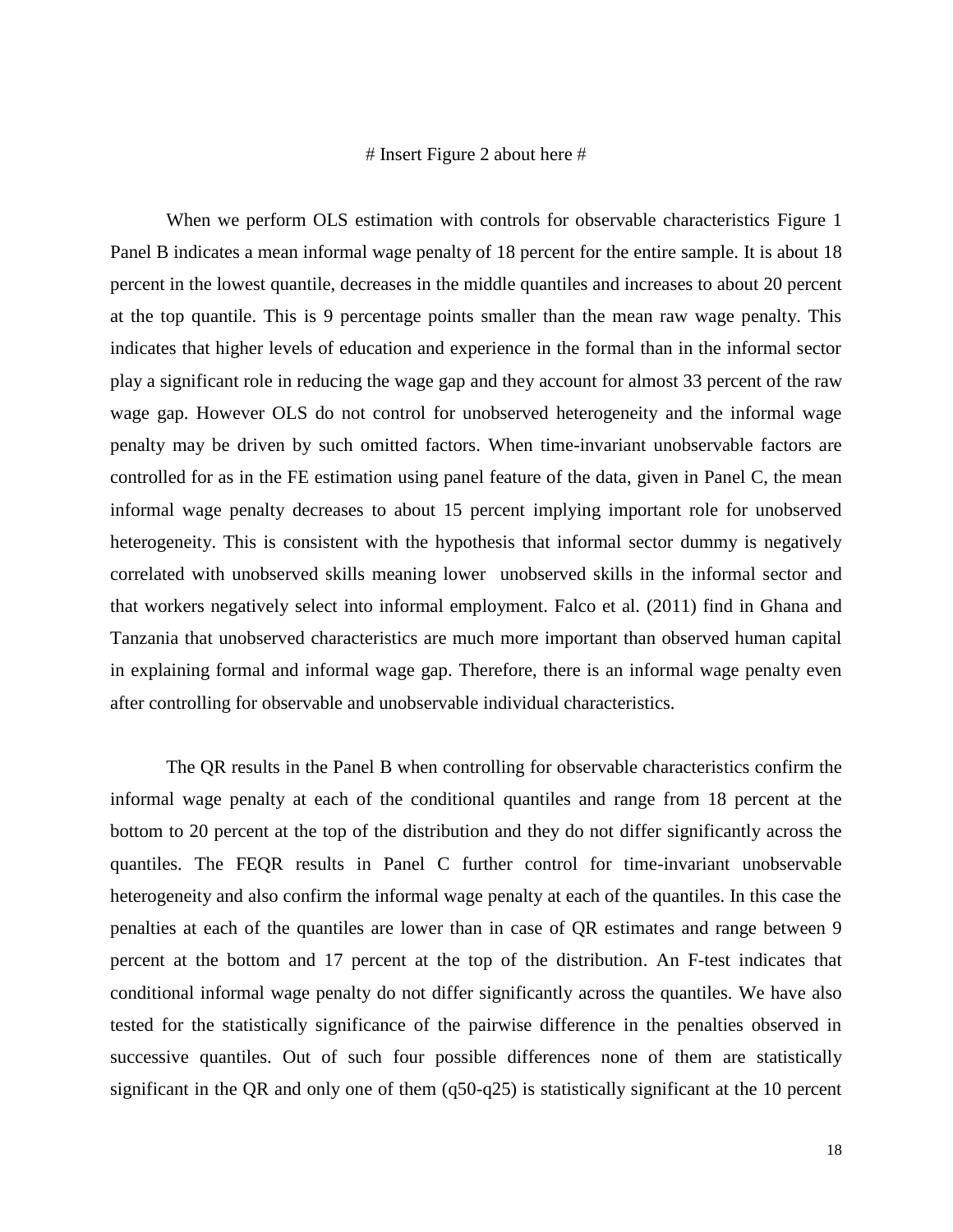level in the FEQR estimation. The larger informal penalty at the top than at the bottom of the distribution as we find in Egypt is also observed in Dominican Republic (Perry et al., 2007).

Above results indicate that the conditional informal wage penalty both at the mean and at different quantiles is lower when time-invariant unobserved individual heterogeneity is taken into account. These results imply that unobserved characteristics are better among the formal wage earners and that the observed and unobserved attributes are positively related in the sense that they are both better in the formal than in the informal sector.

The results indicate that informal wage penalty remains implying that formal wage earners are better off than the informal ones, even after controlling for observable and unobserved individual heterogeneity. There may be a number of factors responsible for this. It could be due to segmentation or exclusion restriction. It could be also due to differences in the firm level observed characteristics such as firm sizes between formal and informal sectors or other job attributes such as unobserved firm level factors such as risk independence and in-kind-rewards which we did not control for in this study but some of which may have been controlled for by the firm size variable we use. On this confer the discussion below in the section on sensitivity exercises.

The informal wage penalty of about 19 percent found in this study when controlling observable characteristics is comparable to that of 12 percent found by Gatti et al. (2014) in Egypt in 2006 also with observable controls. The penalties found for Egypt (15 percent) when both observable and unobservable characteristics are taken into account are modest and comparable to those found for Brazil (5 percent), Mexico (9 percent) and South Africa (19 percent) by Bargain and Kwenda (2004) and for Vietnam (11 percent) by Nguyen et al. (2013). Bargain and Kwenda (2004) also observe that unobservable characteristics play a larger role in South Africa than in Brazil and Mexico. Further, Bargain and Kwenda (2004) in Brazil, Mexico and South Africa, Tannuri-Pianto and Pianto (2008) in Brazil, Nguyen et al. (2013) in Vietnam and Lehman and Zeiceva (2013) in Russia found decreasing penalties over the quantiles which disappear in some cases at the top of the distribution such as in Russia. In contrast, we found that informal sector wage penalties increase across quantiles in Egypt. They are largest at the bottom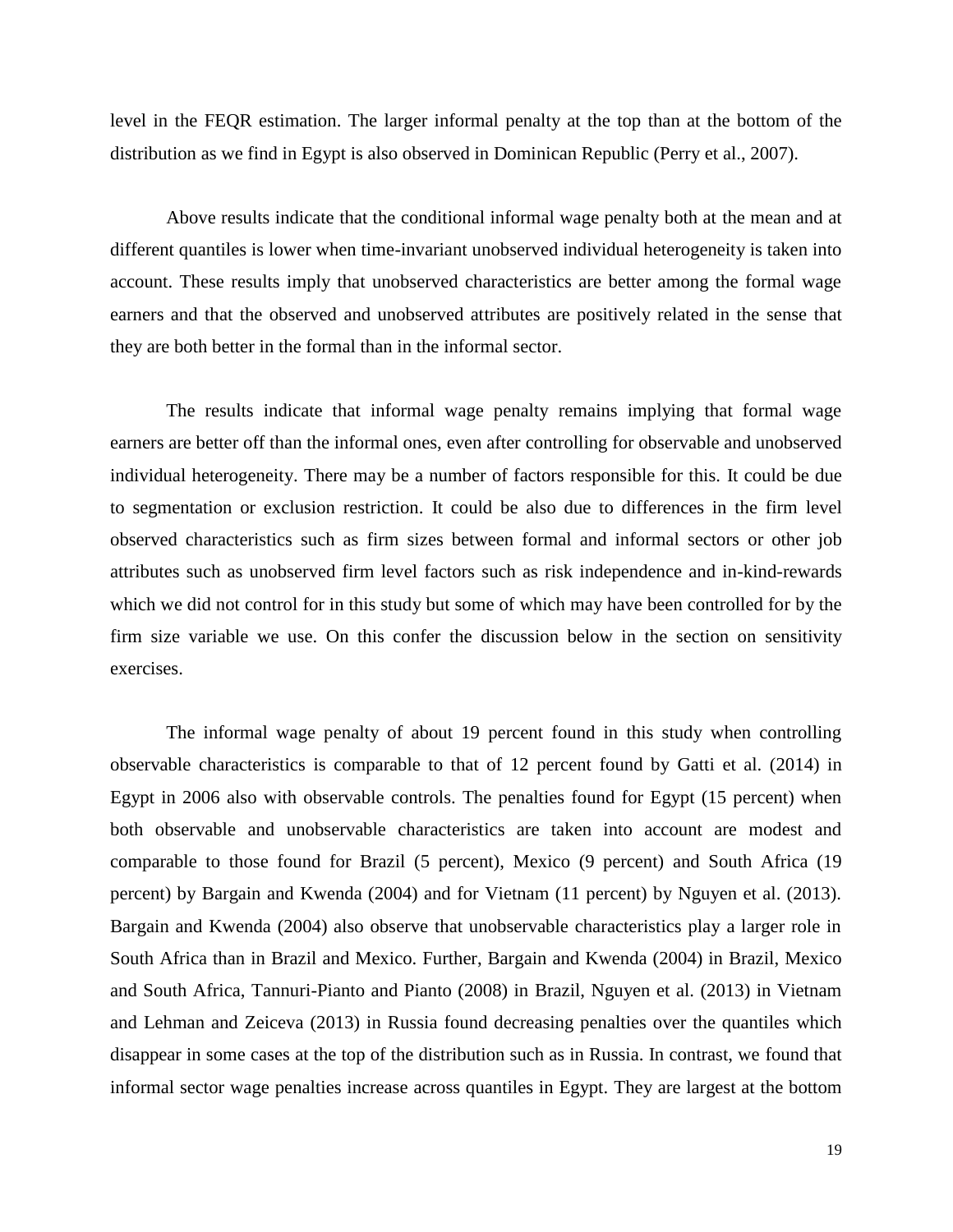of the wage distribution than at the top. There are also several studies which found evidence for informal sector wage premium such as Marcouiller et al. (1997) and Maloney (199) in Mexico and Staneva and Arabsheibani (2014) in Tajikistan. The latter study also found that informal employment wage premium in Tajikistan is larger at the lower end of the conditional wage distribution than at the top. Informal wage premium could be a compensation for the fringe benefits that are not available in the informal sector.

#### **6.2. Sensitivity Analysis**

## **6.2.1 Inverse Probability Weighted Fixed Effect Quantiles Regression Estimation (IPW-FEQR)**

The QR estimation assumes linearity of the effects of covariates. However, the distribution of covariates between formal and informal sectors may differ. This can be accounted for using matching techniques. Matching techniques enable a comparison of wage outcomes for formal and informal workers only with comparable characteristics. This deals with the lack of common support in OLS where we may be comparing very dissimilar workers. They provide consistent estimates even if the relationship between the dependent variable and the covariates are non-linear (Fortin, et al., 2011). Pratap and Quintin (2006) and Badaoui et al. (2006) used a combination of difference in differences and PSM approach at the mean. Botelho and Ponczek (2011) and Bargain and Kwenda (2014) extended this approach to quantile estimations by combining IPW and FEQR techniques as suggested by Firpo (2007). This procedure is in particular valuable because as shown by Smith and Todd (2005) it allows for selection on observable as well as selection on time-invariant unobservable characteristics. In this procedure observations are weighted by the inverse propensity scores of being in the formal and informal sectors. The propensity scores of being in the formal and informal sectors are estimated via a probit model of sector selection given in Table A1 in the Appendix. The conditional independence assumption required to hold in order to have unbiased estimates is likely to be satisfied since a large number of factors which determine both selection and earnings are considered. The resulting distributions of the derived propensity scores are shown in Figure A1. First, a mean FE, then a FEQR estimation is carried out on the inverse probability weighted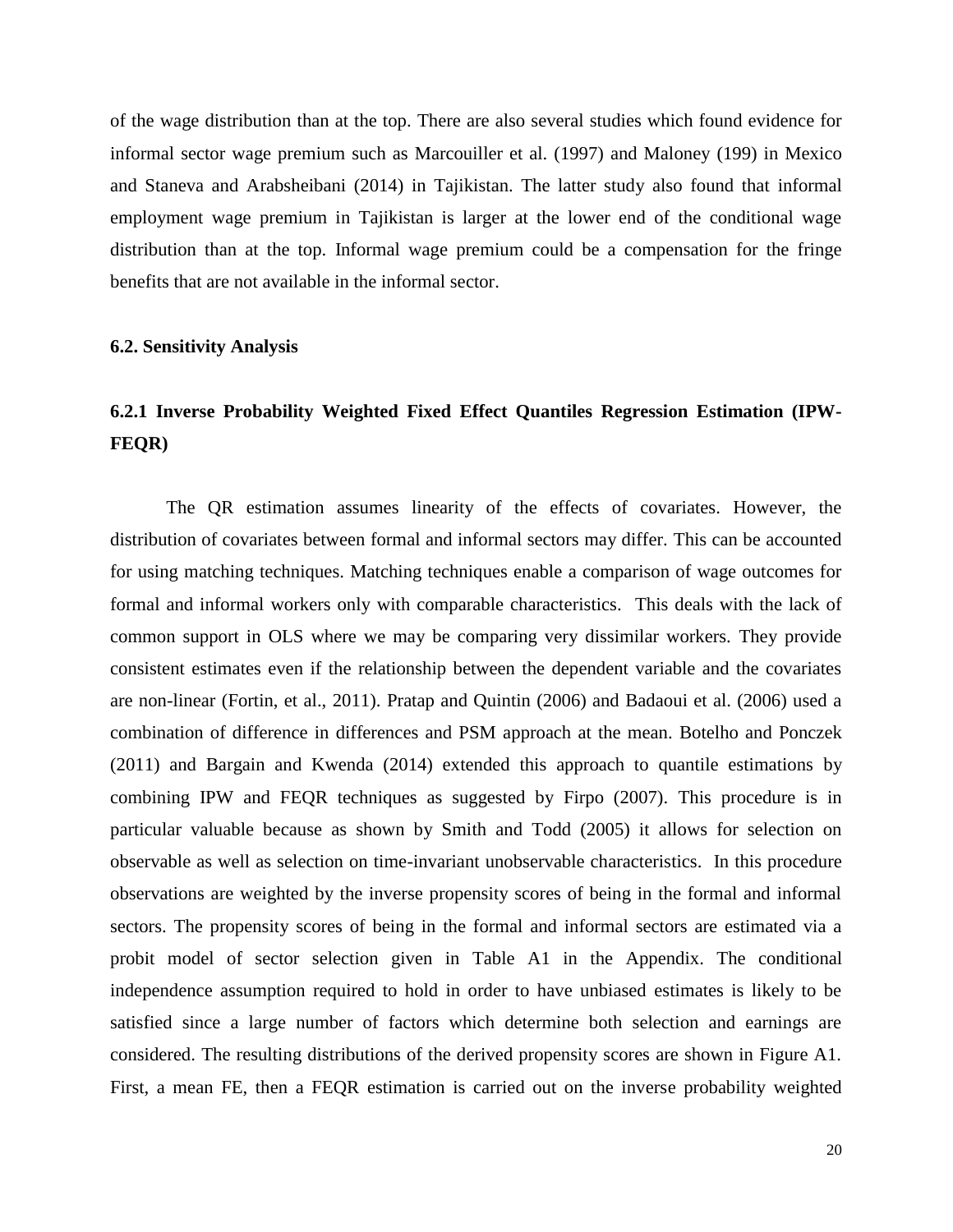observations. The results are reported in Figure 2, Panel D and Table 2. These results are very similar to the FEQR estimates. Therefore, our conclusions of modest but increasing informal wage penalty across the quantiles of the conditional wage distributions are upheld.

 $#$  Insert Table 2 about here  $#$ 

#### **6.2.2 Effect of Firm Size**

We now investigate the role of one important job attribute namely the firm size as an additional control variable in the baseline specification. In both the developed and developing countries larger firms pay higher wages on average. Oi and Idson (1999) provide a survey on this. Söderbom et al. (2005) show that this is not a result of employing high ability individuals. Bulow and Summers (1986) and Ringuede (1998) suggest high monitoring costs in large firms and Bertola and Garibaldi (2001) suggest job matching and search costs in large firms as possible reasons. Brown and Medoff (1989) and Arai (2003) find sizable firm size effect even after controlling for individual heterogeneity. Stroble and Thornton (2004) find that the firm size effect in developing countries is larger than in developed countries. At the same time larger firms are more likely to be formal since because of their visibility they experience larger risk of being caught defaulting on regulations. Thus, formal wages will appear to be higher if firm size is not taken into account. Several authors such as Badaoui et al. (2010) draw attention to the observation that larger firms pay higher wages and that informal wage penalty may be a result of firm size effect.

First we note some observations on informality and firm size in our sample. The negative correlation coefficient of 67 percent between informal sector dummy and firm size indicates that as firm size increases informality decreases. Indeed, in our sample, within firms with less than 10 workers about 85 percent of the wage earners are informal while within firms with more than 100 workers only about 16 percent are informal. Thus, even the largest firms hire about one out of seven workers informally. Further, the distribution of the firm size across quantiles of the wage distribution indicate that in the bottom quantile 72 percent of wage earners work in firms with less than 10 workers while only 10 percent work in firms with more than 100 workers. Conversely, in the top quantile 55 percent of wage earners work in firms with less than 10 workers while 25 percent work in firms with more than 100 workers. Thus, firms with less than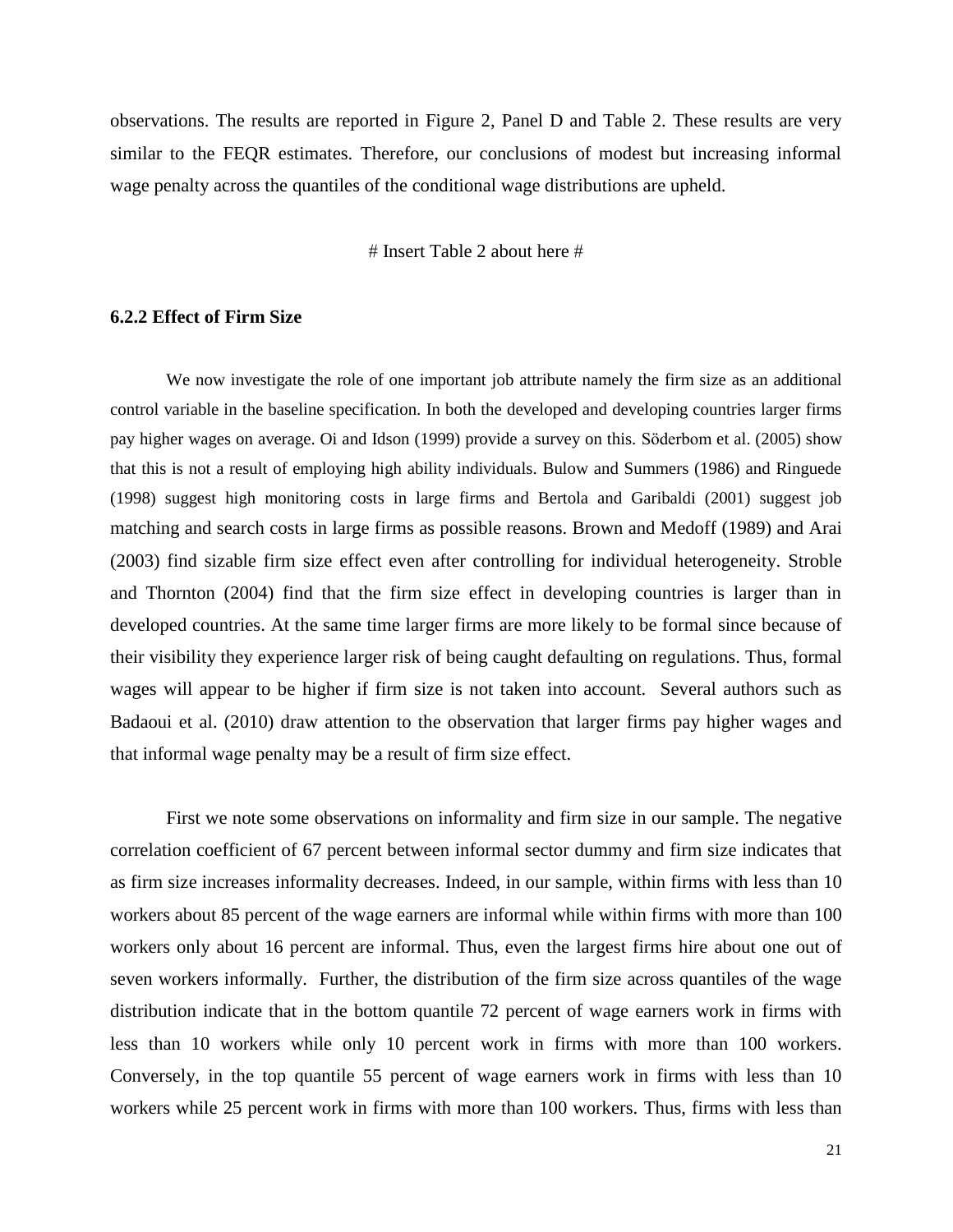10 workers are concentrated in the bottom quantile while firms with more than 100 workers are concentrated in the top quantile. In light of these we conclude that informality decreases as firm size increases and that informality is higher among small firms but it is less common among the large firms. Further, firm size increases as one moves across the quantiles.

Therefore, we re-estimate the models by adding dummy variables for different firm sizes. The results are reported in Table A2. Controlling for the firm size reduces the coefficient estimate of the informal wage penalty in both the OLS and FE estimations as expected given the above mentioned high correlation between informal sector dummy and the firm size. In particular, when firm size controlled for the penalty in the FE estimation is reduced from 15 to 14 percent both of which are strongly statistically significant. Therefore, the penalty itself decreases somewhat but does not disappear indicating that our results are not driven by the firm size effect.

#### **6.2.3 Measurement Errors**

We found in the previous sections that FE estimates are lower than their OLS counterparts both at the mean and at the conditional quantiles of the wage distribution. Grıliches and Hausman (1986) proposed the measurement error bias as an explanation for this finding since FE estimators can be seriously biased if measurement errors are present. It is possible that formal/informal sector status is incorrectly reported. If so, there will be measurement errors in the indicator of informal sector dummy. As it is well known this will lead to an attention bias in its coefficient estimate. Under classical measurement errors assumptions the First Difference (FD) estimator has a larger bias than the FE estimator which in turn has a larger bias than the OLS. Therefore, comparing the estimates from the FE and FD methods will give an idea about the importance of the measurement errors bias. Table 2 reports the FE and FD estimates of the informal wage penalty at the mean. We observe that these two estimates are essentially the same implying that possible measurement error due to incorrect reporting of the sector status is not a concern for our results.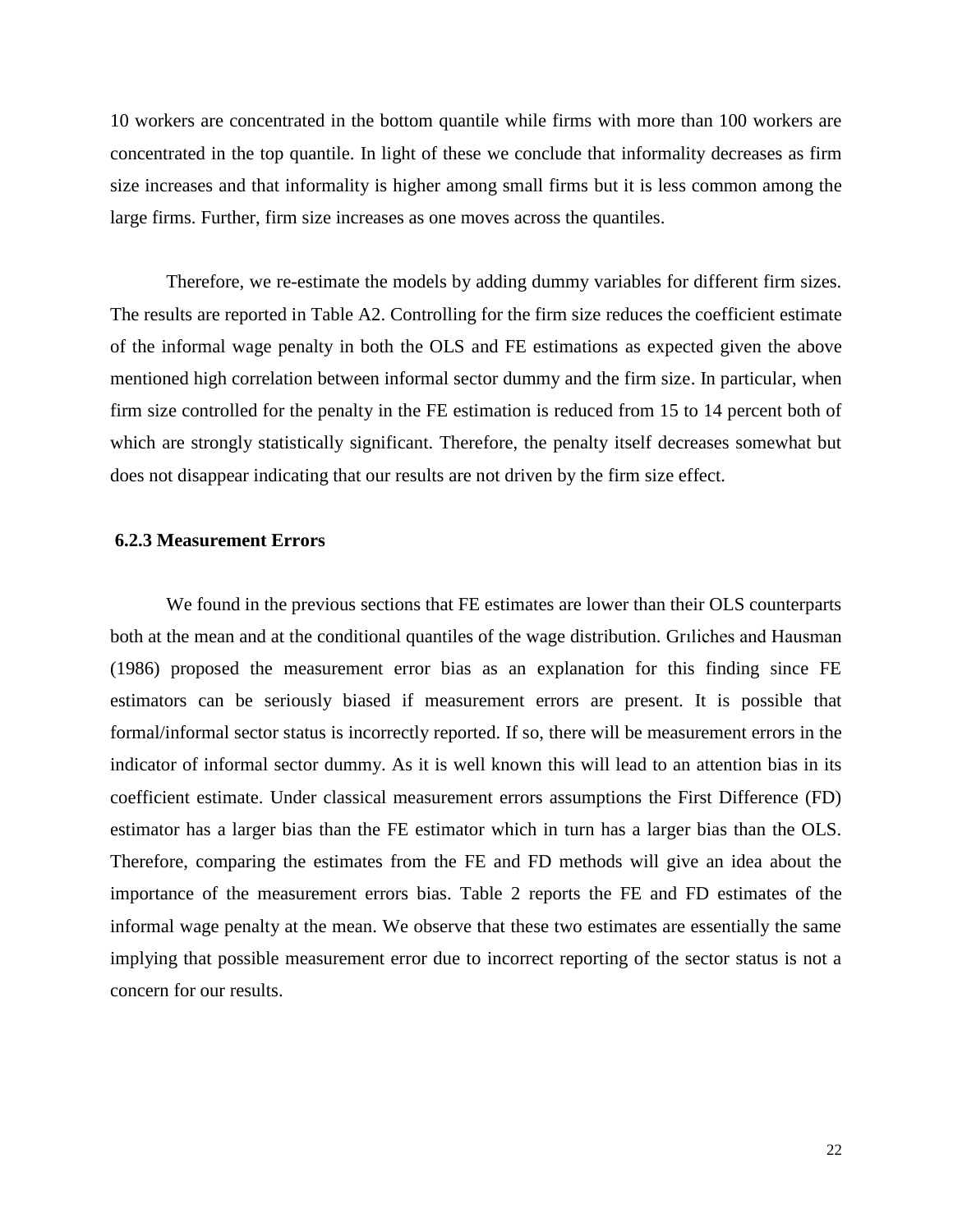#### **6.2.4 Comparing Movers between Formal and Informal Sectors**

The identification of the informal wage gap in our empirical strategy depends on the presence of substantial number of movers between the formal and informal sectors in both directions. If this is not the case the data would reduce to a cross-section sample where FE estimation will not be feasible. This is not a concern in our data for the following reasons.<sup>4</sup> We note that about 22 percent of the sample in 1998 moved in either direction between 1998-2006 and about 23 percent of the sample in 2006 moved in either direction between 2006-2012. Next, we note that the movers across sectors are also substantial at different quantiles. This is shown in Figure A2 in the Appendix for the two time periods. The figure shows the informal movers as percentage of the base period informal observations and the formal to informal movers as percentage of the base period formal observations. These computations are done at different quantiles of the base period wages for the two time periods. We observe that during both of the time periods formal to informal transitions are more frequent at the bottom and informal to formal transitions are more frequent at the top of the wage distribution. Nevertheless there are substantial numbers of transitions either direction at all quantiles of the wage distribution validating the identification strategy in our estimations.

Further, the identification of the informal wage gap also depends on the assumption that the informal wage penalty for those who move from the formal to informal sector is the same as the penalty for those who move in the opposite direction. That is, the movers must change states randomly. This issue becomes a problem in FE estimation if unobserved heterogeneity varies over time due to a shock on individual or job characteristics resulting in transitions between sectors. In recent years evidence has accumulated that individual or macroeconomic shocks or socioeconomic conditions may trigger changes in unobserved characteristics. For instance, Dohmen et al. (2015) reported a fall in willingness to take risks during the Great Recession in Germany and Ukraine with consequences about labor market dynamics and outcomes. <sup>5</sup> This will render formal informal sector choice endogenous and the FE estimator inconsistent (Botelho and Ponczek, 2013, Nguyen et al., 2013 and Bargain and Kwenda, 2014). In such case, wage penalty or premium associated with these transitions may differ. Since formal sector jobs are viewed better, the penalty for those moving from formal to informal sector would be larger than the penalty for those moving in the opposite direction.

<sup>4</sup> Further, the transition probabilities between sectors provided by Tansel and Ozdemir (2014) indicate substantial movements. They find that the transition probability from formal to informal wage work is 16 percent from 2006 to 2012 while the same probability is about 12 percent for the transition in the opposite direction for the male wage earners.

<sup>&</sup>lt;sup>5</sup> In recent years evidence has accumulated that individual or macroeconomic shocks or socioeconomic conditions may trigger changes in unobserved characteristics. For instance, Dohmen et al. (2015) reported a fall in willingness to take risks during the Great Recession in Germany and Ukraine with consequences about labor market dynamics and outcomes.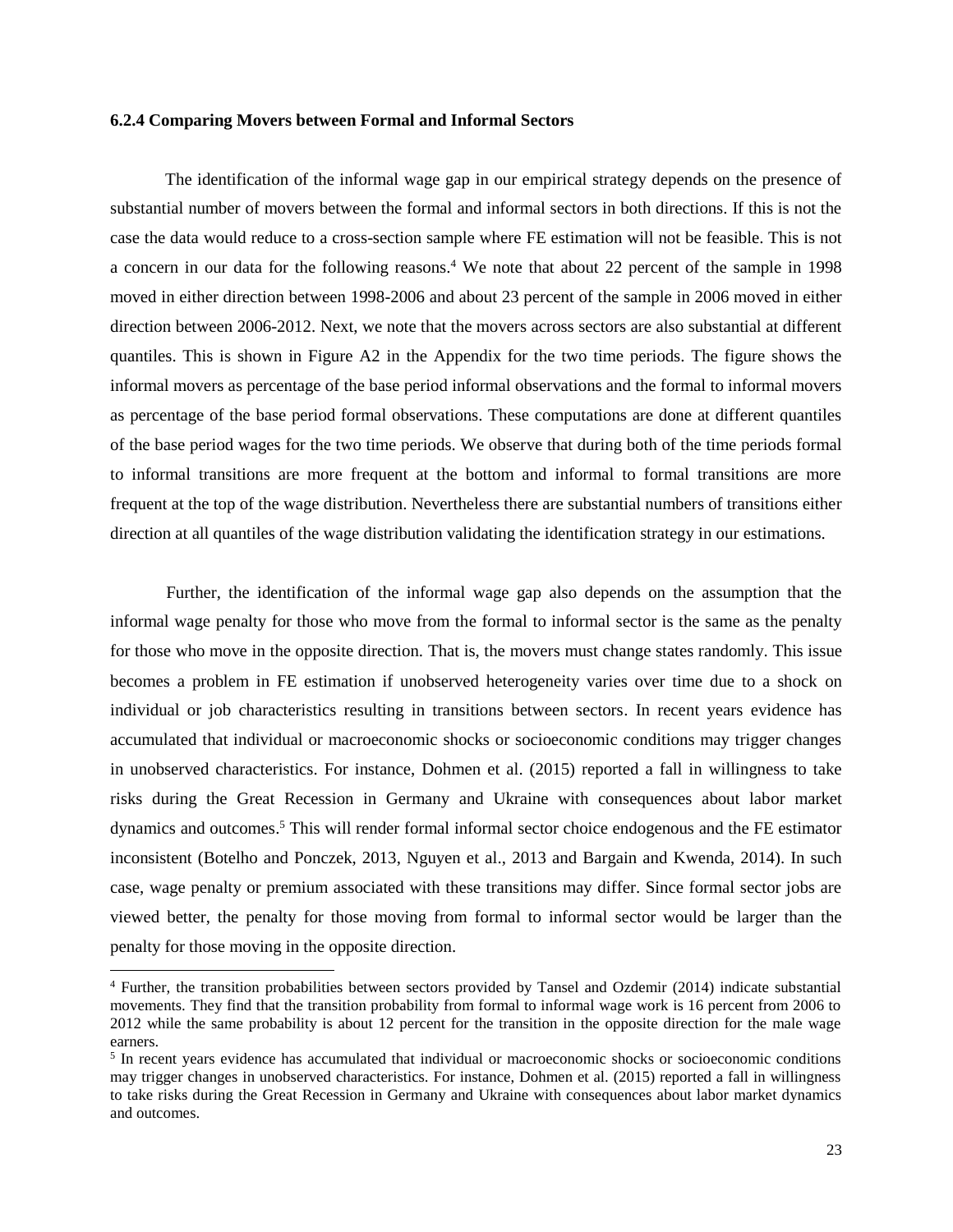In order to check for the relevance of such a possibility we carry out separate estimations of the wage gap for those moving from formal to informal sector and for those moving in the opposite direction. The resulting informal wage gaps are reported in Figure 1, Panels E and F. We observe that the informal wag gap for these two different transitions are similar except at the upper quantiles where the wage gap is larger for the formal to informal transitions than for the transitions in the opposite direction. Bargain and Kwenda found similar results in South Africa.

#### **6.2.5 Informal Wage Penalty over Time**

We now relax the assumption of constant wage penalty over time. The time period studied in this paper does indeed involve different macro-economic conditions. Now we ask the question has the size of penalty changed during the period of analysis? In order to observe the possible changes in the size of informal wage penalty over time we perform the same analysis for the two time periods of 1998-2006 and 2006-2012. The summary results for the OLS and FE estimation are reported in Table 3 and the QR and FEQR estimates appear in Table 4. We observe that the OLS estimate of the informal wage penalty increases from 18 percent during 1998-2006 to 24 percent during 2006-2012 periods while the FE estimate increases from insignificance to 19 percent during the same time periods. For both of the period FE estimates are lower than the OLS estimates. Thus, there is evidence that informal wage penalty increased over time during the 1998-2012 period. Table 4 confirms this increase in informal wage penalty over time with QR and FEQR estimates. Further, focusing on the FEQR estimates in Table 4 observe that informal penalty slightly decreases across quantiles during the 1998-2006 period while it increases across the quantiles from about 14 in the lowest quantile to about 21 percent at the top quantile during the 2006-2012 period. This is consistent with the finding of increasing penalty across quantiles for the entire period of 1998-2012 which is one of the main conclusions of this paper.

> $#$  Insert Table 3 about here  $#$  $#$  Insert Table 4 about here  $#$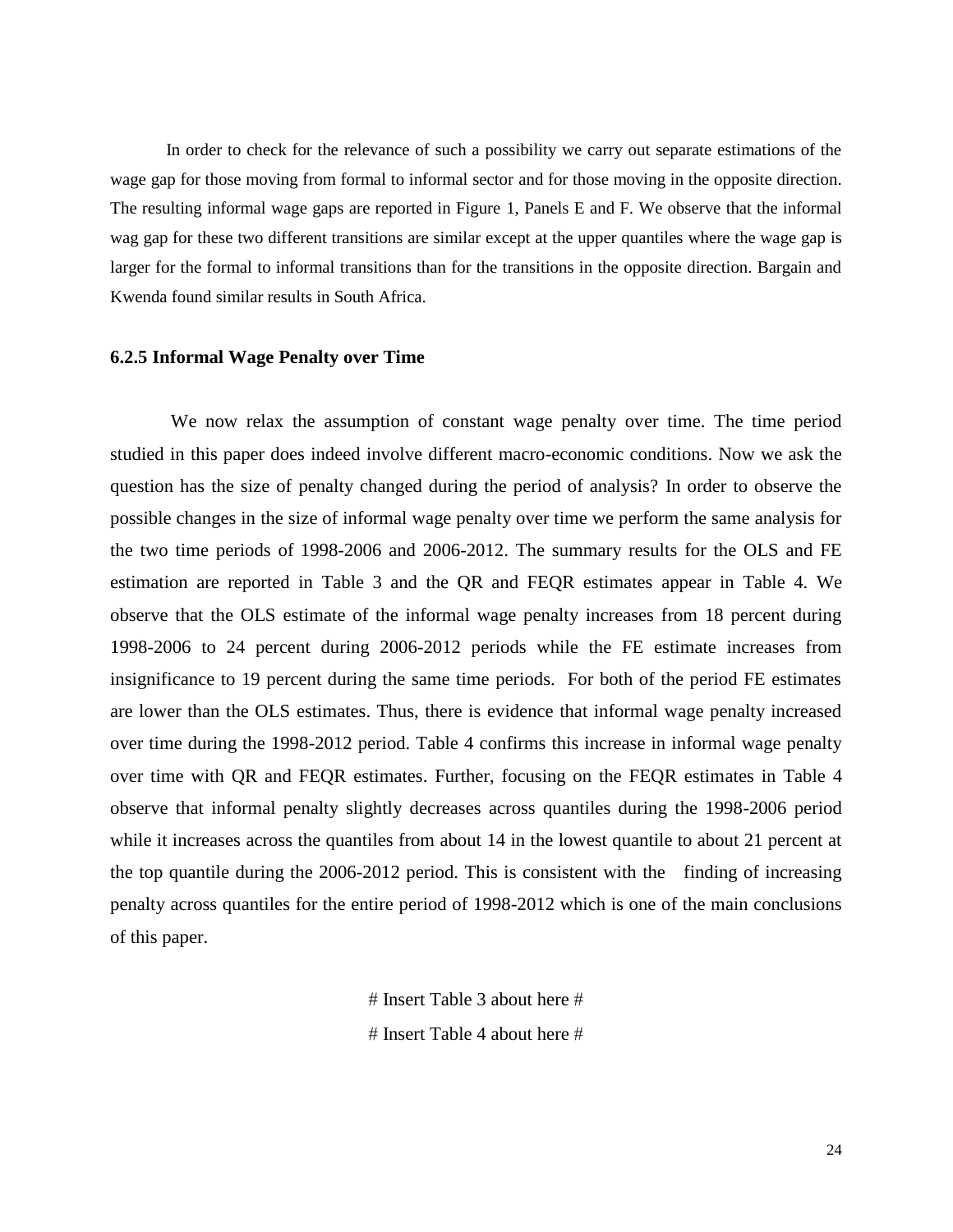#### **6.2.6 Informal Wage Penalty by Experience and Education**

In the previous sections we saw that the formal sector workers are more experienced and better educated. In this section we relax the assumption that wage returns to experience (as proxied by age) and education are the same in the formal and informal sectors. Interaction terms of informal sector dummy with experience and education indicates significant differences between the two sectors in these respects. Therefore, repeat the analysis for two subsamples differentiated by levels of experience and education. Namely, we consider those who are younger than the mean age of the sample and older than the mean age of the sample. We also consider those who are less educated (whose years of schooling is less than the mean for the sample) and better educated (whose years of schooling is more than the mean for the sample). The OLS and FE results are reported in Table 3 and the QR and FEQR results appear in Table 4.

The FE results where both the observable and unobservable individual heterogeneity are taken into account indicate that informal wage penalty is larger for the less experienced than for the better experienced. That is, the penalty decreases as individuals become more experienced. This is similar to what is found by Bargain and Kwenda (2014) in Brazil, Mexico and South Africa. In contrast, Botelho and Ponczek (2011) found in Brazil that there is no informal wage penalty for the young and that there is a penalty for the older workers. The FEQR results indicate that informal sector wage penalty is larger for the less experienced than for the more experienced at all quantiles. Further, for both experience groups the penalty increases across the quantiles and it is highest at the top of the distribution. These results confirm that the young has less experience and informal sector provides an entry level job for them with a larger penalty regardless of whether at low-paying or high-paying jobs as pointed out by Bosch and Maloney (2007).

Considering the two groups with different levels of education the FE results (which are lower than the OLS estimates) in Table 3 indicate no informal wage penalty for the less educated and about 13 percent penalty for the better educated. This is similar to what is found by Botelho and Ponczek (2011) in Brazil. The FEQR results in Table 4 indicate that penalty for the less educated is less than that for better educated at all quantiles. That is less educated face smaller penalties than the better educated. The penalty for the less educated are somewhat smaller at the bottom and at the top of the wage distribution than those in middle. For the better educated the penalty increases across the quantiles and it is twice as large at the top of the distribution than at the bottom. We can say that the informal wage penalty increases with education in Egypt. This is similar to the findings of Botelho and Ponczek (2011) in Brazil where informal penalty increases both with experience and education and larger at the bottom than at the top of the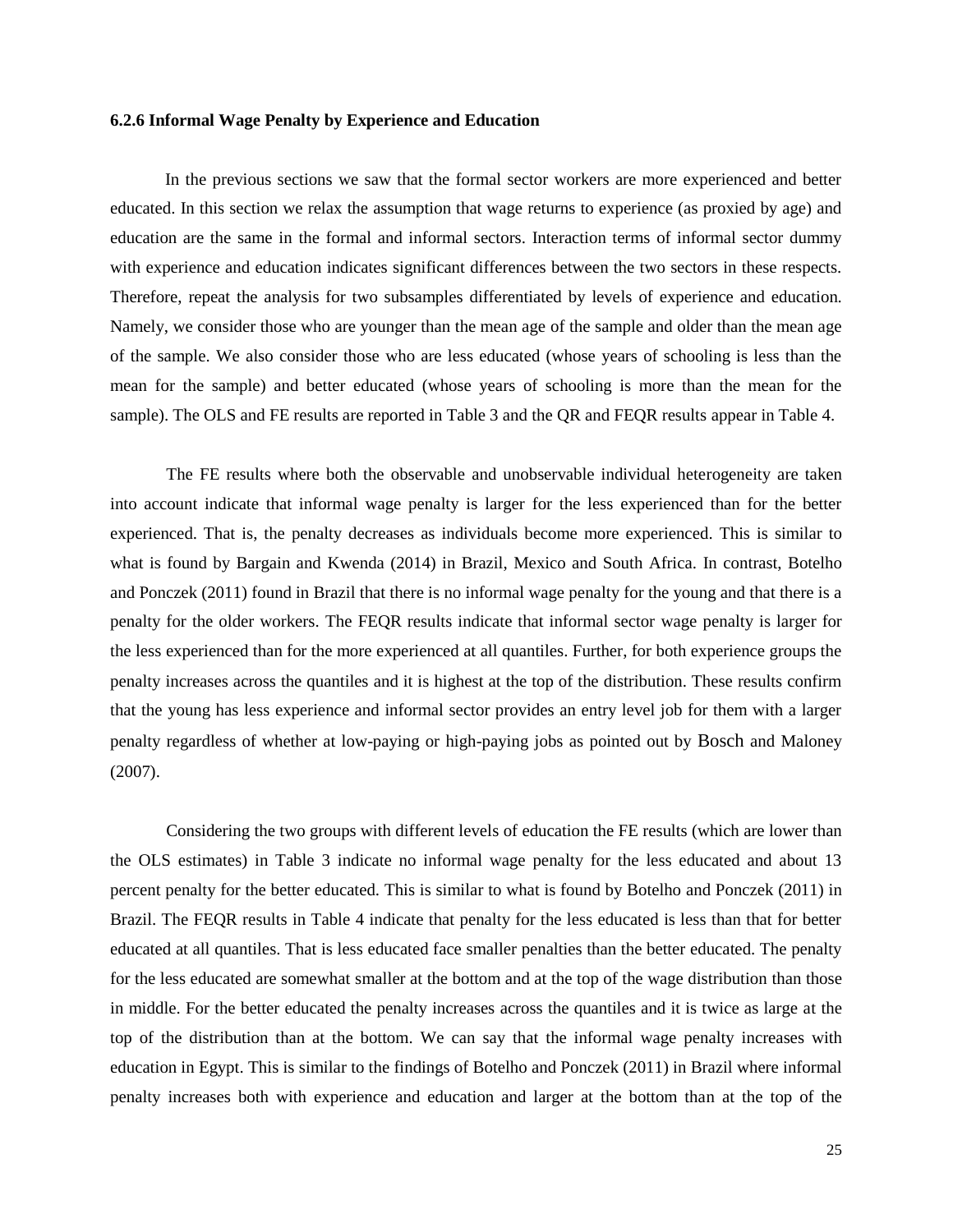distribution. Bargain and Kwenda (2014) find in Brazil, Mexico and South Africa that those with higher experience face smaller penalties than those with less experience and there is a larger penalty for those with higher education in Brazil and Mexico.

#### **6.2.7 Gender Dimension**

In this section we remark on our estimates for the female sample. However, our estimates for the females should be considered cautiously since we did not take into account their selection into labor force participation and the number of observations in the female sample is small. As remarked earlier a large fraction of women are either inactive or work as unpaid family workers in Egypt (Tansel and Ozdemir, 2014). Women are less likely to be informal than men. Table 2 shows that the mean log hourly wage is larger in the formal than in the informal sector. The raw wage penalty at the mean is 76 percent but reduces to 41 percent when observable characteristics are taken into account as in OLS estimation. The penalty increases to 55 percent when unobservable characteristics are considered as in FE estimation. The penalties increase somewhat across the quantiles with QR and increase somewhat across the quantiles with FEQR estimation. The informal wage penalty is substantially larger for women than for men. This could be due to a discrimination against women in the informal sector. In a way this explains why women move out of the labor market when they cannot locate a government or a formal sector job.

#### **7. Conclusions and Policy Implications**

This paper considers the private sector wage earners and examines the wage distribution in the Egyptian labor market during 1998-2012 using ELMPS panel data. We analyze the wage differential across formal and informal sectors. The motivation is to add to our understanding of the labor market in Egypt. We extend the previous work by using panel data fixed effect estimation and estimation across the wage distribution with quantile regression technique. Workers who cannot access formal employment yet cannot remain unemployed experience wage penalty in the informal sector compared to the wage earners in the formal sector where workers benefit from retirement and health and safety regulations. Penalties are smaller for the FE and FEQR estimates than for the OLS and QR estimates confirming that unobserved skills are important. Thus informal workers have disadvantage not only in observable but also in unobservable characteristics. Informal workers face a larger wage penalty at the top of the wage distribution than at lower parts implying that the largest penalty is between the best paid formal and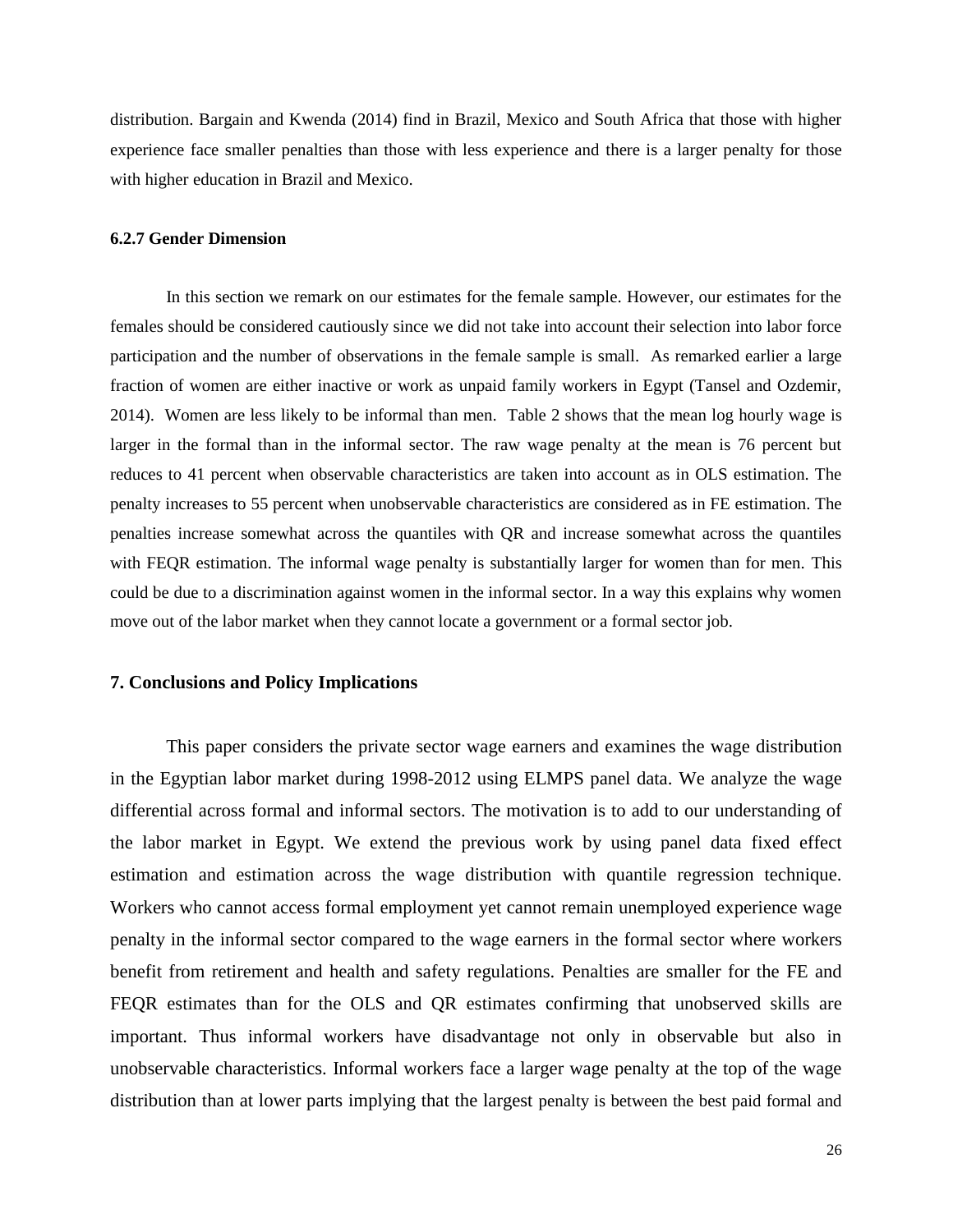best paid informal workers. The sensitivity analysis reveals that the main results are robust in qualitative terms in several dimensions. Further we find that the informal wage penalty has increased recently over time and it is larger for the better educated but smaller for the more experienced.

Informal wage earners are either younger or older than formal ones, they are less educated and more likely to work in construction. Construction sector employment has a wage premium. Married are less likely to be informal and has a wage premium. Greater Cairo is less likely to be informal and Urban Upper and Rural Upper has the highest likelihood of being informal. The likelihood of informality has increased recently possibly due to recent public sector retrenchment and the flexibility in employment relations brought about by the 2003 Labor Law. These issues need to be investigated further.

Our results are consistent with other studies which have shown that there is an informal sector penalty in developing countries. The results support the segmentation and exclusion hypothesis which implies that informal wage earners are prevented from the entry into formal sector that offer benefits and would prefer to move there if they had the opportunity. Accordingly, the informal wage workers constraint are in their mobility to the formal sector in Egypt as we conclude in this paper. Therefore, informal employment is not a choice in Egypt where identical workers receive higher wages in the formal sector than in the informal and exclusion from formality appears to be important.

In the literature earnings gap is taken as an evidence of the presence of institutional rigidities which may result in inequity and inefficiencies. However, it is difficult to say this in case of Egypt because although there are strict regulations in law there is no information on the extent of their enforcement and it is believed to be lacking. Therefore Egyptian labor market in general cannot be considered overly regulated in practice. However we can say that there is a large competitive informal sector in Egypt. Probably there is a more important segmentation along the public and private divide. Educated are known to queue for the public sector or formal sector jobs.

Government should implement policies that will alter the cost benefit calculations of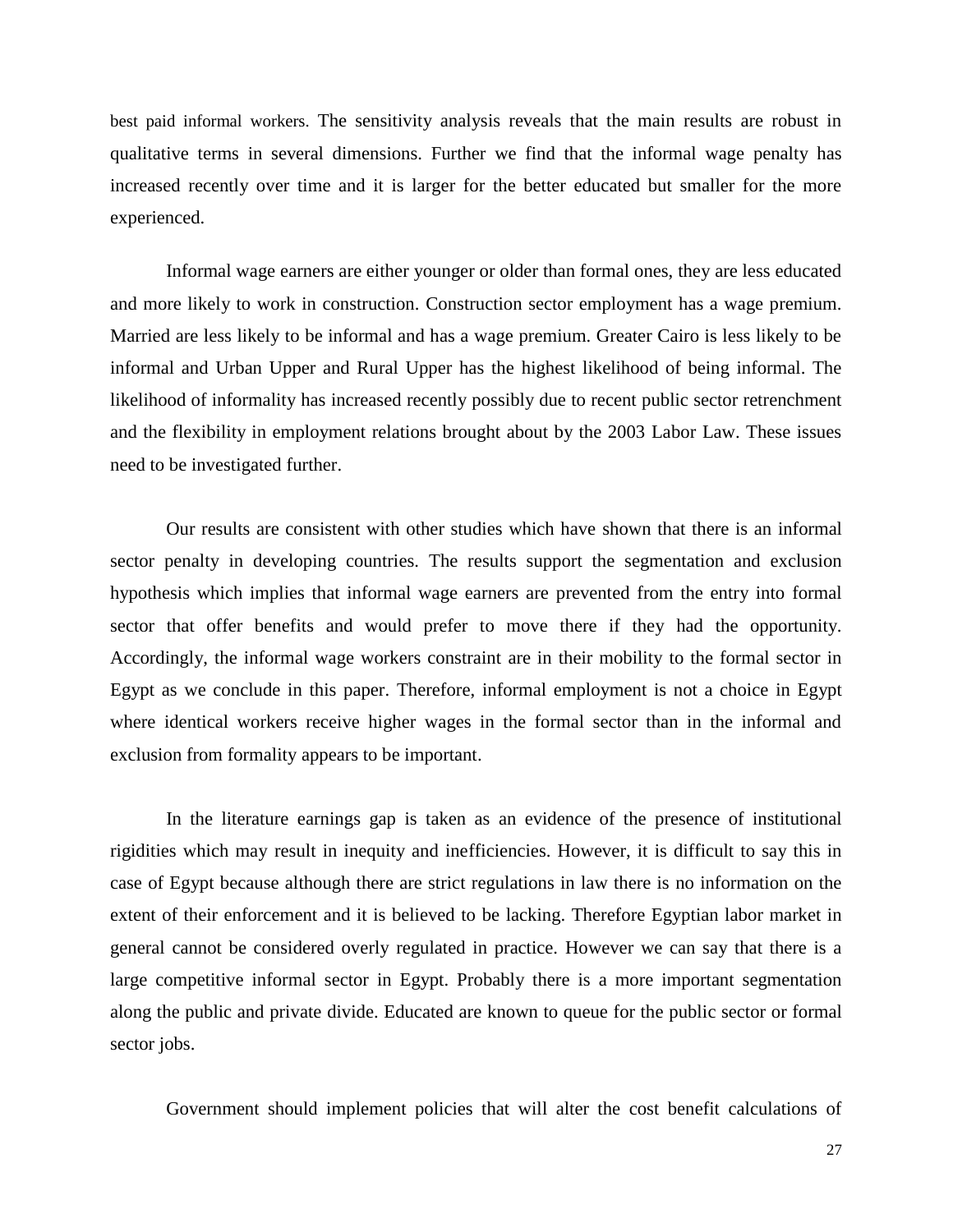sector choice by both the workers and the employers. One policy implication is that raising human capital levels of the poor will give them a chance to find a formal sector job and increase aggregate productivity of the economy. Another is that the reduction in social security contributions for the low skilled workers could be implemented. Formality could increase if it is made easier to comply with. Therefore, further reforms in addition to the 2003 Labor Law changes could encourage formality

We believe that the informal wage penalty understates the disadvantage of the informal wage work. Considering the nonpecuniary advantages and disadvantages of formal and informal employment remains a challenge for future work.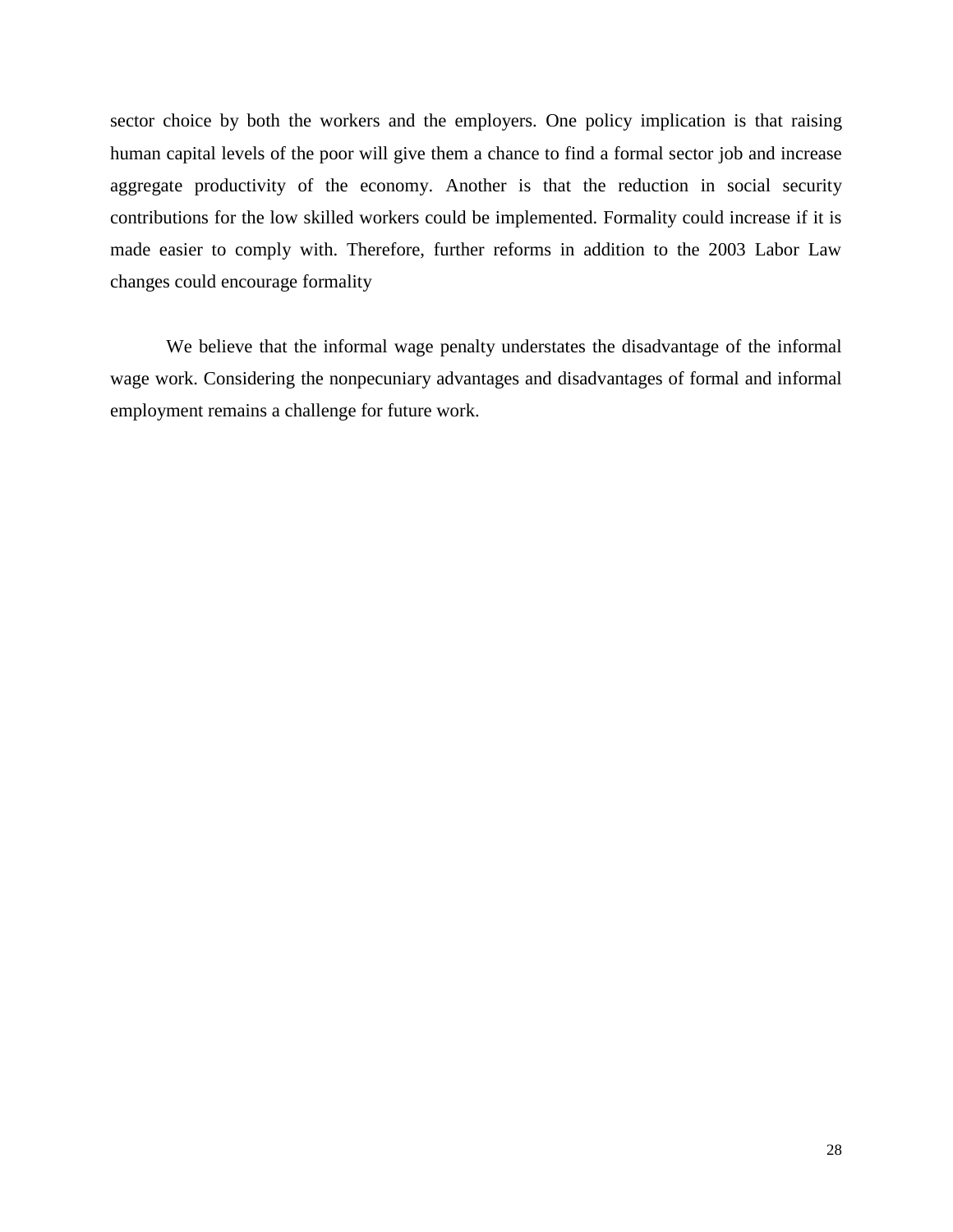#### **References**

- Alloush, M., Chartouni, C., Gatti, R. and Silva, J. (2013) "Informality and Exclusion: Evidence from Lebanon and Syria." IZA Journal of Labor Policy, 2:18.
- Angel-Urdinola, D. F. and Kuddo, A. (2011) "Key Characteristics of Employment Regulations in the Middle East and North Africa", World Bank, Washington, D.C.: World Bank. https://openknowledge.worldbank.com/handle/10986/10893.
- Amin, G. (2014) "Egypt Country Report Policies and Mechanisms for Integration into the Workforce and Job Creation", Egypt Country Report for the 2014 Ministerial Conference on Youth Employment, How to Improve, Trough Skills Development and Job Creation, Access of Africa's Youth to the World of Work, Abidjan, Côte d'Ivoire, 21-23 July, 2014.
- Arai, M. (2003) "Wages, profits, and capital intensity: evidence from matched worker-firm data", *Journal of Labor Economics*, 21, 593–618.
- Arias, O. and Khamis, M. (2008) "Comparative Advantage, Segmentation and Informal Earnings: A Marginal Treatment Effects Approach", Bonn, Germany: Institute for the Study of Labor (IZA) Discussion Paper No. 3916, <http://ftp.iza.org/dp3916.pdf>
- Assaad, R. (1997) "The Effects of Public Sector Hiring and Compensation Policies on the Egyptian Labor Market", *The World Bank Economic Review*, 11(1): 85–118.
- Assaad, R. (2009) "Labor Supply, Employment and Unemployment in the Egyptian Economy, 1988-2006", In: Assaad R (ed) *The Egyptian Labor Market Revisited*. Cairo, Egypt: American University in Cairo Press with Economic Research Forum, pp 1–52.
- Assaad, R. and Krafft, C. (2013) "The Evolution of Labor Supply and Unemployment in the Egyptian Economy: 1988-2012", Cairo, Egypt, Economic Research Forum (ERF), Working Paper No: 806.
- Assaad, R. and Krafft, C. (2014) "The Egypt labor Market Panel Survey: Introducing the 2012 Round", *IZA Journal of Labor and Development*, 2(8): 1-30.
- Badaoui, E., Strobl, E., and Walsh, F. (2008) "Is There an Informal Employment Wage Penalty? Evidence from South Africa", *Economic Development and Cultural Change*, 56: 683– 710.
- Bargain, O. and Kwenda, P. (2014) "The Informal Sector Wage Gap: New Evidence Using Quantile Estimations on Panel Data", *Economic Development and Cultural Change*, 63(1): 117-153.
- Bertola, G. and Garibaldi, P. (2001) "Wages and the Size of Firms in Dynamic Matching Models", Review of Economic Dynamics, 4(2): 335–368.
- Blunch, N.-H. (2015) "Bound to lose, bound to win? The financial crisis and the informal-formal sector earnings gap in Serbia", *IZA Journal of Labor & Development*, **4(**13): 1-34.
- Bosch, M., and Maloney, W. (2007) "Comparative Analysis of Labor Market Dynamics Using Markov Processes: An Application to Informality." Working Paper no. WPS4429, World Bank, Washington, DC.
- Botelho, F., and Ponczek, V. (2011) "Segmentation in the Brazilian Labor Market", *Economic Development and Cultural Change*, 59(2): 437–63.
- Brown, C. and Medoff, J. (1989) "The employer size–wage effect", *Journal of Political Economy*, 97, 1027–1059.
- Bulow, J. and Summers, L. (1986) "A theory of dual labor markets, with applications to industrial policy, discrimination, and Keynesian unemployment", *Journal of Labor Economics*, 4, 376–414.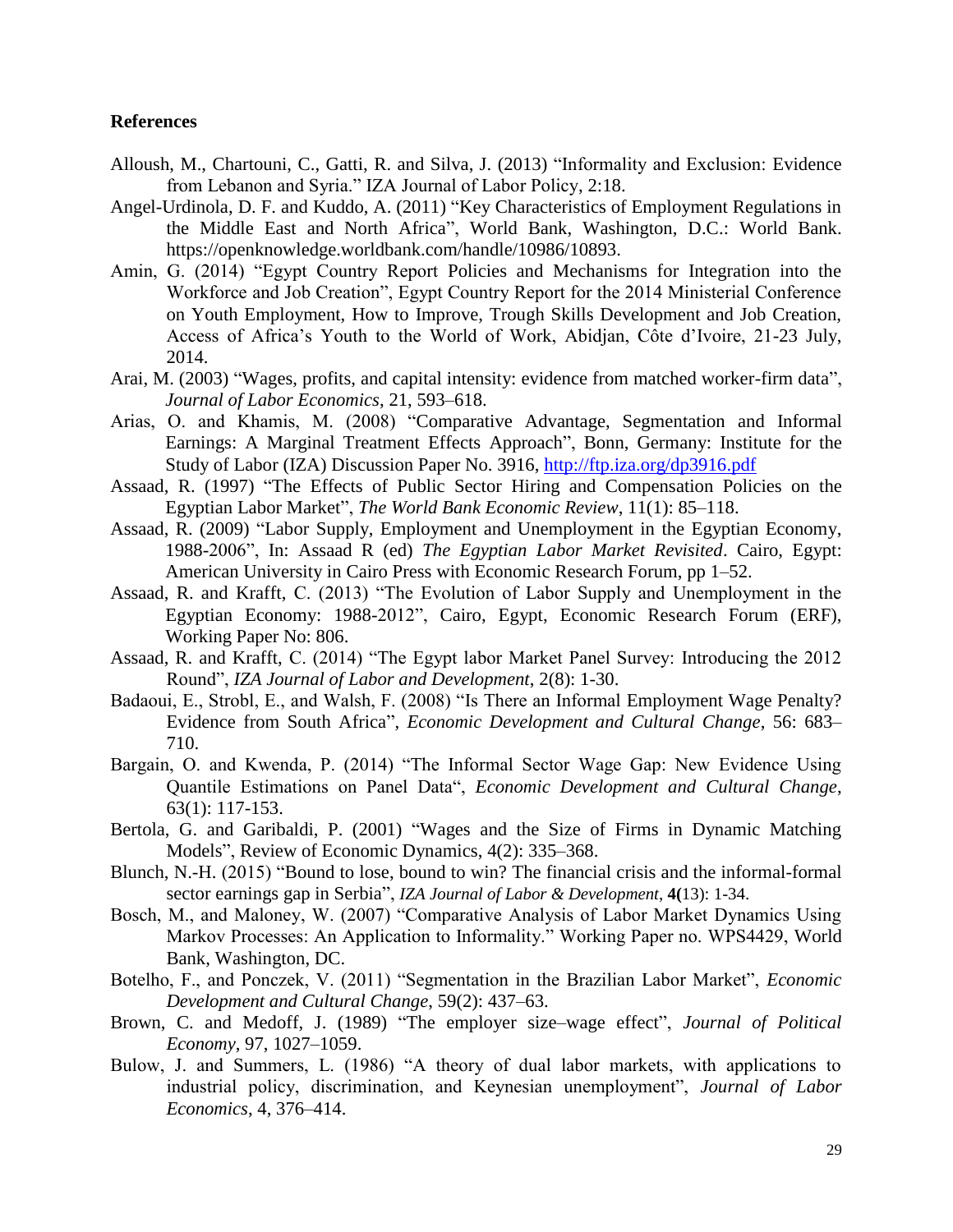- Calderon-Madrid, A. (1999) "Job Stability and Labour Mobility in Mexico During the 1990s", working paper, Centro de Estudios Economico, Mexico.
- Canay, I. A. (2011) "A Simple Approach to Quantile Regression for Panel Data", *The Econometrics Journal*, 14(3): 368–386.
- Cunningham, W. and Maloney, W.F. (2001) "Heterogeneity among Mexico's Microenterprises: An Application of Factor and Cluster Analysis", Economic *Development and Cultural Change*, 50, 131–156.
- Carneiro, F.G. and Henley, A, (2001) "Modelling Formal vs. Informal Employment and Earnings: Microeconometric Evidence for Brazil", University of Wales at Aberystwyth, Management and Business Working Paper No. 2001-15, 1–20.
- Central Agency for Public Mobilization and Statistics (CAPMAS) (2014) Statistical Year Book of A.R.E., Cairo, Egypt.
- De Soto, H. (1989). The Other Path: The Invisible Revolution in the Third World. New York, NY: HarperCollins.
- Dickens, W. and Lang, K. (1985) "A Test of Dual Market Theory", American Economic Review, 75(4): 1-22.
- Dohmen, T., Lehmann, H., and Pignatti, N. (2015) "Time-varying individual risk attitudes over the Great Recession: A comparison of Germany and Ukraine", Bologno, Italy: Alma mater Studiorum, Universita di Bologna, Department of Economics, Quaderni - Working Paper DSE no:1025.
- Fields, G.S. (1975) "Rural-urban migration, urban unemployment and underemployment, and job-search activity in LDCs", *Journal of Development Economics*, 2(2): 165–187.
- Fields, G. S. (1990). Labour market modelling and the urban informal sector: Theory and evidence. In D. Turnham, B. Salomé, & A. Schwarz (Eds.), The informal sector revisited (pp. 49–69). Paris: Organisation for Economic Co-operation and Development.
- Firpo, S. (2007) "Efficient Semiparametric Estimation of Quantile Treatment Effects", *Econometrica*, 75(1): 259–76.
- Falco, P., Kerr, A., Rankin, N., Sandefur, J., and Teal, F. (2011) "The Returns to Formality and Informality in Urban Africa", Special Issue of *Labour Economics*, 18: 23–31.
- Fortin, N., Lemieux, T., Firpo, S. (2011) "Chapter 1 Decomposition Methods in Economics", Handbook of Labor Economics, Volume 4, Part A, 1–102.
- Funkhouser, E. (1997) "Mobility and Labor Market Segmentation: The Urban Labor Market in El Salvador", *Economic Development and Cultural Change*, 46(1): 123–53.
- Gatti R., D. Angel-Urdinola, J. Silva, and A. Bodor, 2014. Striving for Better Jobs. The Challenges of Informality in Middle East and North Africa Region. Washington, DC: World Bank, Directions in Development, No: 90271.
- Gong, X., and A. van Soest. 2002. "Wage Differentials and Mobility in the Urban Labor Market: A Panel Data Analysis for Mexico", *Labor Economics*, 9(4): 513–29.
- Gunther, I and Launov, A. (2006) "Competitive and Segmented Informal labor Markets", Bonn, Germany: Institute for the Study of Labor (IZA) Discussion Paper No. 2349. [http://www.iza.org/conference\\_files/worldb2006/2733.pdf](http://www.iza.org/conference_files/worldb2006/2733.pdf)
- Hart, K. (1971) "Informal Income Opportunities and Urban Employment in Ghana", In: Jolly R et al. (eds) *Third World Employment: Problems and Strategy*, Harmondsworth, UK: Penguin.
- Hayter, S., and Stoevska, V. and Yanta, T (2011) "Social Dialogue Indicators International Statistical Inquiry 2008-09 Technical Brief", Industrial and Employment Relations Department, Department of Statistics, Geneva, Switzerland: International Labor Office.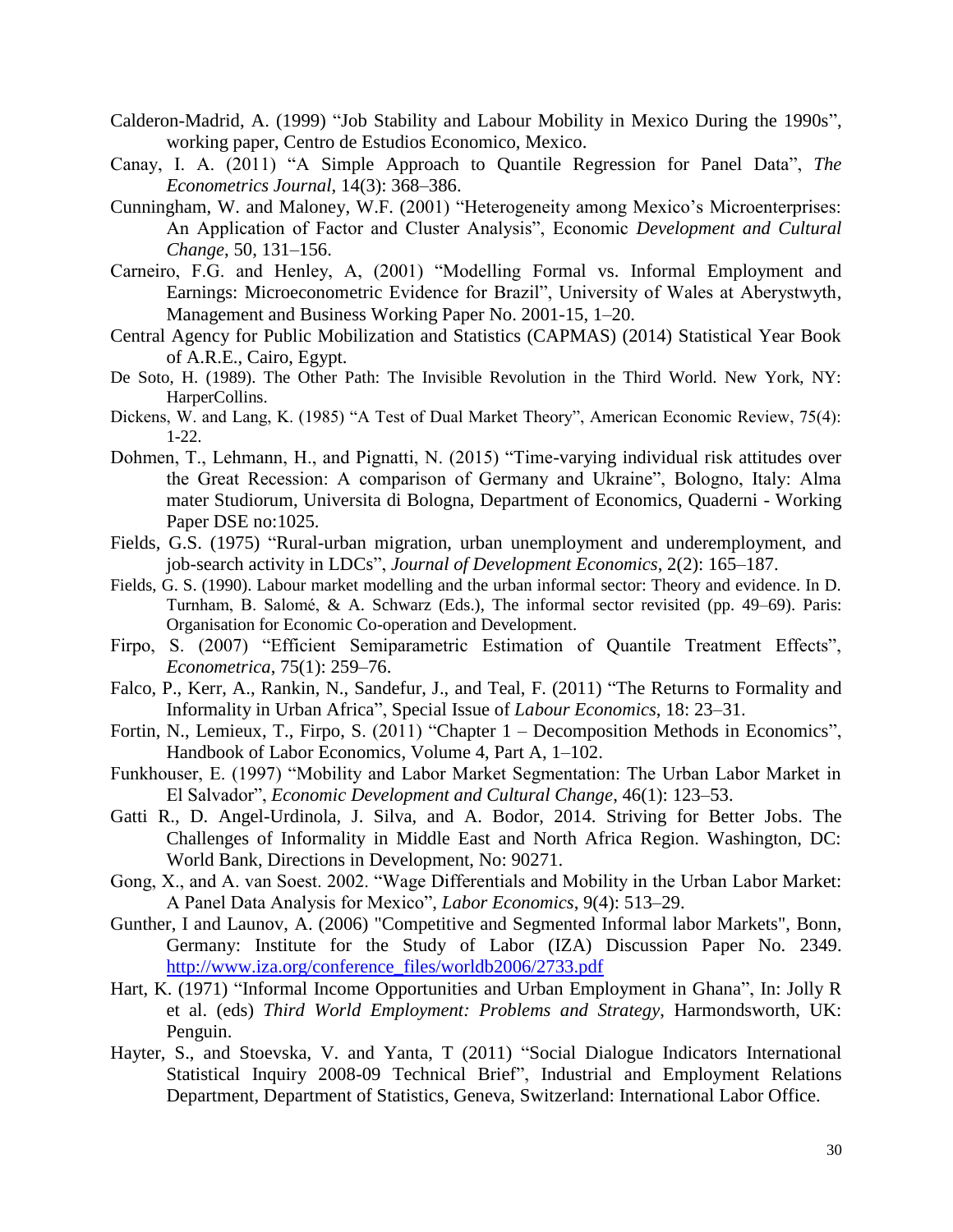- Heckman, J. and Hotz, V. (1986) "An investigation of the labor market earnings of Panamian males", *The Journal of Human Resources*, 21(4): 507–542.
- Henley, A., Arabsheibani, G.R. and Carneiro, F.G. (2009) "On defining and measuring the informal sector: Evidence from Brazil", World Development, 37(5): 992-1003.
- Kingdon, G. and Knight, J. (2994) "Unemployment in South Africa: The Nature of the Beast", *World Development*, 32, 391–408.
- Koenker, R. (2004) "Quantile Regression for Longitudinal Data", *Journal of Multivariate Analysis*, 91(1): 74–89.
- Lehmann, H. and Zaiceva, A. (2013) "Informal Employment in Russia: Incidence, Determinants and Labor Market Segmentation", Working Paper DSE N930, University of Bologna: 1– 47.
- Leontaridi, M. (1998) "Segmented Labour Markets: Theory and Evidence", *Journal of Economic Surveys*, 12(1):103-9.
- Lohmann, T. (2010) "Labor Regulation and Female Labor Market Participation A Country Study of Egypt", Regional Programme Economic Integration of Women-MENA, EconoWin, Bonn, Germany: Deutsche Gesellschaft für Technische Zusammenarbeit (GTZ) GmbH.
- Loayza, N.V. (1996) "The economics of the informal sector: a simple model and some empirical evidence from Latin America", Carnegie-Rochester Conference Series on Public Policy, 45, 129– 162.
- Magnac, T., (1991) "Segmented or competitive labor markets", *Econometrica*, 59(1): 165–187.
- Maloney, W. F. (1999) "Does Informality Imply Segmentation in Urban labor Markets? Evidence from Sectoral Transitions in Mexico", *World Bank Economic Review*, 13(3): 275–302.
- Maloney, W. F. (2004) "Informality revisited", *World Development*, 32(7): 1159-78.
- Marcouiller, D., Ruiz de Castilla, V., and Woodruff, C. (1997) "Formal Measures of the Informal-Sector Wage Gap in Mexico, El Salvador, and Peru", *Economic Development and Cultural Change* 45(2): 367–92.
- Mazumdar, D. (1975) "The theory of urban employment in less developed countries", *World Development*, 4: 655–679.
- Nguyen, H.C., Nordman, C.J. and Roubaud, F. (2013) "Who Suffers the Penalty? A Panel Data Analysis of Earnings Gaps in Vietnam", *The Journal of Development Studies*, 49(12): 1694–1710.
- Oi, W. Y. and Idson, T. L. (1999) "Firm Size and Wages", *In Handbook of Labor Economics*, vol. 3B, ed. Orley Ashenfelter and David Card, 2165-2214. New York: Elsevier Science.
- Perry, G., Maloney, W., Arias, O., Fajnzylber, P., Mason, A., and Saavedra-Chanduvi, J. (eds), (2007) "Informality: Exit and Exclusion", Washington, D.C.: World Bank Latin America and Caribbean Studies No. 40008.
- Pradhan, M and Van Soest, A. (1995) "Formal and informal sector employment in urban areas of Bolivia", *Labour Economics*, 2(3): 275–297.
- Pratap, S. and Quintin, E. (2006) "Are Labor Markets Segmented in Developing Countries? A Semiparametric Approach", *European Economic Review*, 50: 1817–1841.
- Ringuede, S. (1998) "An efficiency wage model for small firms: firm size and wages", *Economic Letters*, 59(2): 263–268.
- Roushdy, R. and Selwaness, I. (2015) "Duration to Coverage: Dynamics of Access to Social Security in the Egyptian Labor Market in the 1998-2012 Period", In R. Assaad & C. Krafft (Eds.), *The Egyptian Labor Market in an Era of Revolution*. Oxford, UK: Oxford University Press.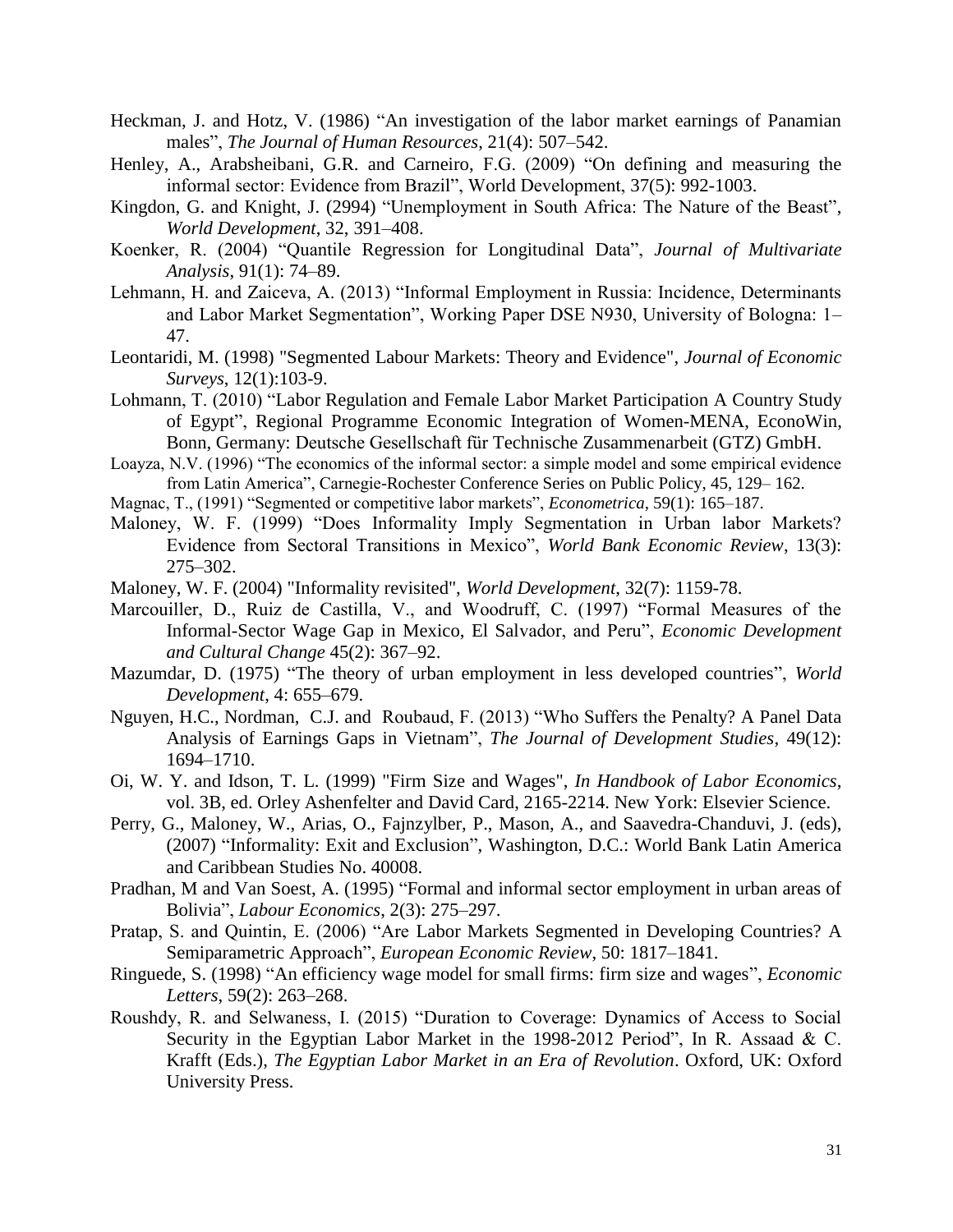- Rosen, S. (1986) "The Theory of Equalizing Differences", *In Handbook of Labor Economics*, vol. 1, ed. Orley Ashenfelter and Richard Layard, 641-92. Amsterdam: Elsevier Science.
- Roy, A. D. (1951) "Some Thoughts on the Distribution of Earnings", *Oxford Economic Papers*, 3(2): 135-46.
- Ruffer, T. and Knight, J. (2007) "Informal Sector Labor Markets in Developing Countries", Oxford Policy Management, University of Oxford.
- Said, M. (2009) "The Fall and Rise of Earnings and Inequality in Egypt: New Evidence from the Egypt Labor Market Panel survey 2006", In: Assaad R (ed) *The Egyptian Labor Market Revisited*. Cairo, Egypt: American University in Cairo Press with Economic Research Forum, pp 53–85.
- Smith, J. and Todd, P. (2005) "Does matching overcome LaLonde's critique of nonexperimental estimators?", *Journal of Econometrics*, 125(1–2): 305–353.
- Söderbom, M., Teal, F., and Wambugu, A. (2005) "Unobserved Heterogeneity and the Relation Between Earnings and Firm Size: Evidence from two Developing Countries", *Economics Letters*, 87: 153–159.
- Stroble, E., and Thornton, R. (2004) "Do Large Employers Pay More in Developing Countries? The Case of Five African Countries", *Journal of Economic Development*, 29(1): 137–161.
- Staneva, A. and Arabsheibani, G. (2014) "Is There an Informal Employment Wage Premium? Evidence from Tajikistan", *IZA Journal of Labor & Development*, 3(1): 1-24.
- Tannuri-Pianto, M.E., and Pianto, D.M. (2008) "Informal Employment in Brazil-a Choice at the Top and Segmentation at the Bottom: A Quantile Regression Approach", Serie de Textos para Discussao no. 236, Universidade de Brasilia.
- Tansel, A. (1997) "Informal Sector Earnings Determination in Turkey," *ERF, Regional Trade, Finance and Labor Markets in Transition,* Conference Proceedings, September, 7-9, 1997, Beirut, Lebanon: 153-161.
- Tansel, A. (2002) "Wage-Earners Self-Employment and Gender in the Informal Sector in Turkey," 2002, ERC Working Paper No: 00/15, Ankara and ERF (Economic Research Forum) Working Paper: 0102, Cairo, Egypt. Background paper for *Engendering Development*, World Bank, Washington, D.C.
- Tansel, A. (2000) "Formal and Informal Sector Choice of Wage Earners and their Wages in Turkey," in *Informal Sector I*, ed. by Tuncer Bulutay, State Institute of Statistics, 2000, Ankara. pp.125-150. Also in 1999 Cairo, Egypt: Economic Research Forum (ERF) Working paper no: 199905.
- Tansel, A. and Kan, E.O. (2012) "The Formal/Informal Employment Earnings Gap: Evidence from Turkey", Bonn, Germany: Institute for the Study of Labor (IZA) Discussion Paper No. 6556.<http://ftp.iza.org/dp6556.pdf>
- Tansel, A. and Ozdemir, Z. A. (2014) "Determinant of Transitions Across Formal/Informal Sectors in Egypt", Bonn, Germany: Institute for the Study of Labor (IZA) Discussion Paper No. 8773. <http://ftp.iza.org/dp8773.pdf>
- Tansel, A., Keskin, H. I. and Ozdemir, Z. A. (2015) "Is there a Government Sector Wage Premium in Egypt?" Mimeo. Ankara, Turkey: Department of Economics, Middle East Technical University.
- Tokman, V. (1982) "Unequal development and the absorption of labour: Latin America 1950– 1980", *CEPAL Review*, 17: 121–133.
- Wahba, J. (2009) "Informality in Egypt: a Stepping Stone or a Dead End?", Cairo, Egypt: Economic Research Forum (ERF), Working Paper No: 456.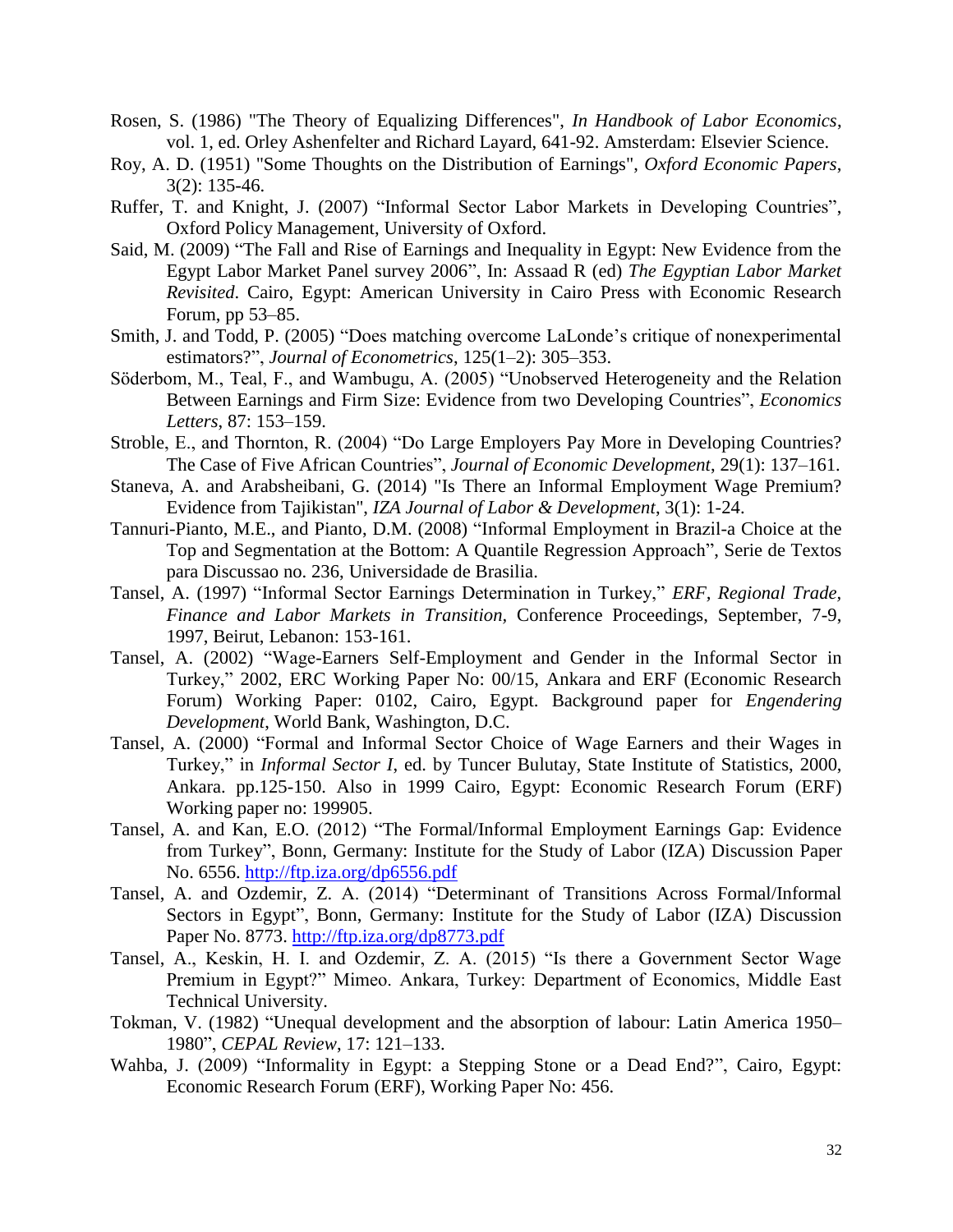- Wahba, J. and Assaad, R. (2015) "Flexible Labor Regulations and Informality in Egypt", Cairo, Egypt: Economic Research Forum (ERF), Working Paper No: 915.
- World Bank (2014) Arab Republic of Egypt: More Jobs Better Jobs: A Priority of Egypt. Washington D.C. Report no: 88447-EG, Poverty Reduction and Economic Management Department Middle East and North Africa Region. The World Bank.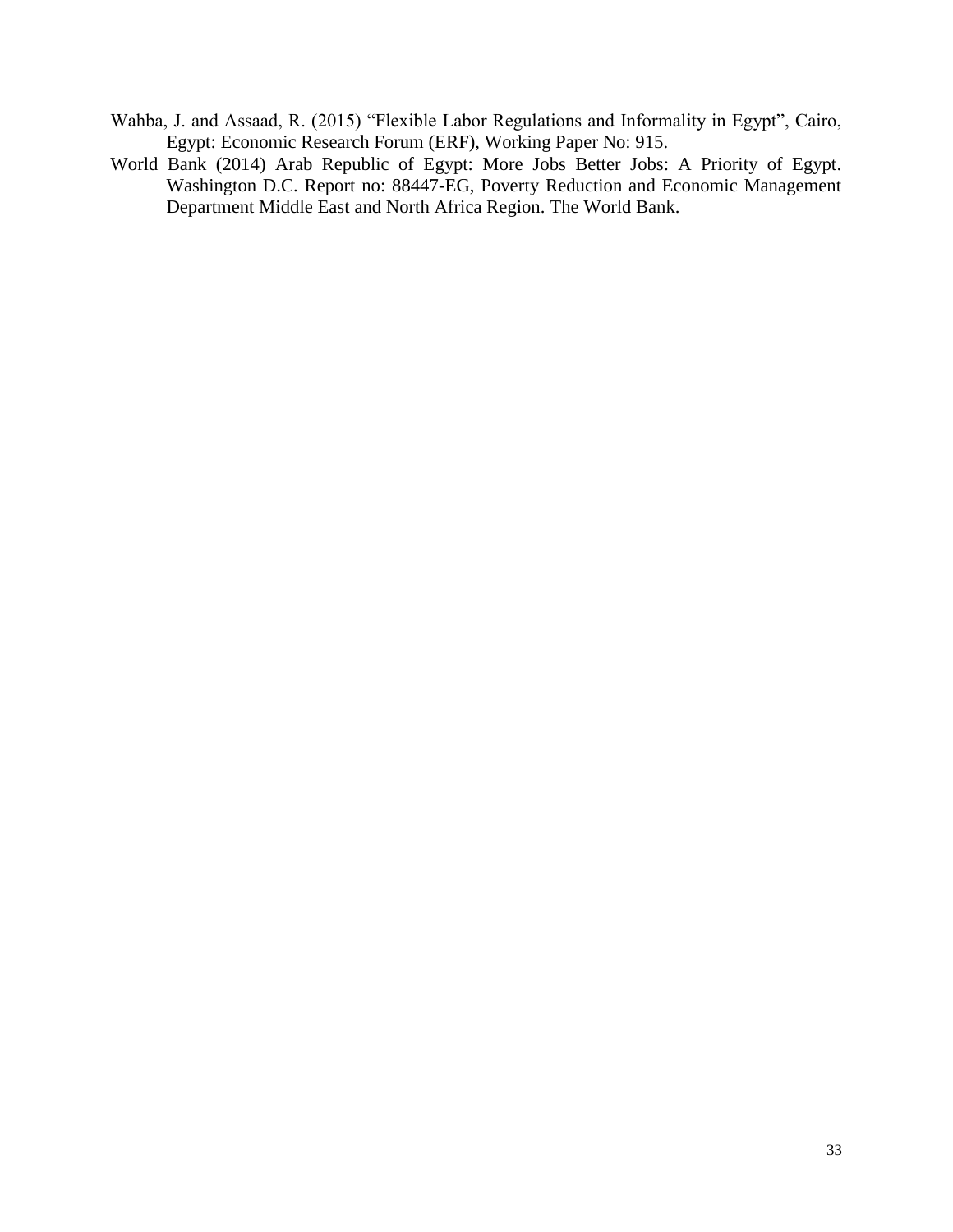|                            | <b>Male</b>   |                    |          | Female             |
|----------------------------|---------------|--------------------|----------|--------------------|
|                            |               | <b>Wage Earner</b> |          | <b>Wage Earner</b> |
| <b>VARIABLES</b>           | formal        | informal           | formal   | informal           |
|                            | mean          | mean               | mean     | mean               |
| <b>Log Hourly Wage</b>     | 1.58          | 1.25               | 1.62     | 0.85               |
|                            | (0.63)        | (0.54)             | (0.68)   | (0.60)             |
| <b>Weekly Hours</b>        | 57.13         | 66.00              | 47.42    | 57.42              |
|                            | (17.59)       | (34.21)            | (10.13)  | (15.53)            |
| Age                        | 36.10         | 30.24              | 36.68    | 30.17              |
|                            | (9.41)        | (9.70)             | (9.93)   | (9.17)             |
| <b>Age Square</b>          | 1391.49       | 1008.71            | 1444.35  | 994.04             |
|                            | (726.80)      | (677.46)           | (815.16) | (640.13)           |
| <b>Year of Schooling</b>   | 10.52         | 7.67               | 13.87    | 9.40               |
|                            | (4.59)        | (4.28)             | (3.73)   | (5.33)             |
| <b>Household Size</b>      | 5.06          | 5.67               | 4.47     | 5.10               |
|                            | (2.47)        | (2.75)             | (1.61)   | (2.11)             |
| <b>Marital</b>             |               |                    |          |                    |
| single 23.00               |               | 45.90              | 54.00    | 79.90              |
| married 77.00              |               | 54.10              | 46.00    | 20.10              |
| <b>Children</b>            |               |                    |          |                    |
| no child 36.90             |               | 40.60              | 64.20    | 66.10              |
| with child 63.10           |               | 59.40              | 35.80    | 33.90              |
| <b>Firm Size</b>           |               |                    |          |                    |
|                            | $1 - 4$ 25.00 | 56.40              | 4.90     | 27.50              |
| $5 - 9$ 6.90               |               | 22.80              | 9.50     | 16.30              |
| $10 - 24$ 9.40             |               | 10.60              | 18.80    | 20.20              |
| $30 - 498.90$              |               | 4.00               | 22.70    | 8.90               |
| $50 - 99$ $9.60$           |               | 2.80               | 12.10    | 1.50               |
| More than 100 40.20        |               | 3.30               | 32.00    | 25.60              |
| <b>Sector</b>              |               |                    |          |                    |
| Manufacturing 43.10        |               | 27.60              | 22.90    | 46.40              |
| Construction 5.80          |               | 28.60              | 7.70     | 0.00               |
| Trade 13.90                |               | 21.40              | 17.00    | 24.50              |
| Transportation 21.80       |               | 10.30              | 2.60     | 0.00               |
| Finance and Services 15.40 |               | 12.10              | 49.80    | 29.10              |
| <b>Region</b>              |               |                    |          |                    |
| Greater. Cairo 35.80       |               | 18.50              | 68.50    | 58.50              |
| Alexandria, Sz. C. 16.80   |               | 10.60              | 18.30    | 7.70               |
| Urban Lower 9.10           |               | 13.50              | 5.40     | 6.70               |
| Urban Upper 5.20           |               | 7.80               | 1.70     | 5.00               |
| Rural Lower 22.40          |               | 29.40              | 6.10     | 22.10              |

#### **TABLE 1: DESCRIPTIVE STATISTICS FOR PRIVATE FORMAL AND PRIVATE INFORMAL SAMPLE BY GENDER, EGYPT, 1998-2012**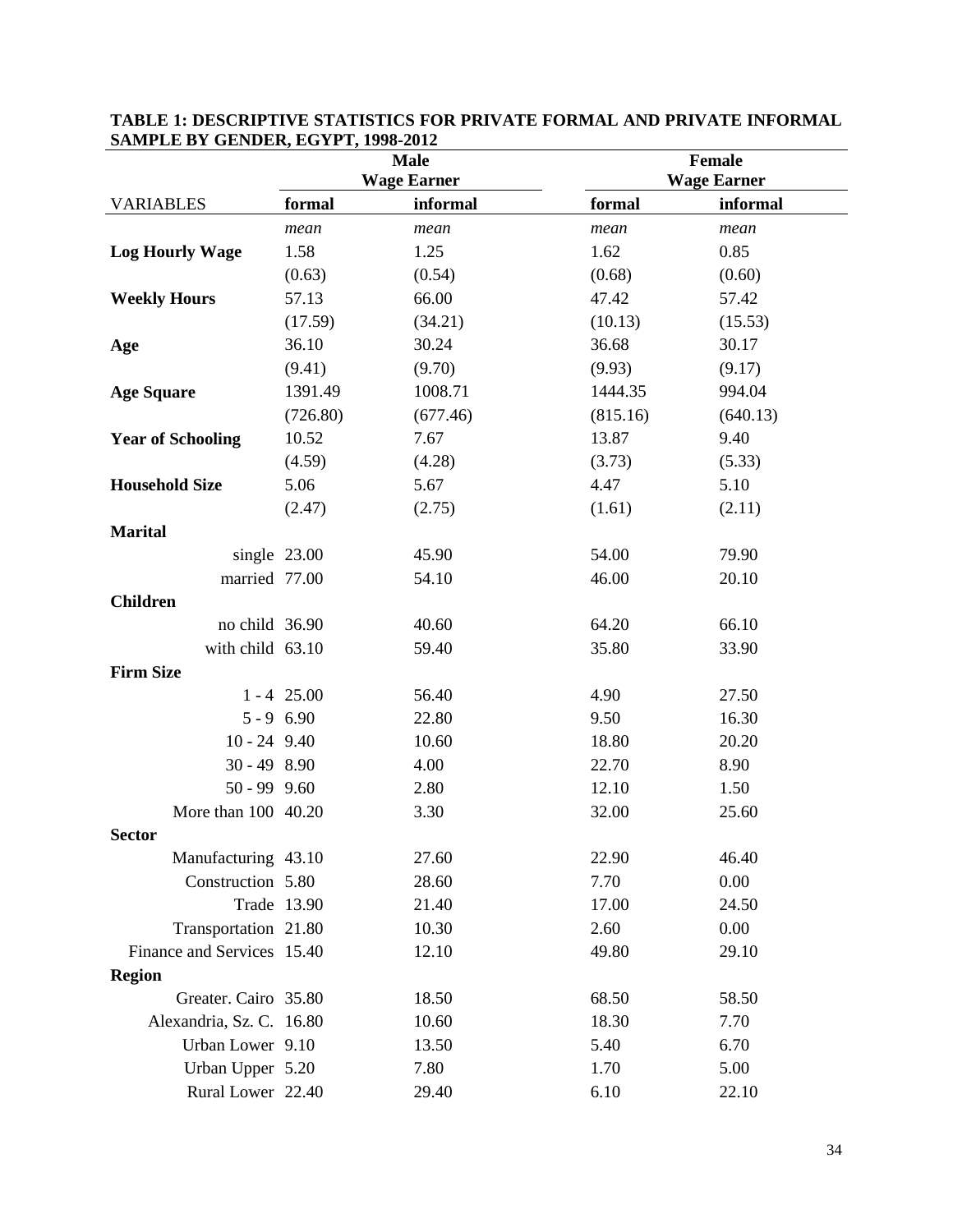| Rural Upper 10.80    |            | 20.20 |       |       |
|----------------------|------------|-------|-------|-------|
| Year                 |            |       |       |       |
|                      | 1998 20.40 | 22.40 | 23.30 | 26.00 |
|                      | 2006 43.50 | 44.30 | 44.50 | 42.80 |
|                      | 2012 36.20 | 33.20 | 32.10 | 31.20 |
|                      |            |       |       |       |
| Number of Obs.       | 999        | 1977  | 80    | 68    |
| Informal Sector (%)  | 33.57      | 66.43 | 54.05 | 45.95 |
| Total Number of Obs. |            | 2976  |       | 148   |
| Total Number of ID's |            | 1398  |       | 72    |

Notes: 1) The descriptive statistics in this table use the weighted observations which take attrition into account.

2) Standard deviations are in parenthesis for the continuous variable.

3) Log hourly wage is in Egyptian pounds real 2012 prices deflated using consumer price index.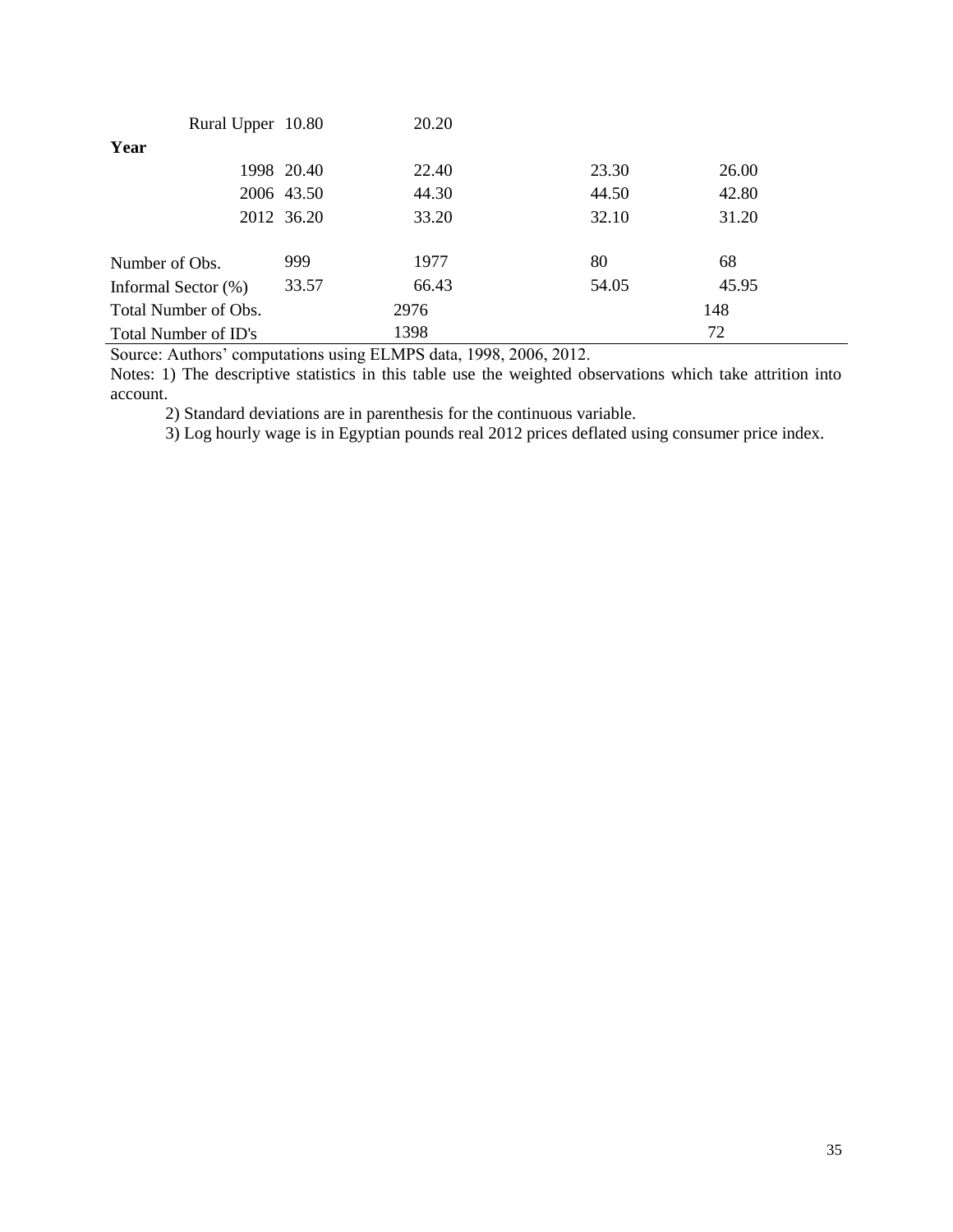

**FIGURE 1**: Estimates of the Informal Sector Wage Penalty Alternative Estimators, Male Sample, Egypt, 1988-2012

Notes: 1) Panel A gives the raw informal log wage gap at the mean (solid horizontal line) and at different quantiles (solid curve) and the dashed lines and shaded area show the 95% confidence intervals. Panel B, C and D give informal versus formal wage penalty using OLS and FE estimates (solid horizontal lines) and QR, FEQR and IPW-FEQR estimates (solid horizontal curves) respectively. The dashed horizontal lines indicate robust 95% confidence intervals for the OLS and FE estimates. The shaded areas show the bootstrapped 95% confidence intervals in the case of OR, FEQR and IPW-FEQR estimates.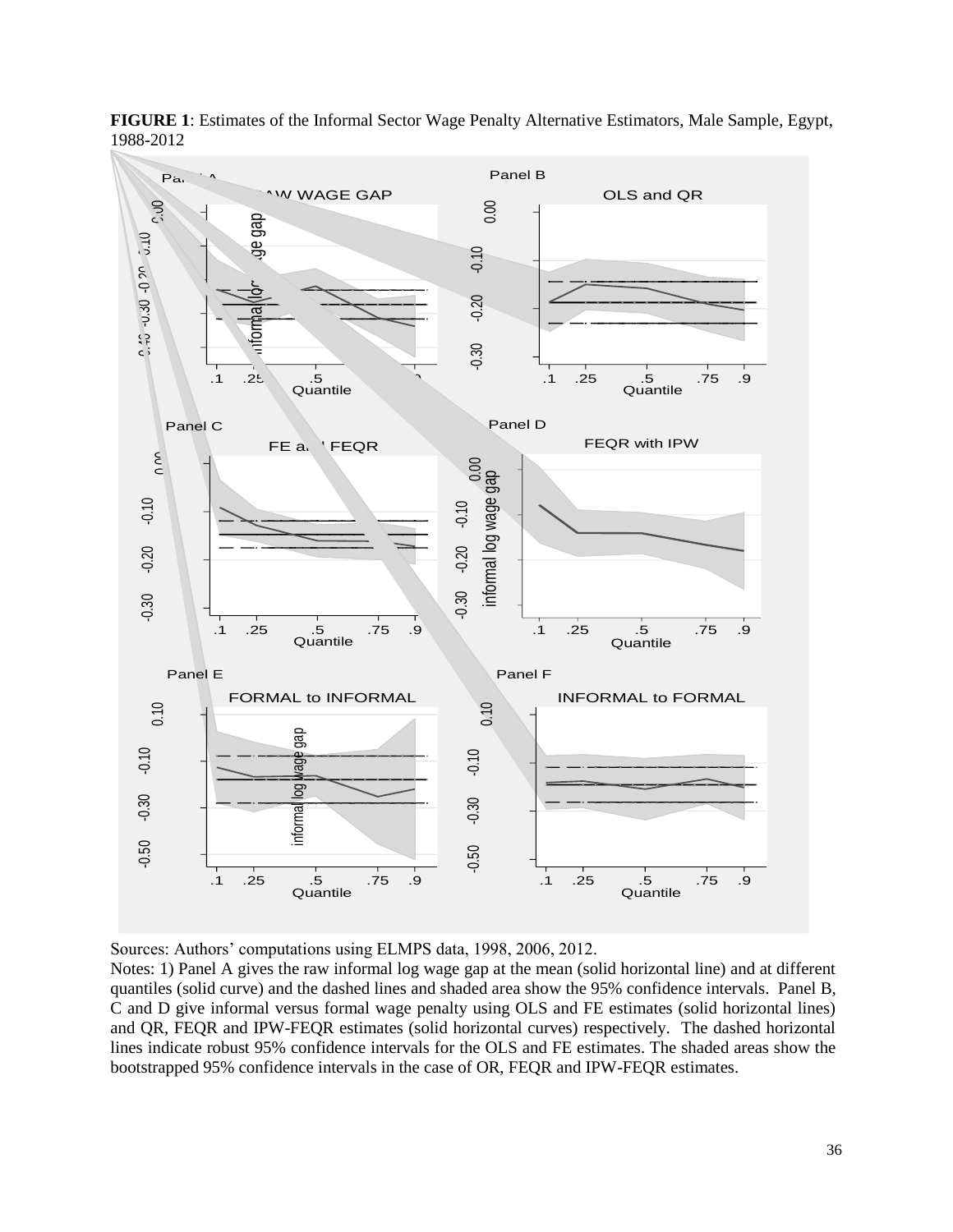**FIGURE 2**: Kernel Density Estimates of Log Hourly Wage in Formal and Informal Sector, Egypt, 1998, 2006 and 2012.



Sources: Authors' computations using ELMPS data, 1998, 2006, 2012.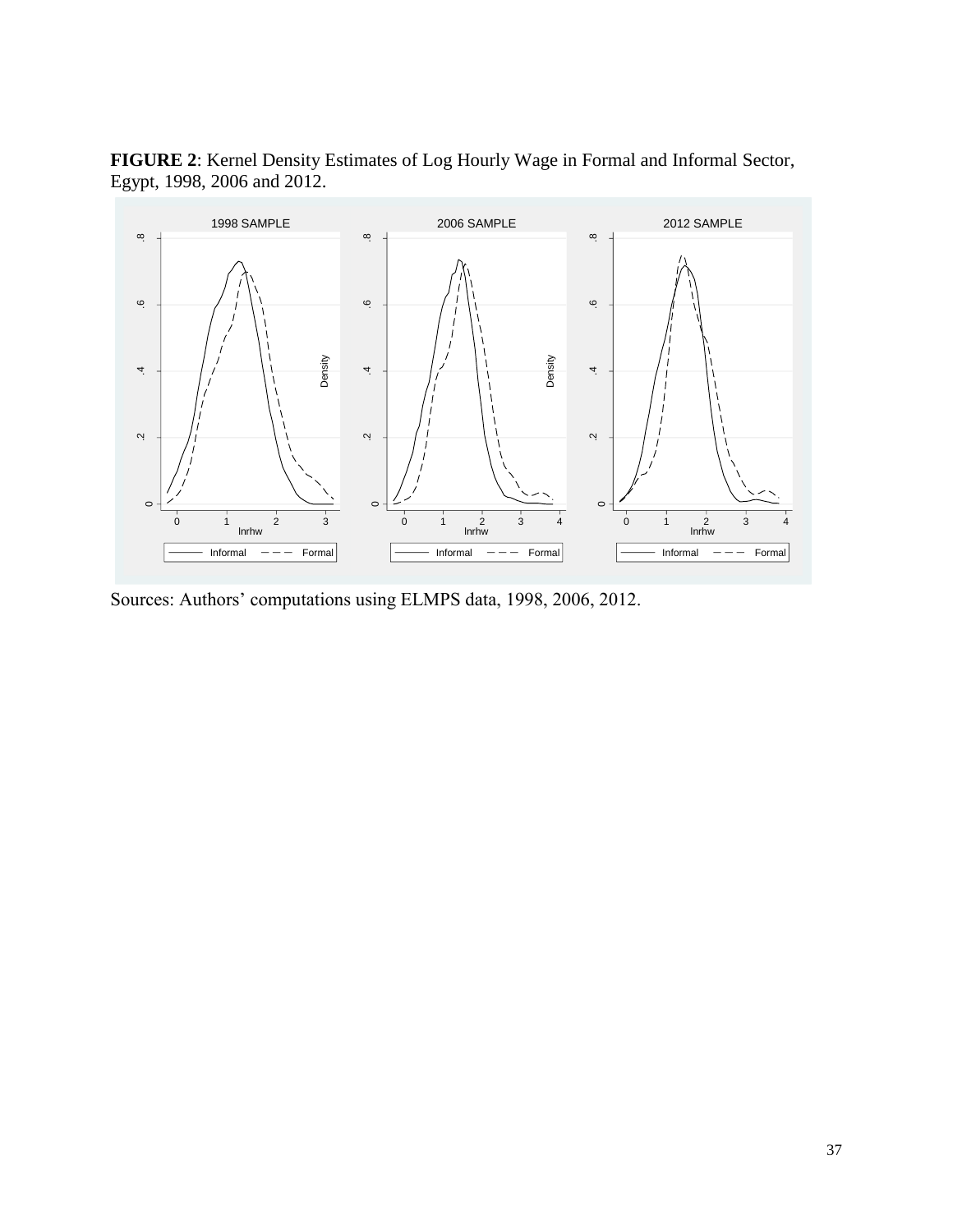### **TABLE 2: SUMMARY OF ESTIMATION RESULTS: INFORMAL EMPLOYMENT WAGE GAP BY GENDER, EGYPT, 1998-2012**

|                          |               | <b>MALE</b>  |              |                |                |              |  |  |  |  |
|--------------------------|---------------|--------------|--------------|----------------|----------------|--------------|--|--|--|--|
|                          | mean          | q1           | q2           | q <sub>3</sub> | q <sub>4</sub> | q5           |  |  |  |  |
| <b>Estimation Method</b> |               |              |              |                |                |              |  |  |  |  |
| <b>RAW WAGE GAP</b>      |               |              |              |                |                |              |  |  |  |  |
| Informal Wage Gap        | $-0.273***$   | $-0.2283***$ | $-0.2668***$ | $-0.2185***$   | $-0.3117***$   | $-0.3373***$ |  |  |  |  |
| OLS and QR               |               |              |              |                |                |              |  |  |  |  |
| Informal Wage Gap        | $-0.180***$   | $-0.1826***$ | $-0.1462***$ | $-0.1408$ ***  | $-0.1733***$   | $-0.1996***$ |  |  |  |  |
| FE and FEQR              |               |              |              |                |                |              |  |  |  |  |
| Informal Wage Gap        | $-0.147***$   | $-0.0912***$ | $-0.1283***$ | $-0.1604***$   | $-0.1613***$   | $-0.1717***$ |  |  |  |  |
|                          | <b>FEMALE</b> |              |              |                |                |              |  |  |  |  |
|                          | mean          | q1           | q2           | q <sub>3</sub> | q <sub>4</sub> | q5           |  |  |  |  |
| <b>Estimation Method</b> |               |              |              |                |                |              |  |  |  |  |
| <b>RAW WAGE GAP</b>      |               |              |              |                |                |              |  |  |  |  |
| Informal Wage Gap        | $-0.761***$   | $-0.5754***$ | $-0.7419***$ | $-0.8274***$   | $-0.9808$ ***  | $-0.5862**$  |  |  |  |  |
| OLS and QR               |               |              |              |                |                |              |  |  |  |  |
| Informal Wage Gap        | $-0.408***$   | $-0.3621***$ | $-0.3397***$ | $-0.4697***$   | $-0.4615**$    | $-0.8455***$ |  |  |  |  |
| FE and FEQR              |               |              |              |                |                |              |  |  |  |  |
| Informal Wage Gap        | $-0.552***$   | $-0.5818***$ | $-0.6052***$ | $-0.5724***$   | $-0.4173***$   | $-0.4180***$ |  |  |  |  |

Sources: Authors' computations using ELMPS data, 1998, 2006, 2012.

Notes: 1) \*\*\*, \*\* and \* indicate significance at 1, 5 and 10 percent levels respectively.

2) OLS indicates ordinary least squares estimates. QR indicates quantile regression estimates. FE is fixed effect estimates. FEQR is the fixed effect quantile regression estimates.

3) Regression coefficient on the table are based on the regressions using the variables reported in Table1 except that firm size is excluded. QR and FEQR regressions also do not include the firm size dummies since time-invariant factors are captured in fixed effects.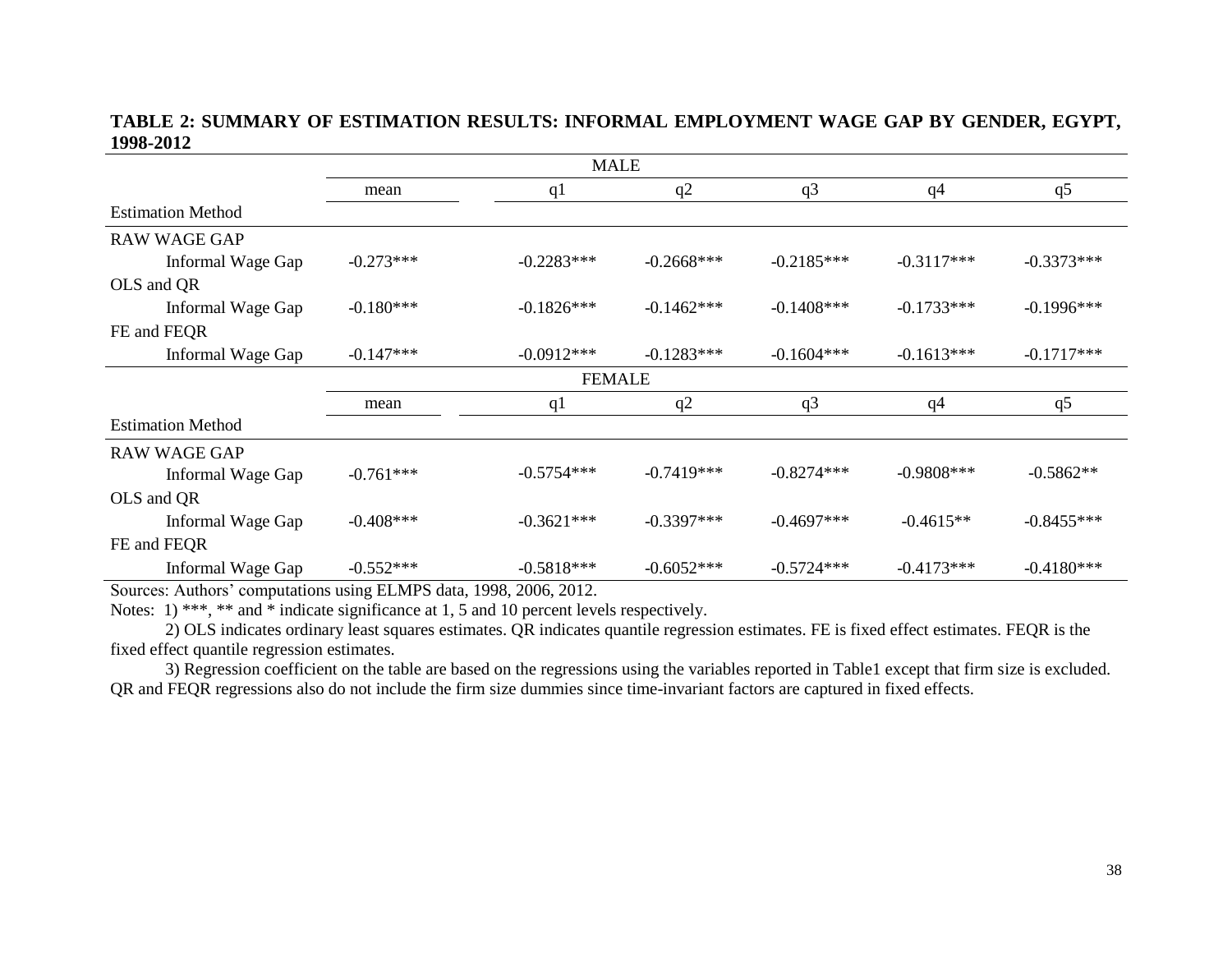|                                           |                   |             | <b>MALE</b>   |  |
|-------------------------------------------|-------------------|-------------|---------------|--|
| <b>SUBSAMPLE</b>                          |                   | <b>OLS</b>  | FE            |  |
| 1998-2006                                 |                   |             |               |  |
|                                           | Informal Wage Gap | $-0.179***$ | $-0.0989$     |  |
| Observations                              |                   | 1,504       | 1,505         |  |
| R-squared                                 |                   | 0.222       | 0.323         |  |
| 2006-2012                                 |                   |             |               |  |
|                                           | Informal Wage Gap | $-0.241***$ | $-0.188***$   |  |
| <b>Observations</b>                       |                   | 2,069       | 2,069         |  |
| R-squared                                 |                   | 0.189       | 0.134         |  |
| <b>Age<mean age<="" b=""></mean></b>      |                   |             |               |  |
|                                           | Informal Wage Gap | $-0.158***$ | $-0.210***$   |  |
| Observations                              |                   | 1,697       | 1,687         |  |
| R-squared                                 |                   | 0.196       | 0.263         |  |
| <b>Age&gt;Mean Age</b>                    |                   |             |               |  |
|                                           | Informal Wage Gap | $-0.188***$ | $-0.129*$     |  |
| Observations                              |                   | 1,277       | 1,276         |  |
| R-squared                                 |                   | 0.152       | 0.093         |  |
| <b>Years of Sch&lt; Mean Years of Sch</b> |                   |             |               |  |
|                                           | Informal Wage Gap | $-0.0332$   | $-0.103$      |  |
| Observations                              |                   | 1,357       | 1,352         |  |
| R-squared                                 |                   | 0.192       | 0.161         |  |
| <b>Years of Sch&gt; Mean Years of Sch</b> |                   |             |               |  |
|                                           | Informal Wage Gap | $-0.245***$ | $-0.129*$     |  |
| Observations                              |                   | 1,617       | 1,276         |  |
| R-squared                                 |                   | 0.250       | 0.093         |  |
|                                           |                   |             | <b>FEMALE</b> |  |
| <b>SUBSAMPLE</b>                          |                   | OLS         | <b>FE</b>     |  |
| 1998-2006                                 |                   |             |               |  |
|                                           | Informal Wage Gap | $-0.329**$  | $-0.636***$   |  |
| <b>Observations</b>                       |                   | 94          | 94            |  |
| R-squared                                 |                   | 0.538       | 0.620         |  |
| 2006-2012                                 |                   |             |               |  |
|                                           | Informal Wage Gap | $-0.528***$ | $-0.608***$   |  |
| Observations                              |                   | 105         | 105           |  |

## **TABLE 3: SUMMARY RESULTS BY THE SUBSAMPLES OF TWO TIME PERIODS, AGE AND EDUCATION 1998-2012, EGYPT**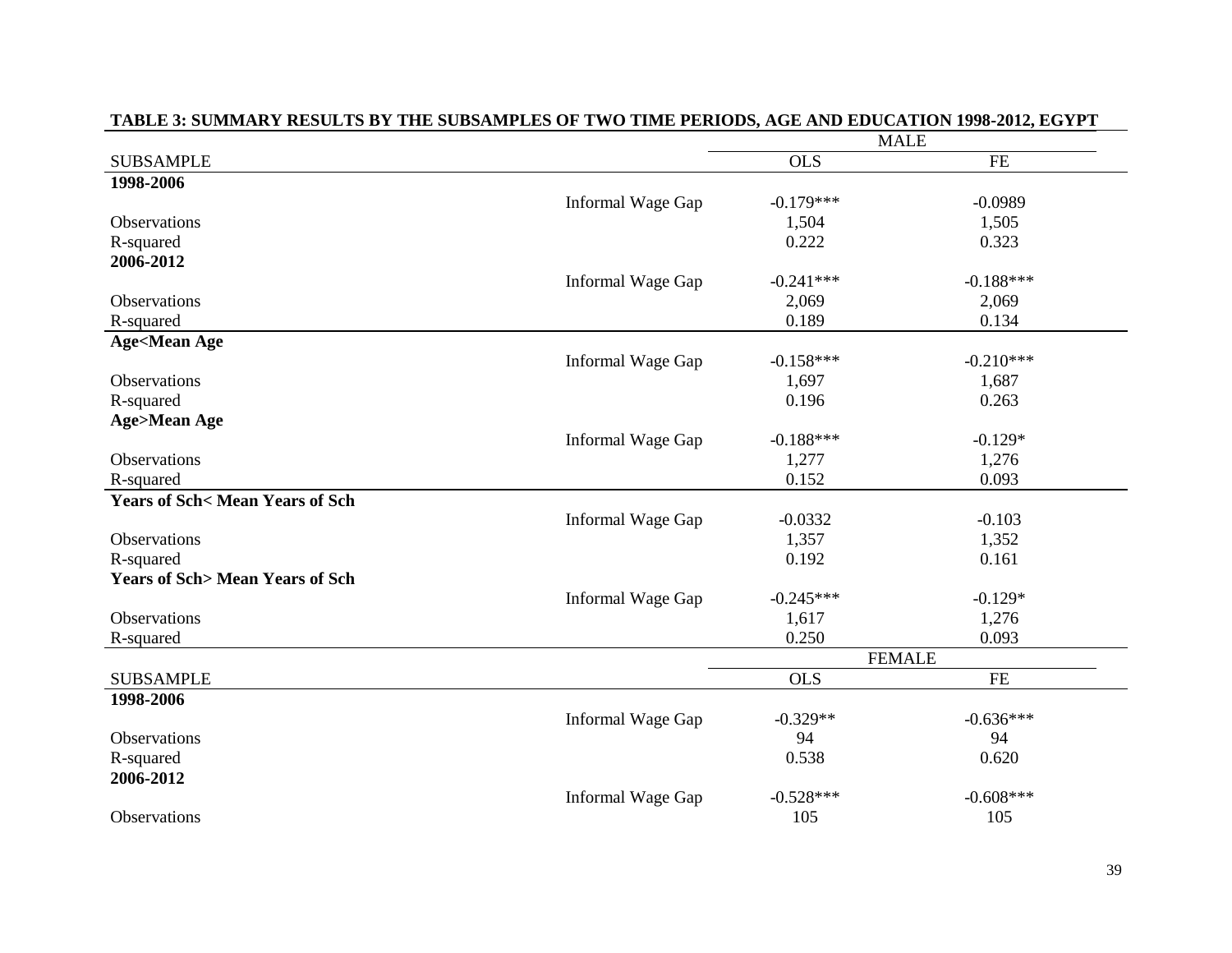| R-squared                                 |                   | 0.587       | 0.574       |
|-------------------------------------------|-------------------|-------------|-------------|
| <b>Age<mean age<="" b=""></mean></b>      |                   |             |             |
|                                           | Informal Wage Gap | $-0.540***$ | $-0.848***$ |
| <b>Observations</b>                       |                   | 83          | 82          |
| R-squared                                 |                   | 0.602       | 0.678       |
| <b>Age&gt;Mean Age</b>                    |                   |             |             |
|                                           | Informal Wage Gap | $-0.355$    | $-0.464$    |
| Observations                              |                   | 65          | 63          |
| R-squared                                 |                   | 0.574       | 0.581       |
| <b>Years of Sch&lt; Mean Years of Sch</b> |                   |             |             |
|                                           | Informal Wage Gap | $-0.422*$   | $-1.179**$  |
| <b>Observations</b>                       |                   | 55          | 54          |
| R-squared                                 |                   | 0.412       | 0.673       |
| <b>Years of Sch&gt; Mean Years of Sch</b> |                   |             |             |
|                                           | Informal Wage Gap | $-0.356**$  | $-0.323**$  |
| Observations                              |                   | 93          | 91          |
| R-squared                                 |                   | 0.586       | 0.663       |

Notes: 1) \*\*\*, \*\* and \* indicate significance at 1, 5 and 10 percent levels respectively.

2) OLS indicates ordinary least squares estimates. FE is fixed effect estimates.

3) The Mean Age for the male sample is 32.3, The Mean Age for the female sample is 33.8. The Mean Years of Schooling for the male sample is 8.62, The Mean Years of Schooling for the female sample is 11.67.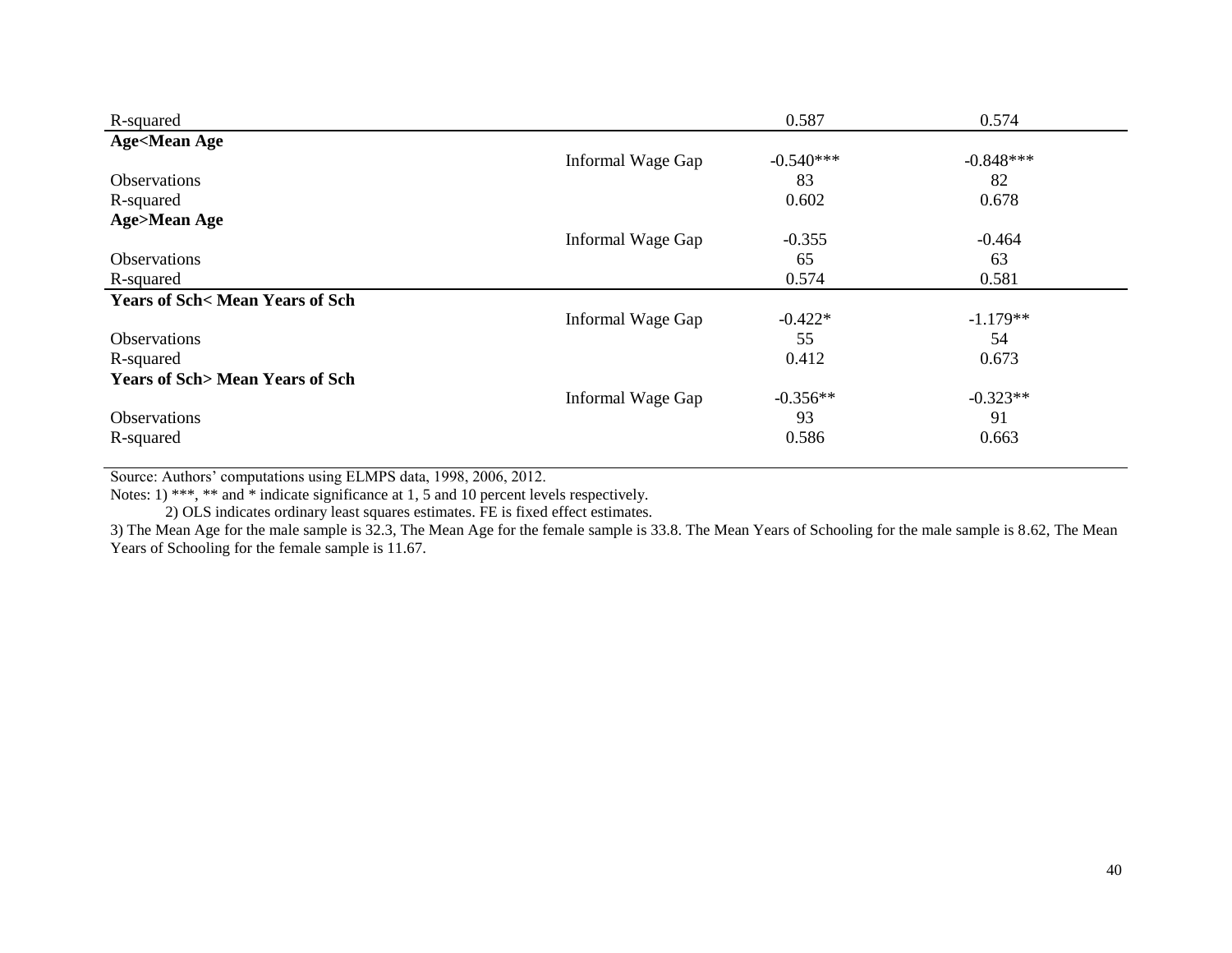#### **TABLE 4: SUMMARY RESULTS BY QUANTILES FOR THE SUBSAMPLES BY TWO TIME PERIODS, AGE AND EDUCATION 1998-2012, EGYPT**

|                                                     | <b>MALE</b>  |               |                |                |                |                |              |                |               |                |
|-----------------------------------------------------|--------------|---------------|----------------|----------------|----------------|----------------|--------------|----------------|---------------|----------------|
|                                                     |              |               | <b>QR</b>      |                |                |                |              | <b>FEQR</b>    |               |                |
| <b>SUBSAMPLE</b>                                    | Q1           | Q2            | Q <sub>3</sub> | Q <sub>4</sub> | Q <sub>5</sub> | Q <sub>1</sub> | Q2           | Q <sub>3</sub> | Q4            | Q <sub>5</sub> |
| 1998-2006                                           |              |               |                |                |                |                |              |                |               |                |
| Informal Wage Gap                                   | $-0.1638***$ | $-0.1031**$   | $-0.1451***$   | $-0.1853***$   | $-0.1976***$   | $-0.1049***$   | $-0.0989***$ | $-0.0989***$   | $-0.0989***$  | $-0.0955***$   |
| Observations                                        | 1,504        | 1,504         | 1,504          | 1,504          | 1,504          | 1,505          | 1,505        | 1,505          | 1,505         | 1,505          |
| Pseudo R-squared                                    | 0.155        | 0.149         | 0.123          | 0.113          | 0.128          | 0.604          | 0.675        | 0.697          | 0.599         | 0.430          |
| 2006-2012                                           |              |               |                |                |                |                |              |                |               |                |
| Informal Wage Gap                                   | $-0.2545***$ | $-0.2064***$  | $-0.1940***$   | $-0.2284***$   | $-0.2320***$   | $-0.1429***$   | $-0.1690***$ | $-0.1884***$   | $-0.2023***$  | $-0.2072***$   |
| <b>Observations</b>                                 | 2,069        | 2,069         | 2,069          | 2,069          | 2,069          | 2,069          | 2,069        | 2,069          | 2,069         | 2,069          |
| Pseudo R-squared                                    | 0.130        | 0.129         | 0.107          | 0.093          | 0.106          | 0.180          | 0.234        | 0.290          | 0.238         | 0.189          |
| <b>Age<mean age<="" b=""></mean></b>                |              |               |                |                |                |                |              |                |               |                |
| Informal Wage Gap                                   | $-0.1951***$ | $-0.0809**$   | $-0.1068**$    | $-0.1485***$   | $-0.1811***$   | $-0.1694***$   | $-0.2078***$ | $-0.2076***$   | $-0.2114***$  | $-0.2169***$   |
| Observations                                        | 1,697        | 1,697         | 1,697          | 1,697          | 1,697          | 1,697          | 1,697        | 1,697          | 1,697         | 1,697          |
| Pseudo R-squared                                    | 0.139        | 0.131         | 0.119          | 0.102          | 0.092          | 0.251          | 0.317        | 0.380          | 0.344         | 0.306          |
| <b>Age&gt;Mean Age</b>                              |              |               |                |                |                |                |              |                |               |                |
| Informal Wage Gap                                   | $-0.1585***$ | $-0.1994$ *** | $-0.1674***$   | $-0.1526**$    | $-0.2472***$   | $-0.0999$ ***  | $-0.1445***$ | $-0.1445***$   | $-0.1442***$  | $-0.1903***$   |
| Observations                                        | 1,277        | 1,277         | 1,277          | 1,277          | 1,277          | 1,278          | 1,278        | 1,278          | 1,278         | 1,278          |
| Pseudo R-squared                                    | 0.124        | 0.095         | 0.074          | 0.083          | 0.113          | 0.175          | 0.196        | 0.264          | 0.245         | 0.220          |
| <b>Years of Sch&lt; Mean</b><br><b>Years of Sch</b> |              |               |                |                |                |                |              |                |               |                |
| Informal Wage Gap                                   | $-0.0929$    | $-0.0646$     | $-0.0431$      | 0.0061         | $-0.0336$      | $-0.0780*$     | $-0.1033***$ | $-0.1052***$   | $-0.1000$ *** | $-0.0803*$     |
| Observations                                        | 1.357        | 1,357         | 1,357          | 1,357          | 1,357          | 1,357          | 1,357        | 1,357          | 1,357         | 1,357          |
| Pseudo R-squared                                    | 0.150        | 0.146         | 0.108          | 0.085          | 0.079          | 0.371          | 0.398        | 0.391          | 0.352         | 0.325          |
| <b>Years of Sch&gt;Mean</b><br><b>Years of Sch</b>  |              |               |                |                |                |                |              |                |               |                |
| Informal Wage Gap                                   | $-0.2168***$ | $-0.1998$ *** | $-0.2054***$   | $-0.1976***$   | $-0.3021$ ***  | $-0.1074***$   | $-0.1348***$ | $-0.1705***$   | $-0.2030***$  | $-0.1980***$   |
| <b>Observations</b>                                 | 1,617        | 1,617         | 1,617          | 1,617          | 1,617          | 1,618          | 1,618        | 1,618          | 1,618         | 1,618          |
| Pseudo R-squared                                    | 0.143        | 0.155         | 0.137          | 0.147          | 0.159          | 0.228          | 0.255        | 0.269          | 0.238         | 0.217          |
|                                                     |              |               |                |                | <b>FEMALE</b>  |                |              |                |               |                |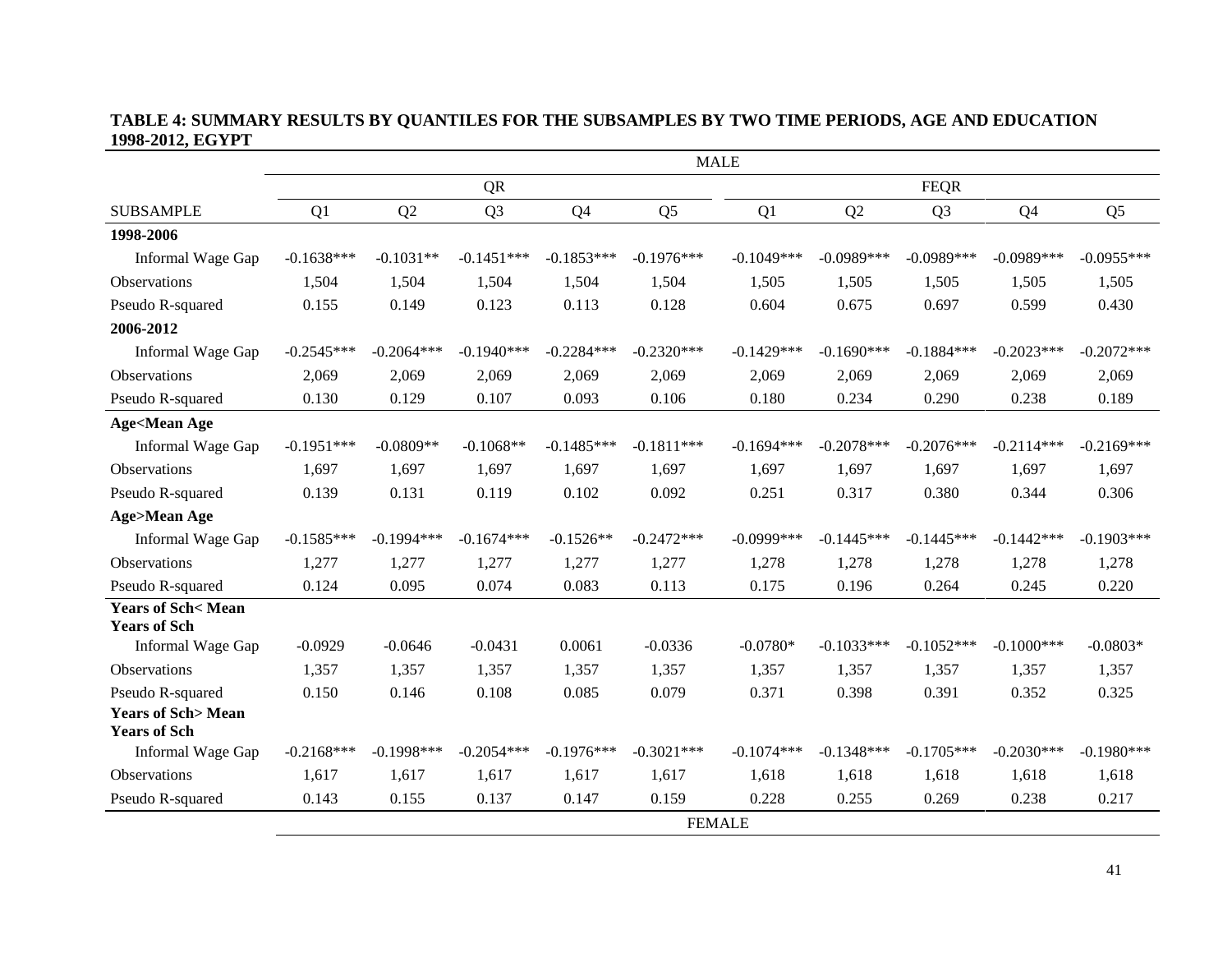|                                                     |            |             | <b>QR</b>      |                |                |              |              | <b>FEQR</b>    |                |                |
|-----------------------------------------------------|------------|-------------|----------------|----------------|----------------|--------------|--------------|----------------|----------------|----------------|
| <b>SUBSAMPLE</b>                                    | Q1         | Q2          | Q <sub>3</sub> | Q <sub>4</sub> | Q <sub>5</sub> | Q1           | Q2           | Q <sub>3</sub> | Q <sub>4</sub> | Q <sub>5</sub> |
| 1998-2006                                           |            |             |                |                |                |              |              |                |                |                |
| Informal Wage Gap                                   | $-0.3434*$ | $-0.2516$   | $-0.2083$      | $-0.2962$      | $-0.2385$      | $-0.6391***$ | $-0.6329***$ | $-0.6357***$   | $-0.6386***$   | $-0.6058***$   |
| <b>Observations</b>                                 | 94         | 94          | 94             | 94             | 94             | 94           | 94           | 94             | 94             | 94             |
| Pseudo R-squared                                    | 0.404      | 0.368       | 0.384          | 0.395          | 0.472          | 0.947        | 0.953        | 0.963          | 0.964          | 0.966          |
| 2006-2012                                           |            |             |                |                |                |              |              |                |                |                |
| Informal Wage Gap                                   | $-0.3434*$ | $-0.2516$   | $-0.2083$      | $-0.2962$      | $-0.2385$      | $-0.5628***$ | $-0.5938***$ | $-0.6053***$   | $-0.5757***$   | $-0.6825***$   |
| Observations                                        | 94         | 94          | 94             | 94             | 94             | 105          | 105          | 105            | 105            | 105            |
| Pseudo R-squared                                    | 0.404      | 0.368       | 0.384          | 0.395          | 0.472          | 0.894        | 0.896        | 0.885          | 0.858          | 0.851          |
| <b>Age<mean age<="" b=""></mean></b>                |            |             |                |                |                |              |              |                |                |                |
| Informal Wage Gap                                   | $-0.3864$  | $-0.5235**$ | $-0.4572*$     | $-0.4711*$     | $-1.0510***$   | $-0.9664***$ | $-0.8648***$ | $-0.8690***$   | $-0.8775***$   | $-0.9762***$   |
| <b>Observations</b>                                 | 83         | 83          | 83             | 83             | 83             | 83           | 83           | 83             | 83             | 83             |
| Pseudo R-squared                                    |            | 0.406       | 0.395          | 0.489          | 0.524          | 0.679        | 0.682        | 0.697          | 0.689          | 0.678          |
| <b>Age&gt;Mean Age</b>                              |            |             |                |                |                |              |              |                |                |                |
| Informal Wage Gap                                   | $-0.4759$  | $-0.6056$   | $-0.3122$      | $-0.1560$      | $-0.4187$      | $-0.4058***$ | $-0.4118***$ | $-0.4132***$   | $-0.4067***$   | $-0.4524***$   |
| <b>Observations</b>                                 | 65         | 65          | 65             | 65             | 65             | 65           | 65           | 65             | 65             | 65             |
| Pseudo R-squared                                    | 0.505      | 0.452       | 0.429          | 0.450          | 0.526          | 0.665        | 0.633        | 0.645          | 0.638          | 0.693          |
| <b>Years of Sch&lt; Mean</b><br><b>Years of Sch</b> |            |             |                |                |                |              |              |                |                |                |
| Informal Wage Gap                                   | $-0.3256$  | $-0.2397$   | $-0.4056$      | $-0.5836$      | $-0.6647$      | $-0.9431***$ | $-0.5673***$ | $-0.6808***$   | $-0.7320***$   | $-0.7374***$   |
| <b>Observations</b>                                 | 55         | 55          | 55             | 55             | 55             | 55           | 55           | 55             | 55             | 55             |
| Pseudo R-squared                                    | 0.311      | 0.325       | 0.263          | 0.331          | 0.516          | 0.912        | 0.905        | 0.877          | 0.877          | 0.881          |
| <b>Years of Sch&gt;Mean</b><br><b>Years of Sch</b>  |            |             |                |                |                |              |              |                |                |                |
| Informal Wage Gap                                   | $-0.3454$  | $-0.2834$   | $-0.4215*$     | $-0.4232$      | $-0.5021$      | $-0.3887***$ | $-0.3532***$ | $-0.3434***$   | $-0.2937***$   | $-0.2954**$    |
| <b>Observations</b>                                 | 93         | 93          | 93             | 93             | 93             | 93           | 93           | 93             | 93             | 93             |
| Pseudo R-squared                                    | 0.532      | 0.459       | 0.423          | 0.383          | 0.438          | 0.646        | 0.594        | 0.577          | 0.641          | 0.687          |

Notes: 1) \*\*\*, \*\* and \* indicate significance at 1, 5 and 10 percent levels respectively.

2) OLS indicates ordinary least squares estimates. FE is fixed effect estimates. QR is quantile regression estimates. FEQR is fixed effect quantile estimates.

3) The Mean Age for the Male Sample İs 32.3, the Mean Age for the Female Sample is 33.8. The Mean Years of Schooling for the Male Sample is 8.62,

the Mean Years of Schooling for the Female Sample is 11.67.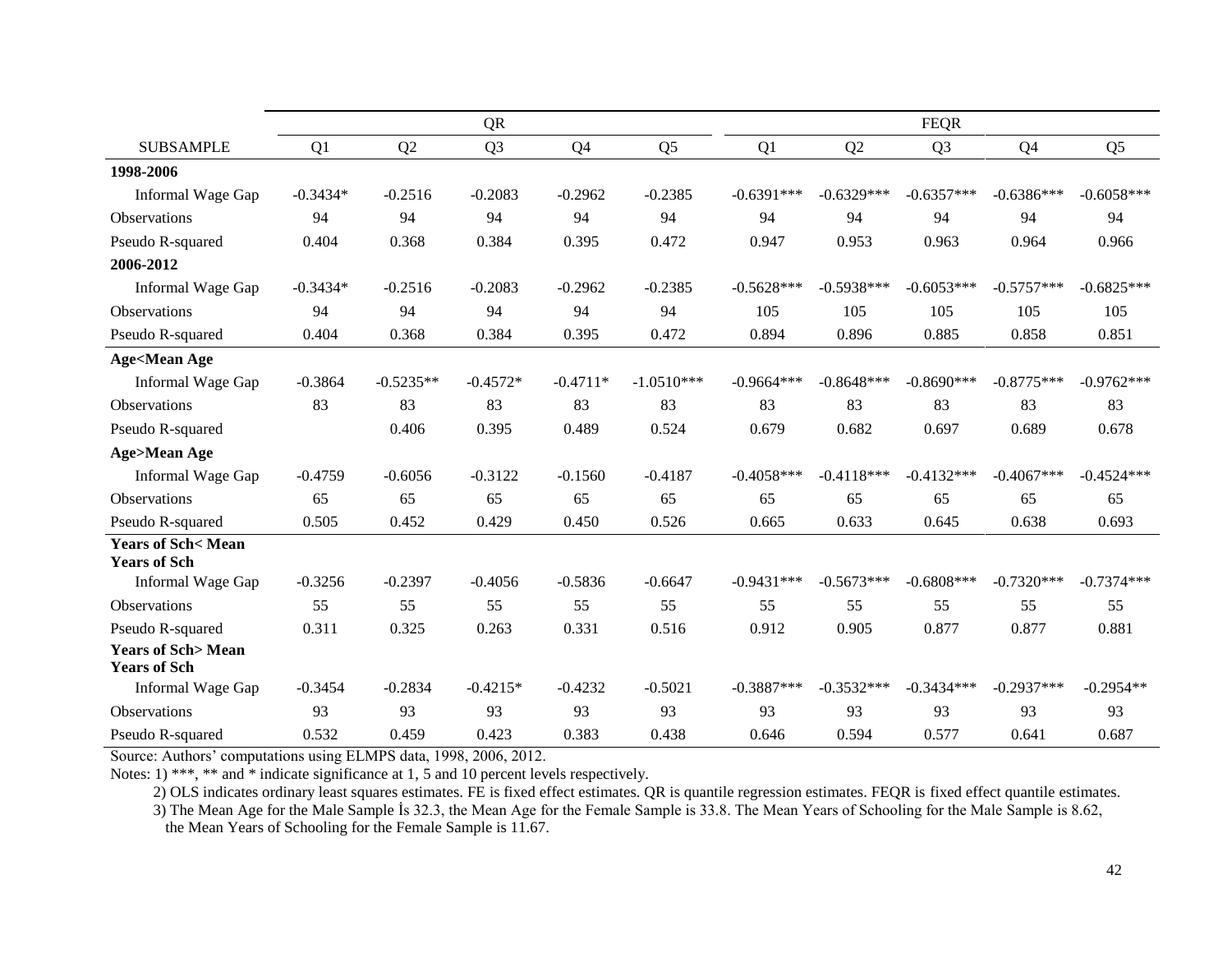## **Appendix**

| TABLE A1: PROBIT ESTIMATION OF PROPENSITY TO BE IN THE INFORMAL SECTOR. BY GENDER. EGYPT. |  |
|-------------------------------------------------------------------------------------------|--|
| 1998-2012                                                                                 |  |

|                          | <b>MALE</b>   | <b>FEMALE</b>    |
|--------------------------|---------------|------------------|
| <b>VARIABLES</b>         | <b>PROBIT</b> | <b>PROBIT</b>    |
| Age                      | $-0.0247***$  | $-0.0454**$      |
|                          | (0.0054)      | (0.0217)         |
| Age2                     | $0.0002***$   | 0.0004           |
|                          | (0.0001)      | (0.0003)         |
| Year of Schooling        | $-0.0248***$  | $-0.0353***$     |
|                          | (0.0017)      | (0.0072)         |
| Married                  | $-0.0873***$  | $-0.0505$        |
|                          | (0.0212)      | (0.0936)         |
| Sector                   |               |                  |
| Construction             | $0.3385***$   | $\boldsymbol{0}$ |
|                          | (0.0234)      | (0)              |
| Trade                    | $0.1536***$   | 0.0918           |
|                          | (0.0203)      | (0.0977)         |
| Transportation           | $-0.0733***$  | $\boldsymbol{0}$ |
|                          | (0.0214)      | (0)              |
| Finance & Services       | $0.0662***$   | 0.0115           |
|                          | (0.0232)      | (0.0928)         |
| Region                   |               |                  |
| Alexandria, Sz C.        | $0.0150***$   | $-0.1297$        |
|                          | (0.0236)      | (0.0959)         |
| Urban Lower              | 0.1519        | $-0.0658$        |
|                          | (0.0246)      | (0.1448)         |
| Urban Upper              | $0.1166***$   | 0.0387           |
|                          | (0.0255)      | (0.1525)         |
| Rural Lower              | $0.1016***$   | 0.0968           |
|                          | (0.0224)      | (0.1218)         |
| Rural Upper              | $0.1144***$   | $\boldsymbol{0}$ |
|                          | (0.0276)      | (0)              |
| Year                     |               |                  |
| 2006                     | 0.0311        | $-0.0553$        |
|                          | (0.0206)      | (0.0882)         |
| 2012                     | $0.1193***$   | 0.0354           |
|                          | (0.0218)      | (0.0999)         |
| Wald Chi-Sq. (15 and 12) | 616.57        | 50.82            |
| Pseudo R- Square         | 0.2375        | 0.2507           |
| Observations             | 2,974         | 142              |

Sources: Authors' computations using ELMPS data, 1998, 2006, 2012.

Notes: 1) \*\*\*, \*\* and \* indicate significance at 1, 5 and 10 percent levels respectively.

2) Standart errors are in parenthesis.

3) The dependent variable takes the value of one if informal sector and zero otherwise.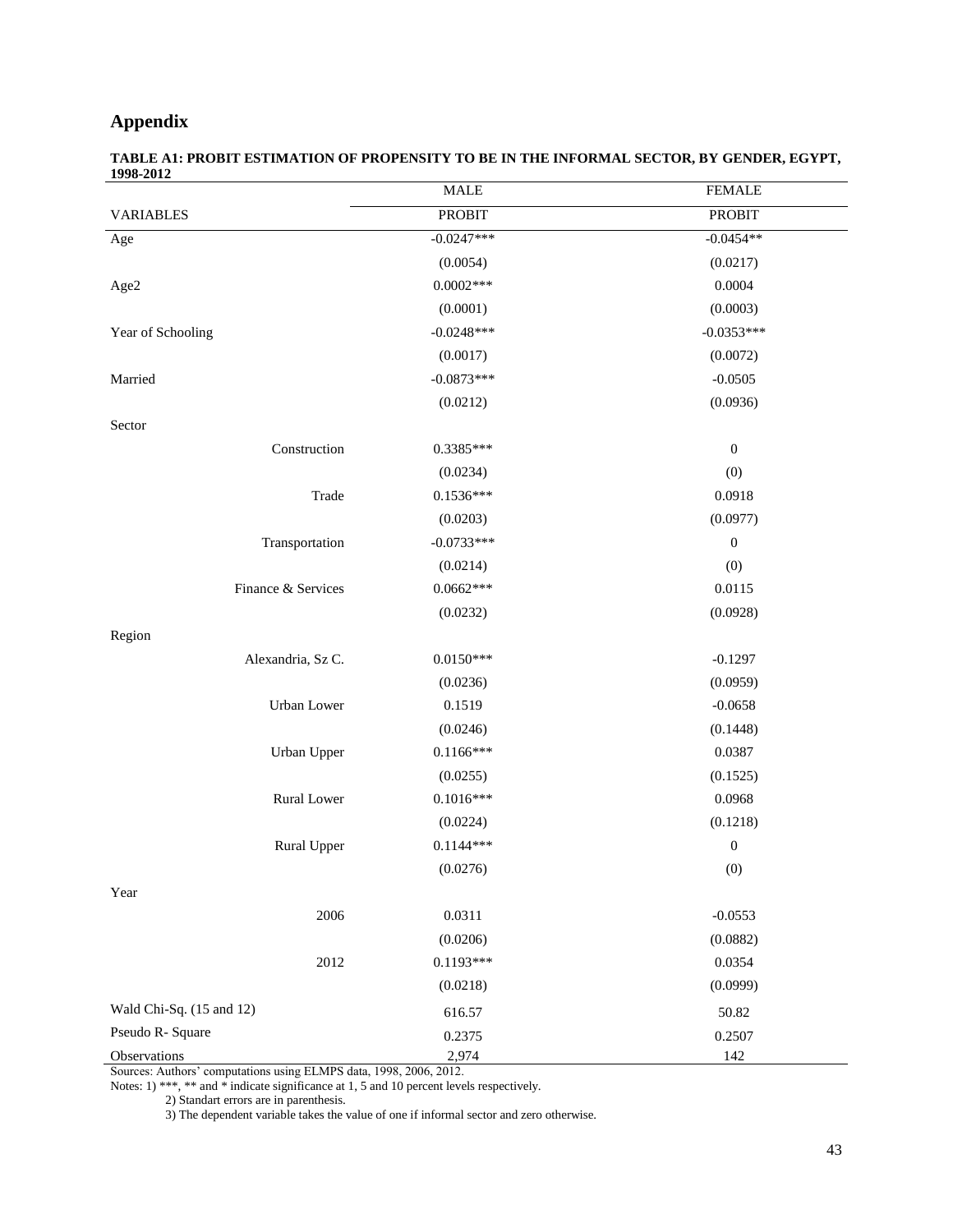

**FIGURE A1:** Kernel Density Estimates of the Propensity Scores, by Gender, Egypt, 1998-2012

Sources: Authors' computations using ELMPS data, 1998, 2006, 2012.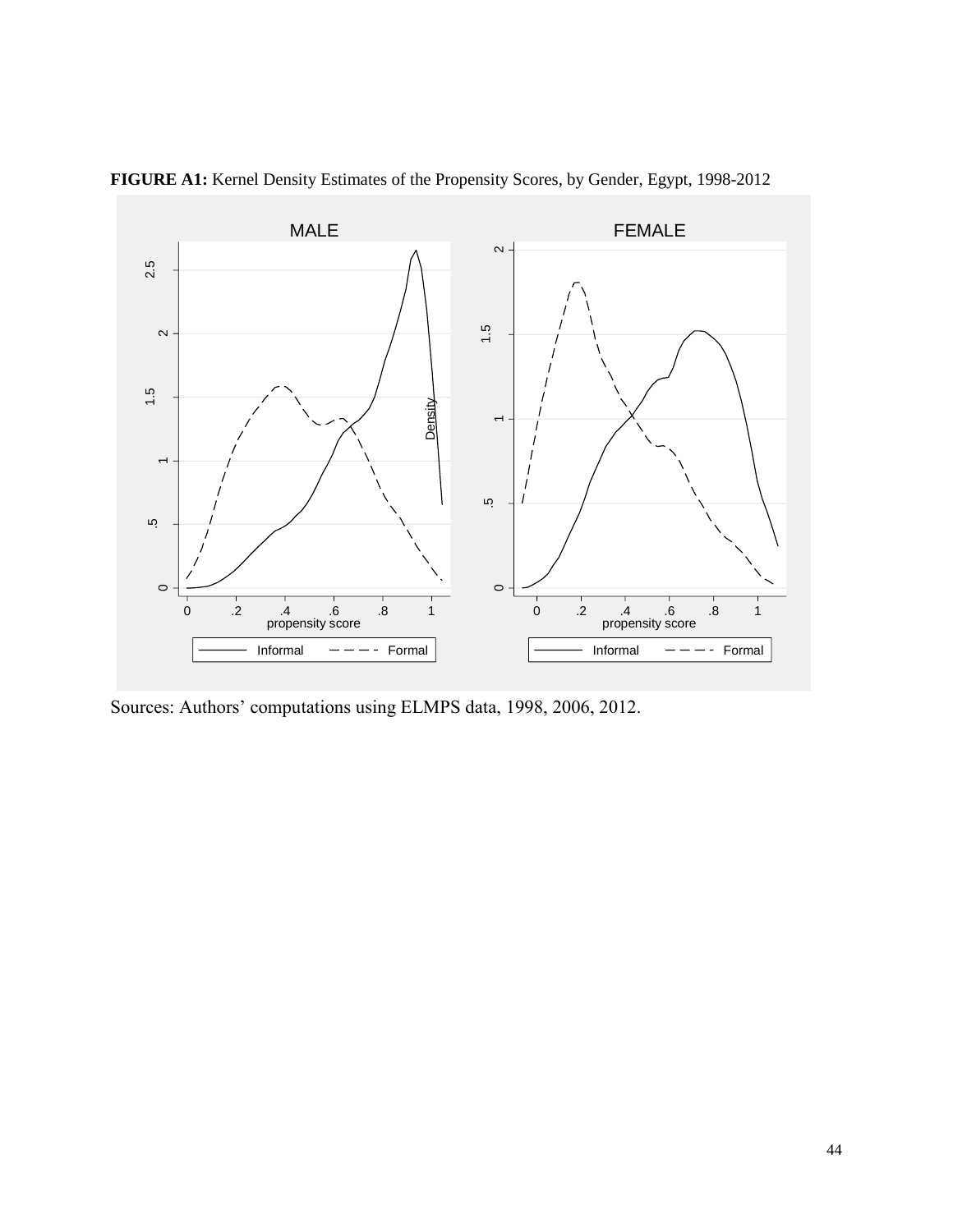

**FIGURE A2:** Distribution of the Proportion of Movers in and out of the Formal and Informal Sectors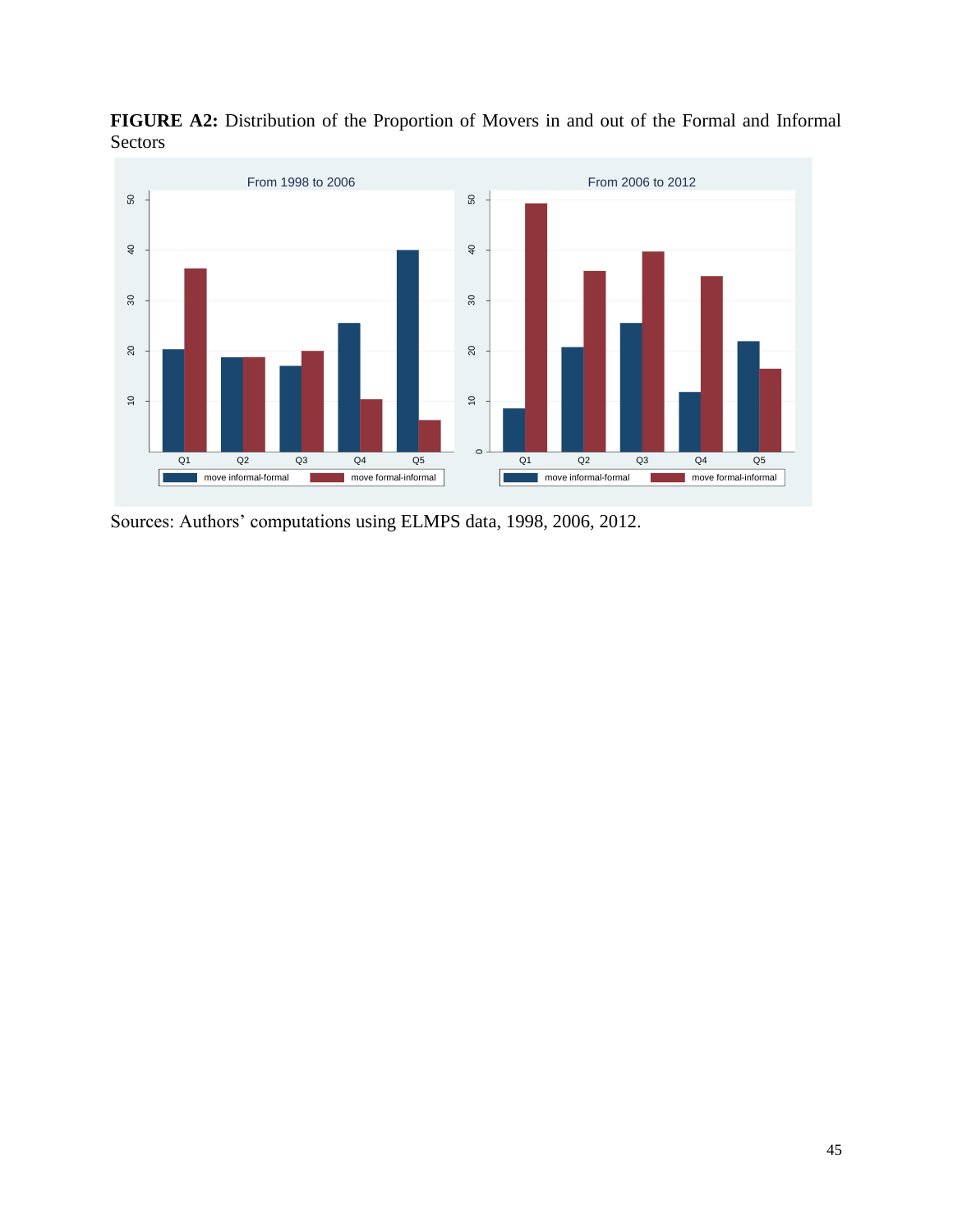| (5)<br>(1)<br>(2)<br>(3)<br>(6)<br>(4)<br><b>OLS</b><br><b>OLS</b><br><b>VARIABLES</b><br><b>OLS</b><br>$\rm FE$<br>$FE$<br><b>FD</b><br><b>Informal Sector</b><br>$-0.155***$<br>$-0.180***$<br>$-0.159***$<br>$-0.147***$<br>$-0.139***$<br>$-0.142***$<br>(0.0370)<br>(0.0377)<br>(0.0361)<br>(0.0230)<br>(0.0237)<br>(0.0265)<br>$0.0435***$<br>$0.0310***$<br>$0.0472***$<br>$0.0467***$<br>$0.0502***$<br>$0.0313***$<br>Age<br>(0.00695)<br>(0.00695)<br>(0.0135)<br>(0.00628)<br>(0.0136)<br>(0.0160)<br>$-0.000428***$<br>$-0.000297***$<br>$-0.000296***$<br>$-0.000520***$<br>$-0.000515***$<br>Age2<br>$0.000667***$<br>(0.000120)<br>$(8.74e-05)$<br>$(9.24e-05)$<br>$(9.25e-05)$<br>(0.000120)<br>(0.000152)<br>0.00999***<br>Years of Schooling<br>$0.0133***$<br>$0.0124***$<br>(0.00238)<br>(0.00238)<br>(0.00232)<br>0.0999***<br>$0.104***$<br>$0.138***$<br>$0.139***$<br>Married<br>$0.126***$<br>(0.0281)<br>(0.0283)<br>(0.0402)<br>(0.0405)<br>(0.0397)<br>Children<br>$-0.0328$<br>$-0.0346$<br>$-0.00940$<br>$-0.0179$<br>$-0.00794$<br>(0.0235)<br>(0.0234)<br>(0.0346)<br>(0.0347)<br>(0.0387)<br>Household Size<br>$-0.00754*$<br>$-0.00722*$<br>0.00531<br>0.00587<br>0.00292<br>(0.00398)<br>(0.00398)<br>(0.00644)<br>(0.00643)<br>(0.00704)<br>Firm Size<br>$5 - 9$<br>0.0102<br>$-0.0194$<br>(0.0267)<br>(0.0333)<br>$10 - 24$<br>$-0.0565*$<br>$-0.0468$<br>(0.0311)<br>(0.0413)<br>$30 - 49$<br>0.0335<br>$-0.0186$<br>(0.0498)<br>(0.0713)<br>$50 - 99$<br>$-0.00849$<br>$-0.0454$<br>(0.0528)<br>(0.0664)<br>$0.0684*$<br>0.0572<br>More than 100<br>(0.0377)<br>(0.0551)<br>Sector<br>$0.307***$<br>Construction<br>$0.274***$<br>$0.277***$<br>$0.310***$<br>$0.300***$<br>(0.0266)<br>(0.0270)<br>(0.0576)<br>(0.0593)<br>(0.0593)<br>$-0.159***$<br>$-0.154***$<br>$-0.0606$<br>$-0.0711$<br>Trade<br>$-0.0592$<br>(0.0282)<br>(0.0293)<br>(0.0523)<br>(0.0534)<br>(0.0518)<br>$0.0803***$<br>$0.0922***$<br>$0.133**$<br>$0.135**$<br>$0.156**$<br>Transportation<br>(0.0302)<br>(0.0340)<br>(0.0609)<br>(0.0633)<br>(0.0676)<br>Finance&Services<br>$-0.0638*$<br>$-0.0608*$<br>0.0696<br>0.0759<br>0.0827<br>(0.0529)<br>(0.0537)<br>(0.0569)<br>(0.0343)<br>(0.0348)<br>Region<br>$-0.0927***$<br>$-0.119***$<br>$-0.121***$<br>Alexandria, Sz. C.<br>(0.0344)<br>(0.0335)<br>(0.0335)<br>$-0.102***$<br>$-0.117***$<br>$-0.119***$<br>Urban Lower<br>(0.0333)<br>(0.0318)<br>(0.0320)<br>$-0.158***$<br>$-0.178***$<br>$-0.179***$<br><b>Urban Upper</b><br>(0.0360)<br>(0.0350)<br>(0.0352)<br>$-0.159***$<br>$-0.178***$<br>Rural Lower<br>$-0.184***$<br>(0.0327)<br>(0.0318)<br>(0.0320)<br>$-0.00811$<br>$-0.0848**$<br>$-0.0853**$<br><b>Rural Upper</b><br>(0.0352)<br>(0.0363)<br>(0.0364)<br>Year<br>2006<br>$0.134***$<br>$0.125***$<br>$0.129***$<br>$0.162**$<br>$0.160**$<br>$0.226***$<br>(0.0780)<br>(0.0261)<br>(0.0259)<br>(0.0260)<br>(0.0773)<br>(0.0873) | DIFFERENCES ESTIMATES, MADE SAMI DE, EGTI I, 1770-2012 |            |            |            |       |       |          |
|-----------------------------------------------------------------------------------------------------------------------------------------------------------------------------------------------------------------------------------------------------------------------------------------------------------------------------------------------------------------------------------------------------------------------------------------------------------------------------------------------------------------------------------------------------------------------------------------------------------------------------------------------------------------------------------------------------------------------------------------------------------------------------------------------------------------------------------------------------------------------------------------------------------------------------------------------------------------------------------------------------------------------------------------------------------------------------------------------------------------------------------------------------------------------------------------------------------------------------------------------------------------------------------------------------------------------------------------------------------------------------------------------------------------------------------------------------------------------------------------------------------------------------------------------------------------------------------------------------------------------------------------------------------------------------------------------------------------------------------------------------------------------------------------------------------------------------------------------------------------------------------------------------------------------------------------------------------------------------------------------------------------------------------------------------------------------------------------------------------------------------------------------------------------------------------------------------------------------------------------------------------------------------------------------------------------------------------------------------------------------------------------------------------------------------------------------------------------------------------------------------------------------------------------------------------------------------------------------------------------------------------------------------------------------------------------------------------------------------------------------------------------------------------------------------------------------------------------------------------------------------------------------------------------------------|--------------------------------------------------------|------------|------------|------------|-------|-------|----------|
|                                                                                                                                                                                                                                                                                                                                                                                                                                                                                                                                                                                                                                                                                                                                                                                                                                                                                                                                                                                                                                                                                                                                                                                                                                                                                                                                                                                                                                                                                                                                                                                                                                                                                                                                                                                                                                                                                                                                                                                                                                                                                                                                                                                                                                                                                                                                                                                                                                                                                                                                                                                                                                                                                                                                                                                                                                                                                                                             |                                                        |            |            |            |       |       |          |
|                                                                                                                                                                                                                                                                                                                                                                                                                                                                                                                                                                                                                                                                                                                                                                                                                                                                                                                                                                                                                                                                                                                                                                                                                                                                                                                                                                                                                                                                                                                                                                                                                                                                                                                                                                                                                                                                                                                                                                                                                                                                                                                                                                                                                                                                                                                                                                                                                                                                                                                                                                                                                                                                                                                                                                                                                                                                                                                             |                                                        |            |            |            |       |       |          |
|                                                                                                                                                                                                                                                                                                                                                                                                                                                                                                                                                                                                                                                                                                                                                                                                                                                                                                                                                                                                                                                                                                                                                                                                                                                                                                                                                                                                                                                                                                                                                                                                                                                                                                                                                                                                                                                                                                                                                                                                                                                                                                                                                                                                                                                                                                                                                                                                                                                                                                                                                                                                                                                                                                                                                                                                                                                                                                                             |                                                        |            |            |            |       |       |          |
|                                                                                                                                                                                                                                                                                                                                                                                                                                                                                                                                                                                                                                                                                                                                                                                                                                                                                                                                                                                                                                                                                                                                                                                                                                                                                                                                                                                                                                                                                                                                                                                                                                                                                                                                                                                                                                                                                                                                                                                                                                                                                                                                                                                                                                                                                                                                                                                                                                                                                                                                                                                                                                                                                                                                                                                                                                                                                                                             |                                                        |            |            |            |       |       |          |
|                                                                                                                                                                                                                                                                                                                                                                                                                                                                                                                                                                                                                                                                                                                                                                                                                                                                                                                                                                                                                                                                                                                                                                                                                                                                                                                                                                                                                                                                                                                                                                                                                                                                                                                                                                                                                                                                                                                                                                                                                                                                                                                                                                                                                                                                                                                                                                                                                                                                                                                                                                                                                                                                                                                                                                                                                                                                                                                             |                                                        |            |            |            |       |       |          |
|                                                                                                                                                                                                                                                                                                                                                                                                                                                                                                                                                                                                                                                                                                                                                                                                                                                                                                                                                                                                                                                                                                                                                                                                                                                                                                                                                                                                                                                                                                                                                                                                                                                                                                                                                                                                                                                                                                                                                                                                                                                                                                                                                                                                                                                                                                                                                                                                                                                                                                                                                                                                                                                                                                                                                                                                                                                                                                                             |                                                        |            |            |            |       |       |          |
|                                                                                                                                                                                                                                                                                                                                                                                                                                                                                                                                                                                                                                                                                                                                                                                                                                                                                                                                                                                                                                                                                                                                                                                                                                                                                                                                                                                                                                                                                                                                                                                                                                                                                                                                                                                                                                                                                                                                                                                                                                                                                                                                                                                                                                                                                                                                                                                                                                                                                                                                                                                                                                                                                                                                                                                                                                                                                                                             |                                                        |            |            |            |       |       |          |
|                                                                                                                                                                                                                                                                                                                                                                                                                                                                                                                                                                                                                                                                                                                                                                                                                                                                                                                                                                                                                                                                                                                                                                                                                                                                                                                                                                                                                                                                                                                                                                                                                                                                                                                                                                                                                                                                                                                                                                                                                                                                                                                                                                                                                                                                                                                                                                                                                                                                                                                                                                                                                                                                                                                                                                                                                                                                                                                             |                                                        |            |            |            |       |       |          |
|                                                                                                                                                                                                                                                                                                                                                                                                                                                                                                                                                                                                                                                                                                                                                                                                                                                                                                                                                                                                                                                                                                                                                                                                                                                                                                                                                                                                                                                                                                                                                                                                                                                                                                                                                                                                                                                                                                                                                                                                                                                                                                                                                                                                                                                                                                                                                                                                                                                                                                                                                                                                                                                                                                                                                                                                                                                                                                                             |                                                        |            |            |            |       |       |          |
|                                                                                                                                                                                                                                                                                                                                                                                                                                                                                                                                                                                                                                                                                                                                                                                                                                                                                                                                                                                                                                                                                                                                                                                                                                                                                                                                                                                                                                                                                                                                                                                                                                                                                                                                                                                                                                                                                                                                                                                                                                                                                                                                                                                                                                                                                                                                                                                                                                                                                                                                                                                                                                                                                                                                                                                                                                                                                                                             |                                                        |            |            |            |       |       |          |
|                                                                                                                                                                                                                                                                                                                                                                                                                                                                                                                                                                                                                                                                                                                                                                                                                                                                                                                                                                                                                                                                                                                                                                                                                                                                                                                                                                                                                                                                                                                                                                                                                                                                                                                                                                                                                                                                                                                                                                                                                                                                                                                                                                                                                                                                                                                                                                                                                                                                                                                                                                                                                                                                                                                                                                                                                                                                                                                             |                                                        |            |            |            |       |       |          |
|                                                                                                                                                                                                                                                                                                                                                                                                                                                                                                                                                                                                                                                                                                                                                                                                                                                                                                                                                                                                                                                                                                                                                                                                                                                                                                                                                                                                                                                                                                                                                                                                                                                                                                                                                                                                                                                                                                                                                                                                                                                                                                                                                                                                                                                                                                                                                                                                                                                                                                                                                                                                                                                                                                                                                                                                                                                                                                                             |                                                        |            |            |            |       |       |          |
|                                                                                                                                                                                                                                                                                                                                                                                                                                                                                                                                                                                                                                                                                                                                                                                                                                                                                                                                                                                                                                                                                                                                                                                                                                                                                                                                                                                                                                                                                                                                                                                                                                                                                                                                                                                                                                                                                                                                                                                                                                                                                                                                                                                                                                                                                                                                                                                                                                                                                                                                                                                                                                                                                                                                                                                                                                                                                                                             |                                                        |            |            |            |       |       |          |
|                                                                                                                                                                                                                                                                                                                                                                                                                                                                                                                                                                                                                                                                                                                                                                                                                                                                                                                                                                                                                                                                                                                                                                                                                                                                                                                                                                                                                                                                                                                                                                                                                                                                                                                                                                                                                                                                                                                                                                                                                                                                                                                                                                                                                                                                                                                                                                                                                                                                                                                                                                                                                                                                                                                                                                                                                                                                                                                             |                                                        |            |            |            |       |       |          |
|                                                                                                                                                                                                                                                                                                                                                                                                                                                                                                                                                                                                                                                                                                                                                                                                                                                                                                                                                                                                                                                                                                                                                                                                                                                                                                                                                                                                                                                                                                                                                                                                                                                                                                                                                                                                                                                                                                                                                                                                                                                                                                                                                                                                                                                                                                                                                                                                                                                                                                                                                                                                                                                                                                                                                                                                                                                                                                                             |                                                        |            |            |            |       |       |          |
|                                                                                                                                                                                                                                                                                                                                                                                                                                                                                                                                                                                                                                                                                                                                                                                                                                                                                                                                                                                                                                                                                                                                                                                                                                                                                                                                                                                                                                                                                                                                                                                                                                                                                                                                                                                                                                                                                                                                                                                                                                                                                                                                                                                                                                                                                                                                                                                                                                                                                                                                                                                                                                                                                                                                                                                                                                                                                                                             |                                                        |            |            |            |       |       |          |
|                                                                                                                                                                                                                                                                                                                                                                                                                                                                                                                                                                                                                                                                                                                                                                                                                                                                                                                                                                                                                                                                                                                                                                                                                                                                                                                                                                                                                                                                                                                                                                                                                                                                                                                                                                                                                                                                                                                                                                                                                                                                                                                                                                                                                                                                                                                                                                                                                                                                                                                                                                                                                                                                                                                                                                                                                                                                                                                             |                                                        |            |            |            |       |       |          |
|                                                                                                                                                                                                                                                                                                                                                                                                                                                                                                                                                                                                                                                                                                                                                                                                                                                                                                                                                                                                                                                                                                                                                                                                                                                                                                                                                                                                                                                                                                                                                                                                                                                                                                                                                                                                                                                                                                                                                                                                                                                                                                                                                                                                                                                                                                                                                                                                                                                                                                                                                                                                                                                                                                                                                                                                                                                                                                                             |                                                        |            |            |            |       |       |          |
|                                                                                                                                                                                                                                                                                                                                                                                                                                                                                                                                                                                                                                                                                                                                                                                                                                                                                                                                                                                                                                                                                                                                                                                                                                                                                                                                                                                                                                                                                                                                                                                                                                                                                                                                                                                                                                                                                                                                                                                                                                                                                                                                                                                                                                                                                                                                                                                                                                                                                                                                                                                                                                                                                                                                                                                                                                                                                                                             |                                                        |            |            |            |       |       |          |
|                                                                                                                                                                                                                                                                                                                                                                                                                                                                                                                                                                                                                                                                                                                                                                                                                                                                                                                                                                                                                                                                                                                                                                                                                                                                                                                                                                                                                                                                                                                                                                                                                                                                                                                                                                                                                                                                                                                                                                                                                                                                                                                                                                                                                                                                                                                                                                                                                                                                                                                                                                                                                                                                                                                                                                                                                                                                                                                             |                                                        |            |            |            |       |       |          |
|                                                                                                                                                                                                                                                                                                                                                                                                                                                                                                                                                                                                                                                                                                                                                                                                                                                                                                                                                                                                                                                                                                                                                                                                                                                                                                                                                                                                                                                                                                                                                                                                                                                                                                                                                                                                                                                                                                                                                                                                                                                                                                                                                                                                                                                                                                                                                                                                                                                                                                                                                                                                                                                                                                                                                                                                                                                                                                                             |                                                        |            |            |            |       |       |          |
|                                                                                                                                                                                                                                                                                                                                                                                                                                                                                                                                                                                                                                                                                                                                                                                                                                                                                                                                                                                                                                                                                                                                                                                                                                                                                                                                                                                                                                                                                                                                                                                                                                                                                                                                                                                                                                                                                                                                                                                                                                                                                                                                                                                                                                                                                                                                                                                                                                                                                                                                                                                                                                                                                                                                                                                                                                                                                                                             |                                                        |            |            |            |       |       |          |
|                                                                                                                                                                                                                                                                                                                                                                                                                                                                                                                                                                                                                                                                                                                                                                                                                                                                                                                                                                                                                                                                                                                                                                                                                                                                                                                                                                                                                                                                                                                                                                                                                                                                                                                                                                                                                                                                                                                                                                                                                                                                                                                                                                                                                                                                                                                                                                                                                                                                                                                                                                                                                                                                                                                                                                                                                                                                                                                             |                                                        |            |            |            |       |       |          |
|                                                                                                                                                                                                                                                                                                                                                                                                                                                                                                                                                                                                                                                                                                                                                                                                                                                                                                                                                                                                                                                                                                                                                                                                                                                                                                                                                                                                                                                                                                                                                                                                                                                                                                                                                                                                                                                                                                                                                                                                                                                                                                                                                                                                                                                                                                                                                                                                                                                                                                                                                                                                                                                                                                                                                                                                                                                                                                                             |                                                        |            |            |            |       |       |          |
|                                                                                                                                                                                                                                                                                                                                                                                                                                                                                                                                                                                                                                                                                                                                                                                                                                                                                                                                                                                                                                                                                                                                                                                                                                                                                                                                                                                                                                                                                                                                                                                                                                                                                                                                                                                                                                                                                                                                                                                                                                                                                                                                                                                                                                                                                                                                                                                                                                                                                                                                                                                                                                                                                                                                                                                                                                                                                                                             |                                                        |            |            |            |       |       |          |
|                                                                                                                                                                                                                                                                                                                                                                                                                                                                                                                                                                                                                                                                                                                                                                                                                                                                                                                                                                                                                                                                                                                                                                                                                                                                                                                                                                                                                                                                                                                                                                                                                                                                                                                                                                                                                                                                                                                                                                                                                                                                                                                                                                                                                                                                                                                                                                                                                                                                                                                                                                                                                                                                                                                                                                                                                                                                                                                             |                                                        |            |            |            |       |       |          |
|                                                                                                                                                                                                                                                                                                                                                                                                                                                                                                                                                                                                                                                                                                                                                                                                                                                                                                                                                                                                                                                                                                                                                                                                                                                                                                                                                                                                                                                                                                                                                                                                                                                                                                                                                                                                                                                                                                                                                                                                                                                                                                                                                                                                                                                                                                                                                                                                                                                                                                                                                                                                                                                                                                                                                                                                                                                                                                                             |                                                        |            |            |            |       |       |          |
|                                                                                                                                                                                                                                                                                                                                                                                                                                                                                                                                                                                                                                                                                                                                                                                                                                                                                                                                                                                                                                                                                                                                                                                                                                                                                                                                                                                                                                                                                                                                                                                                                                                                                                                                                                                                                                                                                                                                                                                                                                                                                                                                                                                                                                                                                                                                                                                                                                                                                                                                                                                                                                                                                                                                                                                                                                                                                                                             |                                                        |            |            |            |       |       |          |
|                                                                                                                                                                                                                                                                                                                                                                                                                                                                                                                                                                                                                                                                                                                                                                                                                                                                                                                                                                                                                                                                                                                                                                                                                                                                                                                                                                                                                                                                                                                                                                                                                                                                                                                                                                                                                                                                                                                                                                                                                                                                                                                                                                                                                                                                                                                                                                                                                                                                                                                                                                                                                                                                                                                                                                                                                                                                                                                             |                                                        |            |            |            |       |       |          |
|                                                                                                                                                                                                                                                                                                                                                                                                                                                                                                                                                                                                                                                                                                                                                                                                                                                                                                                                                                                                                                                                                                                                                                                                                                                                                                                                                                                                                                                                                                                                                                                                                                                                                                                                                                                                                                                                                                                                                                                                                                                                                                                                                                                                                                                                                                                                                                                                                                                                                                                                                                                                                                                                                                                                                                                                                                                                                                                             |                                                        |            |            |            |       |       |          |
|                                                                                                                                                                                                                                                                                                                                                                                                                                                                                                                                                                                                                                                                                                                                                                                                                                                                                                                                                                                                                                                                                                                                                                                                                                                                                                                                                                                                                                                                                                                                                                                                                                                                                                                                                                                                                                                                                                                                                                                                                                                                                                                                                                                                                                                                                                                                                                                                                                                                                                                                                                                                                                                                                                                                                                                                                                                                                                                             |                                                        |            |            |            |       |       |          |
|                                                                                                                                                                                                                                                                                                                                                                                                                                                                                                                                                                                                                                                                                                                                                                                                                                                                                                                                                                                                                                                                                                                                                                                                                                                                                                                                                                                                                                                                                                                                                                                                                                                                                                                                                                                                                                                                                                                                                                                                                                                                                                                                                                                                                                                                                                                                                                                                                                                                                                                                                                                                                                                                                                                                                                                                                                                                                                                             |                                                        |            |            |            |       |       |          |
|                                                                                                                                                                                                                                                                                                                                                                                                                                                                                                                                                                                                                                                                                                                                                                                                                                                                                                                                                                                                                                                                                                                                                                                                                                                                                                                                                                                                                                                                                                                                                                                                                                                                                                                                                                                                                                                                                                                                                                                                                                                                                                                                                                                                                                                                                                                                                                                                                                                                                                                                                                                                                                                                                                                                                                                                                                                                                                                             |                                                        |            |            |            |       |       |          |
|                                                                                                                                                                                                                                                                                                                                                                                                                                                                                                                                                                                                                                                                                                                                                                                                                                                                                                                                                                                                                                                                                                                                                                                                                                                                                                                                                                                                                                                                                                                                                                                                                                                                                                                                                                                                                                                                                                                                                                                                                                                                                                                                                                                                                                                                                                                                                                                                                                                                                                                                                                                                                                                                                                                                                                                                                                                                                                                             |                                                        |            |            |            |       |       |          |
|                                                                                                                                                                                                                                                                                                                                                                                                                                                                                                                                                                                                                                                                                                                                                                                                                                                                                                                                                                                                                                                                                                                                                                                                                                                                                                                                                                                                                                                                                                                                                                                                                                                                                                                                                                                                                                                                                                                                                                                                                                                                                                                                                                                                                                                                                                                                                                                                                                                                                                                                                                                                                                                                                                                                                                                                                                                                                                                             |                                                        |            |            |            |       |       |          |
|                                                                                                                                                                                                                                                                                                                                                                                                                                                                                                                                                                                                                                                                                                                                                                                                                                                                                                                                                                                                                                                                                                                                                                                                                                                                                                                                                                                                                                                                                                                                                                                                                                                                                                                                                                                                                                                                                                                                                                                                                                                                                                                                                                                                                                                                                                                                                                                                                                                                                                                                                                                                                                                                                                                                                                                                                                                                                                                             |                                                        |            |            |            |       |       |          |
|                                                                                                                                                                                                                                                                                                                                                                                                                                                                                                                                                                                                                                                                                                                                                                                                                                                                                                                                                                                                                                                                                                                                                                                                                                                                                                                                                                                                                                                                                                                                                                                                                                                                                                                                                                                                                                                                                                                                                                                                                                                                                                                                                                                                                                                                                                                                                                                                                                                                                                                                                                                                                                                                                                                                                                                                                                                                                                                             |                                                        |            |            |            |       |       |          |
|                                                                                                                                                                                                                                                                                                                                                                                                                                                                                                                                                                                                                                                                                                                                                                                                                                                                                                                                                                                                                                                                                                                                                                                                                                                                                                                                                                                                                                                                                                                                                                                                                                                                                                                                                                                                                                                                                                                                                                                                                                                                                                                                                                                                                                                                                                                                                                                                                                                                                                                                                                                                                                                                                                                                                                                                                                                                                                                             |                                                        |            |            |            |       |       |          |
|                                                                                                                                                                                                                                                                                                                                                                                                                                                                                                                                                                                                                                                                                                                                                                                                                                                                                                                                                                                                                                                                                                                                                                                                                                                                                                                                                                                                                                                                                                                                                                                                                                                                                                                                                                                                                                                                                                                                                                                                                                                                                                                                                                                                                                                                                                                                                                                                                                                                                                                                                                                                                                                                                                                                                                                                                                                                                                                             |                                                        |            |            |            |       |       |          |
|                                                                                                                                                                                                                                                                                                                                                                                                                                                                                                                                                                                                                                                                                                                                                                                                                                                                                                                                                                                                                                                                                                                                                                                                                                                                                                                                                                                                                                                                                                                                                                                                                                                                                                                                                                                                                                                                                                                                                                                                                                                                                                                                                                                                                                                                                                                                                                                                                                                                                                                                                                                                                                                                                                                                                                                                                                                                                                                             |                                                        |            |            |            |       |       |          |
|                                                                                                                                                                                                                                                                                                                                                                                                                                                                                                                                                                                                                                                                                                                                                                                                                                                                                                                                                                                                                                                                                                                                                                                                                                                                                                                                                                                                                                                                                                                                                                                                                                                                                                                                                                                                                                                                                                                                                                                                                                                                                                                                                                                                                                                                                                                                                                                                                                                                                                                                                                                                                                                                                                                                                                                                                                                                                                                             |                                                        |            |            |            |       |       |          |
|                                                                                                                                                                                                                                                                                                                                                                                                                                                                                                                                                                                                                                                                                                                                                                                                                                                                                                                                                                                                                                                                                                                                                                                                                                                                                                                                                                                                                                                                                                                                                                                                                                                                                                                                                                                                                                                                                                                                                                                                                                                                                                                                                                                                                                                                                                                                                                                                                                                                                                                                                                                                                                                                                                                                                                                                                                                                                                                             |                                                        |            |            |            |       |       |          |
|                                                                                                                                                                                                                                                                                                                                                                                                                                                                                                                                                                                                                                                                                                                                                                                                                                                                                                                                                                                                                                                                                                                                                                                                                                                                                                                                                                                                                                                                                                                                                                                                                                                                                                                                                                                                                                                                                                                                                                                                                                                                                                                                                                                                                                                                                                                                                                                                                                                                                                                                                                                                                                                                                                                                                                                                                                                                                                                             |                                                        |            |            |            |       |       |          |
|                                                                                                                                                                                                                                                                                                                                                                                                                                                                                                                                                                                                                                                                                                                                                                                                                                                                                                                                                                                                                                                                                                                                                                                                                                                                                                                                                                                                                                                                                                                                                                                                                                                                                                                                                                                                                                                                                                                                                                                                                                                                                                                                                                                                                                                                                                                                                                                                                                                                                                                                                                                                                                                                                                                                                                                                                                                                                                                             |                                                        |            |            |            |       |       |          |
|                                                                                                                                                                                                                                                                                                                                                                                                                                                                                                                                                                                                                                                                                                                                                                                                                                                                                                                                                                                                                                                                                                                                                                                                                                                                                                                                                                                                                                                                                                                                                                                                                                                                                                                                                                                                                                                                                                                                                                                                                                                                                                                                                                                                                                                                                                                                                                                                                                                                                                                                                                                                                                                                                                                                                                                                                                                                                                                             |                                                        |            |            |            |       |       |          |
|                                                                                                                                                                                                                                                                                                                                                                                                                                                                                                                                                                                                                                                                                                                                                                                                                                                                                                                                                                                                                                                                                                                                                                                                                                                                                                                                                                                                                                                                                                                                                                                                                                                                                                                                                                                                                                                                                                                                                                                                                                                                                                                                                                                                                                                                                                                                                                                                                                                                                                                                                                                                                                                                                                                                                                                                                                                                                                                             |                                                        |            |            |            |       |       |          |
|                                                                                                                                                                                                                                                                                                                                                                                                                                                                                                                                                                                                                                                                                                                                                                                                                                                                                                                                                                                                                                                                                                                                                                                                                                                                                                                                                                                                                                                                                                                                                                                                                                                                                                                                                                                                                                                                                                                                                                                                                                                                                                                                                                                                                                                                                                                                                                                                                                                                                                                                                                                                                                                                                                                                                                                                                                                                                                                             |                                                        |            |            |            |       |       |          |
|                                                                                                                                                                                                                                                                                                                                                                                                                                                                                                                                                                                                                                                                                                                                                                                                                                                                                                                                                                                                                                                                                                                                                                                                                                                                                                                                                                                                                                                                                                                                                                                                                                                                                                                                                                                                                                                                                                                                                                                                                                                                                                                                                                                                                                                                                                                                                                                                                                                                                                                                                                                                                                                                                                                                                                                                                                                                                                                             |                                                        |            |            |            |       |       |          |
|                                                                                                                                                                                                                                                                                                                                                                                                                                                                                                                                                                                                                                                                                                                                                                                                                                                                                                                                                                                                                                                                                                                                                                                                                                                                                                                                                                                                                                                                                                                                                                                                                                                                                                                                                                                                                                                                                                                                                                                                                                                                                                                                                                                                                                                                                                                                                                                                                                                                                                                                                                                                                                                                                                                                                                                                                                                                                                                             |                                                        |            |            |            |       |       |          |
|                                                                                                                                                                                                                                                                                                                                                                                                                                                                                                                                                                                                                                                                                                                                                                                                                                                                                                                                                                                                                                                                                                                                                                                                                                                                                                                                                                                                                                                                                                                                                                                                                                                                                                                                                                                                                                                                                                                                                                                                                                                                                                                                                                                                                                                                                                                                                                                                                                                                                                                                                                                                                                                                                                                                                                                                                                                                                                                             |                                                        |            |            |            |       |       |          |
|                                                                                                                                                                                                                                                                                                                                                                                                                                                                                                                                                                                                                                                                                                                                                                                                                                                                                                                                                                                                                                                                                                                                                                                                                                                                                                                                                                                                                                                                                                                                                                                                                                                                                                                                                                                                                                                                                                                                                                                                                                                                                                                                                                                                                                                                                                                                                                                                                                                                                                                                                                                                                                                                                                                                                                                                                                                                                                                             |                                                        |            |            |            |       |       |          |
|                                                                                                                                                                                                                                                                                                                                                                                                                                                                                                                                                                                                                                                                                                                                                                                                                                                                                                                                                                                                                                                                                                                                                                                                                                                                                                                                                                                                                                                                                                                                                                                                                                                                                                                                                                                                                                                                                                                                                                                                                                                                                                                                                                                                                                                                                                                                                                                                                                                                                                                                                                                                                                                                                                                                                                                                                                                                                                                             |                                                        |            |            |            |       |       |          |
|                                                                                                                                                                                                                                                                                                                                                                                                                                                                                                                                                                                                                                                                                                                                                                                                                                                                                                                                                                                                                                                                                                                                                                                                                                                                                                                                                                                                                                                                                                                                                                                                                                                                                                                                                                                                                                                                                                                                                                                                                                                                                                                                                                                                                                                                                                                                                                                                                                                                                                                                                                                                                                                                                                                                                                                                                                                                                                                             |                                                        |            |            |            |       |       |          |
|                                                                                                                                                                                                                                                                                                                                                                                                                                                                                                                                                                                                                                                                                                                                                                                                                                                                                                                                                                                                                                                                                                                                                                                                                                                                                                                                                                                                                                                                                                                                                                                                                                                                                                                                                                                                                                                                                                                                                                                                                                                                                                                                                                                                                                                                                                                                                                                                                                                                                                                                                                                                                                                                                                                                                                                                                                                                                                                             | 2012                                                   | $0.162***$ | $0.136***$ | $0.135***$ | 0.187 | 0.184 | $0.297*$ |
| (0.138)<br>(0.140)<br>(0.0285)<br>(0.0292)<br>(0.0292)<br>(0.157)                                                                                                                                                                                                                                                                                                                                                                                                                                                                                                                                                                                                                                                                                                                                                                                                                                                                                                                                                                                                                                                                                                                                                                                                                                                                                                                                                                                                                                                                                                                                                                                                                                                                                                                                                                                                                                                                                                                                                                                                                                                                                                                                                                                                                                                                                                                                                                                                                                                                                                                                                                                                                                                                                                                                                                                                                                                           |                                                        |            |            |            |       |       |          |

#### **TABLE A2: MINCER EARNINGS EQUATIONS, OLS, FIXED EFFECT AND FIRT DIFFERENCES ESTIMATES, MALE SAMPLE, EGYPT, 1998-2012**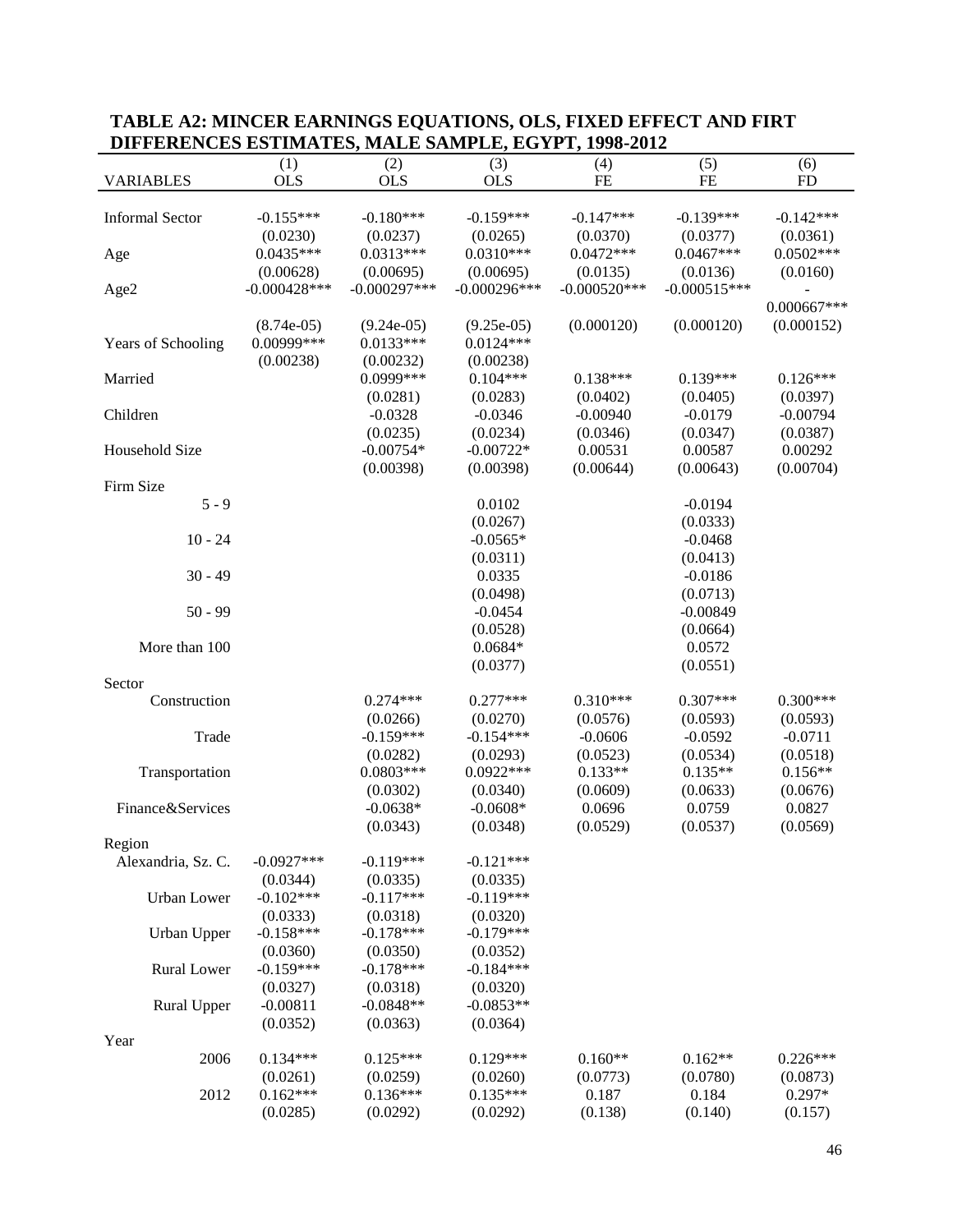| Constant            | $0.443***$<br>(0.111) | $0.680***$<br>(0.119) | $0.669***$<br>(0.120) | 0.205<br>(0.289) | 0.211<br>(0.294) |         |
|---------------------|-----------------------|-----------------------|-----------------------|------------------|------------------|---------|
| <b>Observations</b> | 2.975                 | 2.974                 | 2,962                 | 2.975            | 2.963            | 1,499   |
| Number of id        |                       |                       |                       | 1.398            | 1,398            |         |
| R-squared           | 0.142                 | 0.206                 | 0.209                 | 0.179            | 0.182            | 0.165   |
| Log Likelihood      | $-2352$               | $-2234$               | $-2219$               | $-947.3$         | $-932.1$         | $-1478$ |

Notes: 1) \*\*\*, \*\* and \* indicate significance at 1, 5 and 10 percent levels respectively.

2) Robust standard errors are in parenthesis.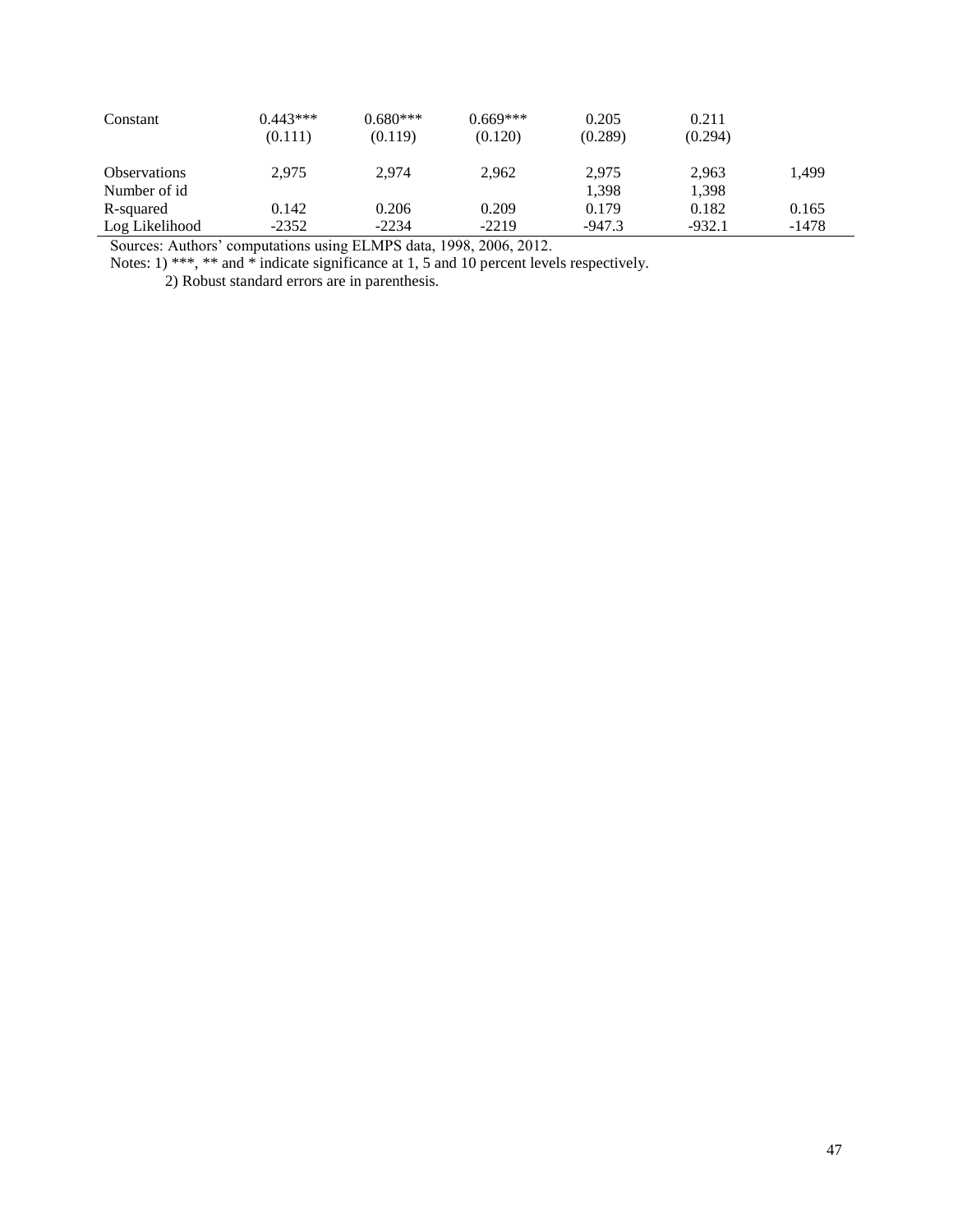| 1770-4014              |              |              |               |              |               |
|------------------------|--------------|--------------|---------------|--------------|---------------|
|                        | (1)          | (2)          | (3)           | (4)          | (5)           |
| <b>VARIABLES</b>       | q10          | q25          | q50           | q75          | q90           |
|                        |              |              |               |              |               |
| <b>Informal Sector</b> | $-0.1826***$ | $-0.1462***$ | $-0.1408$ *** | $-0.1733***$ | $-0.1996$ *** |
|                        | (0.0323)     | (0.0336)     | (0.0292)      | (0.0333)     | (0.0483)      |
| Age                    | $0.0450***$  | $0.0313***$  | $0.0386***$   | $0.0243**$   | $0.0296***$   |
|                        | (0.0102)     | (0.0087)     | (0.0077)      | (0.0097)     | (0.0107)      |
| Age Square             | $-0.0005***$ | $-0.0003***$ | $-0.0004$ *** | $-0.0002$    | $-0.0002$     |
|                        | (0.0001)     | (0.0001)     | (0.0001)      | (0.0001)     | (0.0001)      |
| Years of Schooling     | 0.0028       | $0.0107***$  | $0.0119***$   | $0.0166***$  | $0.0195***$   |
|                        | (0.0030)     | (0.0032)     | (0.0025)      | (0.0036)     | (0.0043)      |
| Married                | $0.0927**$   | $0.1595***$  | $0.1179***$   | $0.0831**$   | 0.0477        |
|                        | (0.0365)     | (0.0296)     | (0.0281)      | (0.0407)     | (0.0496)      |
| Children               | 0.0169       | $-0.0215$    | $-0.0450*$    | $-0.0201$    | $-0.0453$     |
|                        | (0.0336)     | (0.0263)     | (0.0263)      | (0.0352)     | (0.0356)      |
| Household Size         | $-0.0022$    | 0.0017       | $-0.0058$     | $-0.0132**$  | $-0.0135*$    |
|                        | (0.0068)     | (0.0056)     | (0.0051)      | (0.0058)     | (0.0070)      |
| Sector                 |              |              |               |              |               |
| Construction           | $0.3951***$  | 0.3487***    | $0.2704***$   | $0.2216***$  | $0.1458***$   |
|                        | (0.0405)     | (0.0382)     | (0.0292)      | (0.0378)     | (0.0479)      |
| Trade                  | $-0.1497***$ | $-0.1713***$ | $-0.1693***$  | $-0.1229***$ | $-0.1510***$  |
|                        | (0.0376)     | (0.0363)     | (0.0360)      | (0.0438)     | (0.0512)      |
| Transportation         | $0.0957*$    | $0.1456***$  | $0.1163***$   | $0.0780*$    | $-0.0104$     |
|                        | (0.0503)     | (0.0397)     | (0.0329)      | (0.0439)     | (0.0476)      |
| Finance&Services       | $-0.0974**$  | $-0.0683*$   | $-0.0999$ *** | $-0.0282$    | 0.0234        |
|                        | (0.0478)     | (0.0368)     | (0.0380)      | (0.0412)     | (0.0562)      |
| Region                 |              |              |               |              |               |
| Alexandria, Sz. C.     | $-0.1298***$ | $-0.1257***$ | $-0.0577$     | $-0.0617$    | $-0.0985*$    |
|                        | (0.0476)     | (0.0378)     | (0.0362)      | (0.0444)     | (0.0574)      |
| <b>Urban</b> Lower     | $-0.1307***$ | $-0.1139***$ | $-0.0918**$   | $-0.0941**$  | $-0.0917$     |
|                        | (0.0402)     | (0.0358)     | (0.0418)      | (0.0397)     | (0.0588)      |
| Urban Upper            | $-0.3331***$ | $-0.2081***$ | $-0.1423***$  | $-0.1246***$ | $-0.1202*$    |
|                        | (0.0556)     | (0.0456)     | (0.0429)      | (0.0459)     | (0.0656)      |
| <b>Rural Lower</b>     | $-0.2927***$ | $-0.1841***$ | $-0.1116***$  | $-0.1045**$  | $-0.1228**$   |
|                        | (0.0498)     | (0.0441)     | (0.0382)      | (0.0408)     | (0.0552)      |
| Rural Upper            | $-0.2063***$ | $-0.1193***$ | $-0.0356$     | $-0.0222$    | $-0.0354$     |
|                        | (0.0484)     | (0.0366)     | (0.0442)      | (0.0532)     | (0.0576)      |
| Year                   |              |              |               |              |               |
| 2006                   | $0.1443***$  | $0.1009***$  | $0.1083***$   | $0.1343***$  | $0.1577***$   |
|                        | (0.0353)     | (0.0368)     | (0.0299)      | (0.0354)     | (0.0436)      |
| 2012                   | 0.1958***    | $0.1512***$  | $0.0910**$    | $0.1290***$  | $0.1469***$   |
|                        | (0.0426)     | (0.0423)     | (0.0354)      | (0.0395)     | (0.0446)      |
| Constant               | $-0.0530$    | $0.2760*$    | $0.4957***$   | 1.0498***    | 1.3006***     |
|                        | (0.1968)     | (0.1505)     | (0.1308)      | (0.1522)     | (0.1842)      |
| Pseudo R-Square        | 0.1343       | 0.1355       | 0.1125        | 0.1051       | 0.1181        |
| Observations           | 2,974        | 2,974        | 2,974         | 2,974        | 2,974         |
|                        |              |              |               |              |               |

**TABLE A3: MINCER EARNINGS EQUATIONS, QUANTILE REGRESSION, MALE SAMPLE, EGYPT, 1998-2012**

Notes: 1) \*\*\*, \*\* and \* indicate significance at 1, 5 and 10 percent levels respectively.

2) Bootstrap standard errors are in parenthesis (100 replications).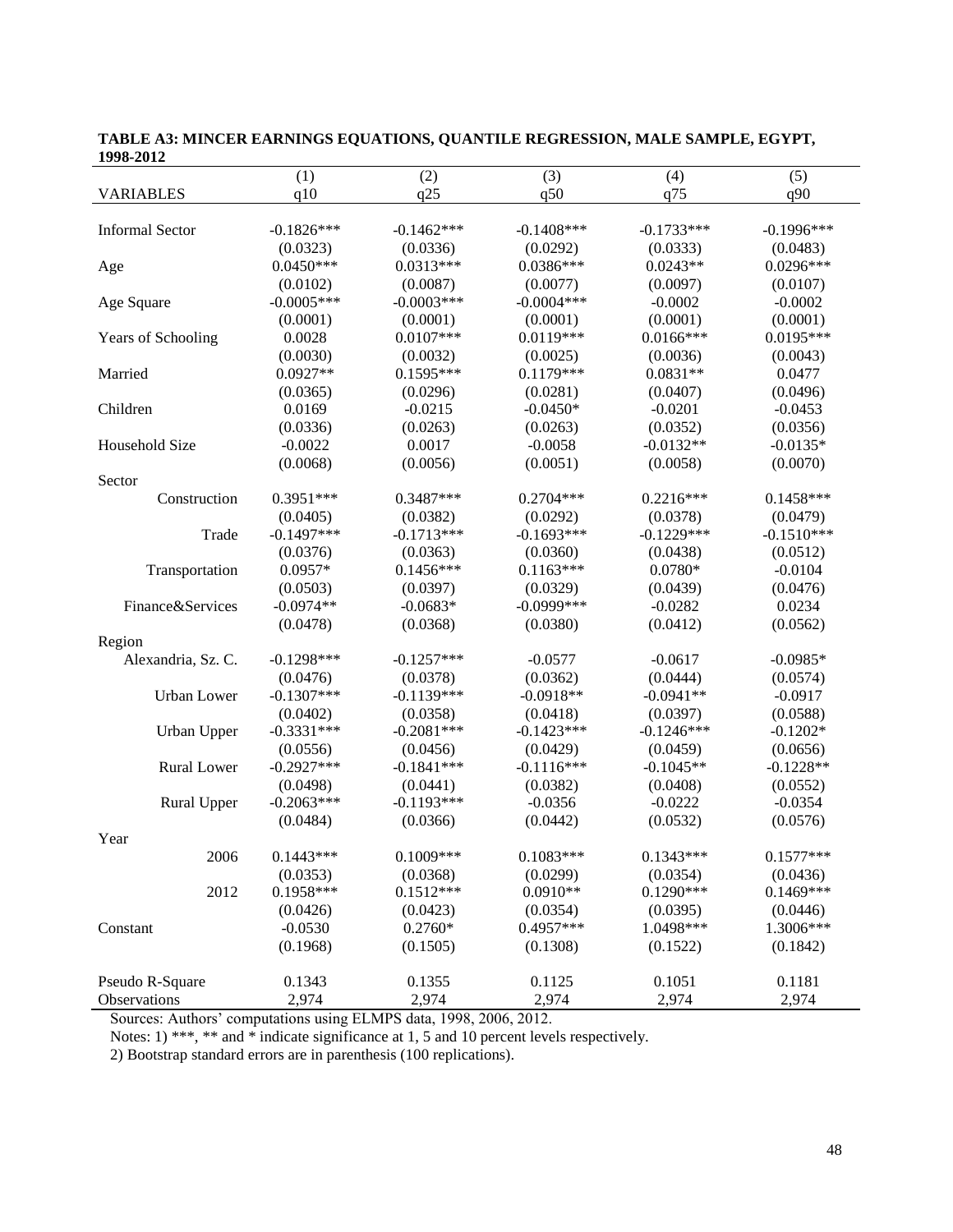| 07.011 LE, EU 11 1, 1770-2012 |              |              |              |               |              |
|-------------------------------|--------------|--------------|--------------|---------------|--------------|
|                               | (1)          | (2)          | (3)          | (4)           | (5)          |
| <b>VARIABLES</b>              | q10          | q25          | q50          | q75           | q90          |
|                               |              |              |              |               |              |
| <b>Informal Sector</b>        | $-0.0912***$ | $-0.1283***$ | $-0.1604***$ | $-0.1613***$  | $-0.1717***$ |
|                               | (0.0254)     | (0.0192)     | (0.0188)     | (0.0195)      | (0.0217)     |
| Age                           | $0.0442***$  | $0.0445***$  | $0.0481***$  | $0.0511***$   | $0.0523***$  |
|                               | (0.0082)     | (0.0050)     | (0.0068)     | (0.0070)      | (0.0076)     |
| Age Square                    | $-0.0005***$ | $-0.0005***$ | $-0.0005***$ | $-0.0006$ *** | $-0.0006***$ |
|                               | (0.0001)     | (0.0001)     | (0.0001)     | (0.0001)      | (0.0001)     |
| Married                       | $0.1549***$  | $0.2017***$  | $0.1620***$  | $0.1151***$   | $0.0590*$    |
|                               | (0.0339)     | (0.0264)     | (0.0263)     | (0.0252)      | (0.0314)     |
| Children                      | 0.0108       | 0.0042       | $-0.0220$    | $-0.0417**$   | 0.0035       |
|                               | (0.0243)     | (0.0171)     | (0.0167)     | (0.0185)      | (0.0277)     |
| Household Size                | 0.0000       | $0.0062*$    | $0.0056*$    | $0.0056*$     | 0.0066       |
|                               | (0.0056)     | (0.0032)     | (0.0030)     | (0.0030)      | (0.0048)     |
| Sector                        |              |              |              |               |              |
| Construction                  | $0.3253***$  | $0.3275***$  | $0.3070***$  | 0.2809***     | $0.3001***$  |
|                               | (0.0350)     | (0.0213)     | (0.0211)     | (0.0235)      | (0.0325)     |
| Trade                         | $-0.0963***$ | $-0.0737***$ | $-0.0546***$ | $-0.0366*$    | $-0.0524*$   |
|                               | (0.0354)     | (0.0263)     | (0.0202)     | (0.0220)      | (0.0272)     |
| Transportation                | $0.1365***$  | $0.1085***$  | $0.1230***$  | $0.1432***$   | $0.1771***$  |
|                               | (0.0312)     | (0.0202)     | (0.0244)     | (0.0292)      | (0.0436)     |
| Finance & Services            | 0.0446       | $0.0589**$   | $0.0572**$   | $0.0696***$   | $0.1001***$  |
|                               | (0.0367)     | (0.0274)     | (0.0278)     | (0.0254)      | (0.0313)     |
| Year                          |              |              |              |               |              |
| 2006                          | $0.1274***$  | $0.1418***$  | $0.1404***$  | $0.1531***$   | $0.1796***$  |
|                               | (0.0303)     | (0.0254)     | (0.0218)     | (0.0207)      | (0.0290)     |
| 2012                          | $0.1542***$  | $0.1575***$  | $0.1943***$  | $0.1779***$   | $0.2409***$  |
|                               | (0.0337)     | (0.0281)     | (0.0274)     | (0.0201)      | (0.0324)     |
| Constant                      | $-0.1436$    | 0.0212       | $0.2079**$   | 0.3848***     | $0.5131***$  |
|                               | (0.1463)     | (0.0866)     | (0.1012)     | (0.1221)      | (0.1436)     |
| Pseudo R-Square               | 0.2184       | 0.2417       | 0.2232       | 0.1948        | 0.1730       |
| <b>Observations</b>           | 2,975        | 2,975        | 2.975        | 2,975         | 2,975        |

|                                 | TABLE A4: MINCER EARNINGS EQUATIONS, FIXED EFFECT QUANTILE REGRESSION, MALE |
|---------------------------------|-----------------------------------------------------------------------------|
| <b>SAMPLE, EGYPT, 1998-2012</b> |                                                                             |

Notes: 1) \*\*\*, \*\* and \* indicate significance at 1, 5 and 10 percent levels respectively.

2) Bootstrap standard errors are in parenthesis (100 replications).